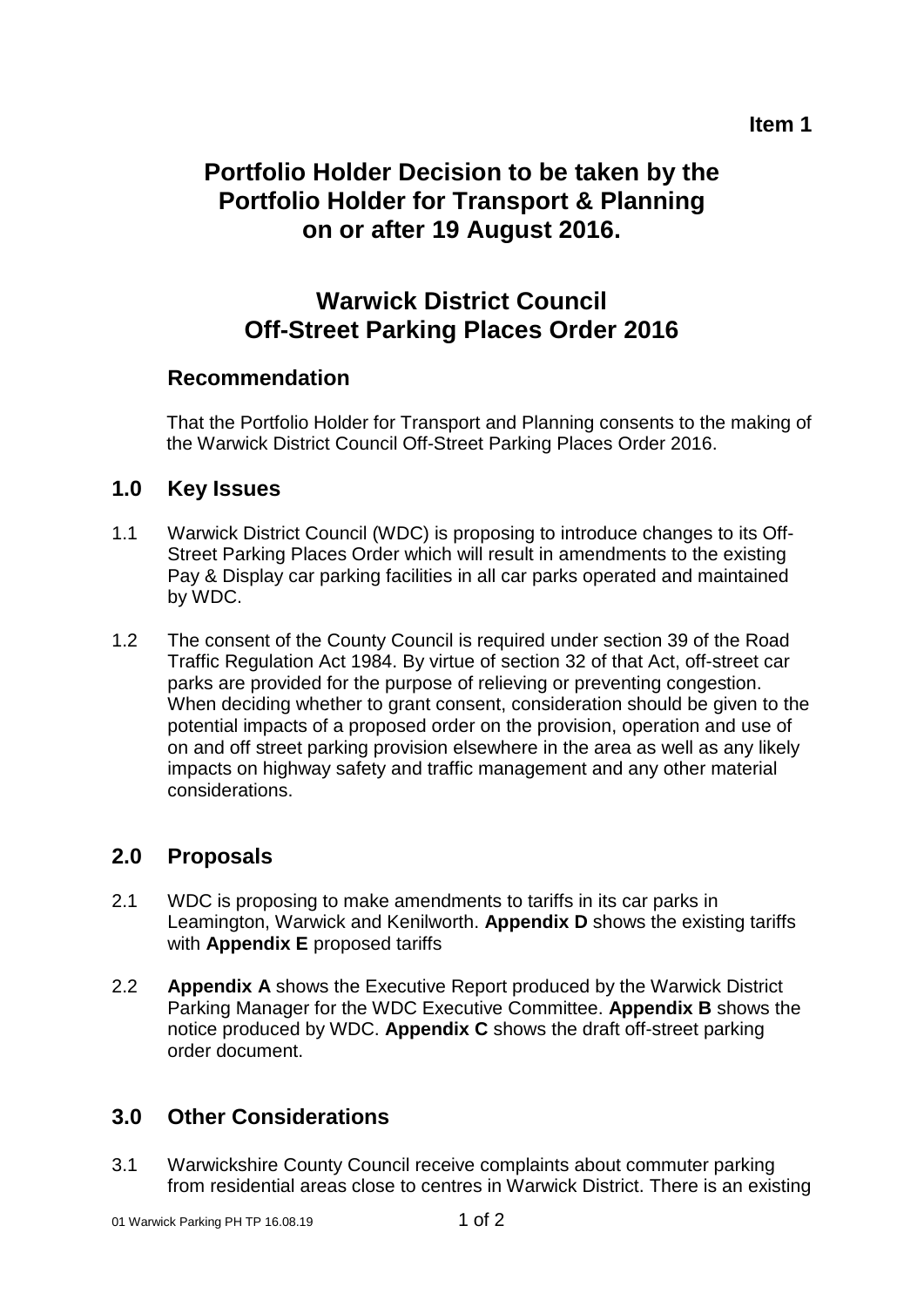problem with the level of parking in streets outside the town centres, higher charges and the charging for parking on Sundays may encourage more outof-centre parking. Impacts cannot be predicted that would be sufficient to justify a recommendation of a refusal of consent. It is anticipated that any increase in on-street parking demand can be managed through WCC's existing procedure when dealing with requests for new or amendments to Traffic Regulation Orders. It is not anticipated that the increase in charges will impact on highway safety or traffic management.

## **4.0 Financial Implications**

4.1 There are no direct financial implications for Warwickshire County Council arising from WDC's proposals.

## **5.0 Timescales associated with the decision and next steps**

5.1 Once a decision has been made by the Portfolio Holder the response will be sent via email.

# **Appendices**

Appendix A – WDC Executive Report.

- Appendix B Proposed Warwick District Council off-street parking order notice.
- Appendix C Proposed Warwick District Council off-street parking order 2016.
- Appendix D Existing parking tariffs.
- Appendix E Proposed parking tariffs.

|                           | <b>Name</b>              | <b>Contact Information</b>        |
|---------------------------|--------------------------|-----------------------------------|
| <b>Report Author</b>      | Chris Latham             | chrislatham@warwickshire.gov.uk   |
| <b>Head of Service</b>    | Mark Ryder               | markryder@warwickshire.gov.uk     |
| <b>Strategic Director</b> | Monica Fogarty           | monicafogarty@warwickshire.gov.uk |
| Portfolio Holder          | <b>Cllr Peter Butlin</b> | peterbutlin@warwickshire.gov.uk   |

The report was circulated to the following members ahead of publication.

Councillors Butlin, Boad, Lea, Clark, Johnson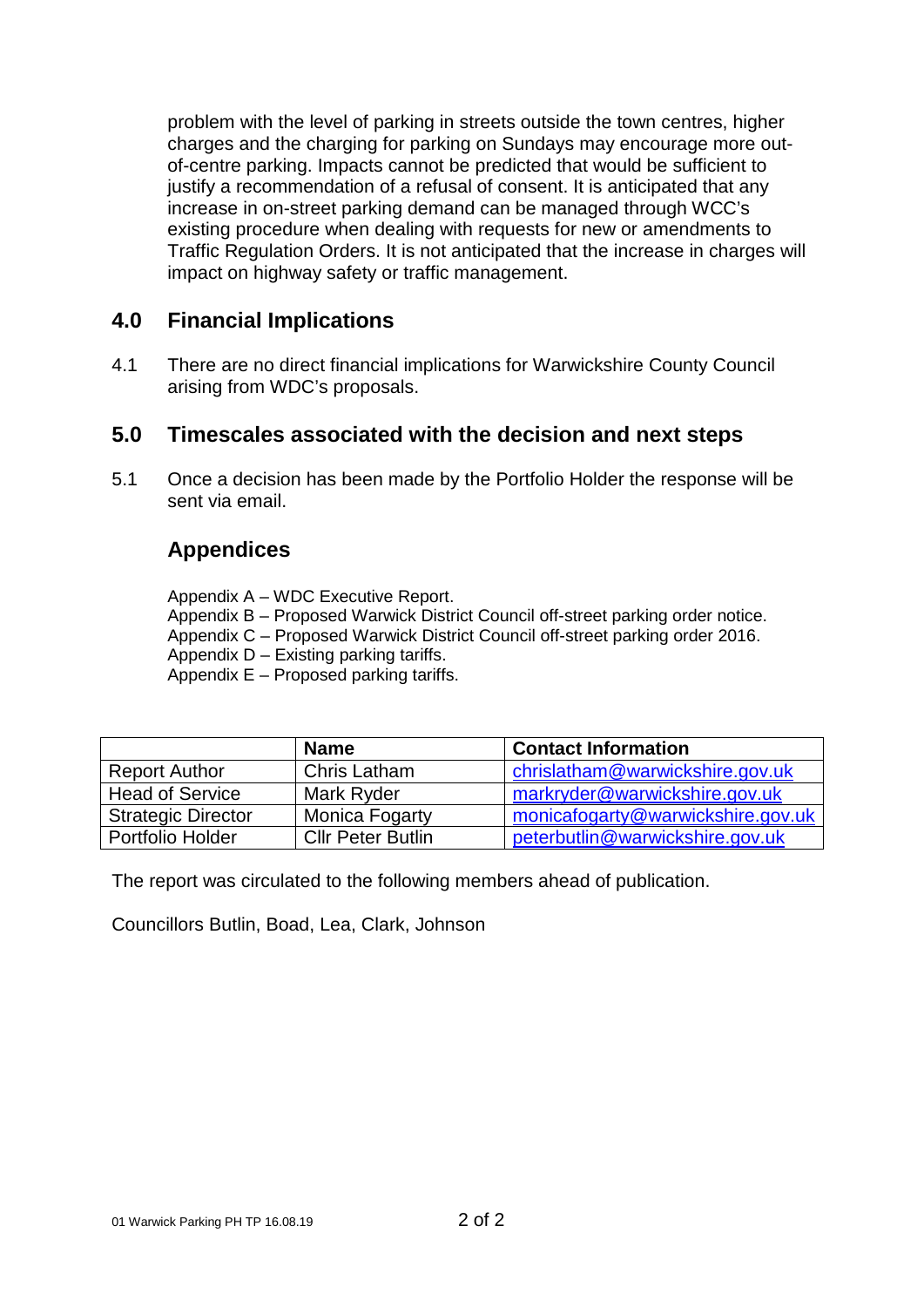# **Appendix A**

| Executive meeting $-13th$ January<br>2016<br>DISTRIC<br>COUNCIL | Agenda I tem No.                  |
|-----------------------------------------------------------------|-----------------------------------|
| Title                                                           | Car Park Fees and Charges 2016/17 |
| For further information about this                              | Gary Charlton                     |
| report please contact                                           | <b>Contract Services Manager</b>  |
|                                                                 | gary.charlton@warwickdc.gov.uk    |
|                                                                 | 01926456315                       |
| Wards of the District directly affected                         | All                               |
| Is the report private and confidential                          | No.                               |
| and not for publication by virtue of a                          |                                   |
| paragraph of schedule 12A of the                                |                                   |
| Local Government Act 1972, following                            |                                   |
| the Local Government (Access to                                 |                                   |
| Information) (Variation) Order 2006?                            |                                   |
| Date and meeting when issue was                                 | N/A                               |
| last considered and relevant minute                             |                                   |
| number                                                          |                                   |
| <b>Background Papers</b>                                        |                                   |

| Contrary to the policy framework:                           | No.       |
|-------------------------------------------------------------|-----------|
| Contrary to the budgetary framework:                        | <b>No</b> |
| <b>Key Decision?</b>                                        | Yes       |
| Included within the Forward Plan? (If yes include reference | Yes       |
| number)                                                     |           |
| <b>Equality Impact Assessment Undertaken</b>                |           |
|                                                             |           |

| <b>Officer/Councillor Approval</b>                                            |      |             |  |  |  |  |
|-------------------------------------------------------------------------------|------|-------------|--|--|--|--|
| <b>Officer Approval</b>                                                       | Date | <b>Name</b> |  |  |  |  |
| Chief Executive/Deputy Chief                                                  |      |             |  |  |  |  |
| Executive                                                                     |      |             |  |  |  |  |
| <b>Head of Service</b>                                                        |      |             |  |  |  |  |
| <b>CMT</b>                                                                    |      |             |  |  |  |  |
| Section 151 Officer                                                           |      |             |  |  |  |  |
| Monitoring Officer                                                            |      |             |  |  |  |  |
| Finance                                                                       |      |             |  |  |  |  |
| Portfolio Holder(s)                                                           |      |             |  |  |  |  |
| <b>Consultation &amp; Community Engagement</b>                                |      |             |  |  |  |  |
| Local Business Groups and Town Councils to be updated on the revised charges. |      |             |  |  |  |  |
| <b>Final Decision?</b>                                                        |      | <b>Yes</b>  |  |  |  |  |
| Suggested next steps (if not final decision please set out below              |      |             |  |  |  |  |

**Suggested next steps (if not final decision please set out below**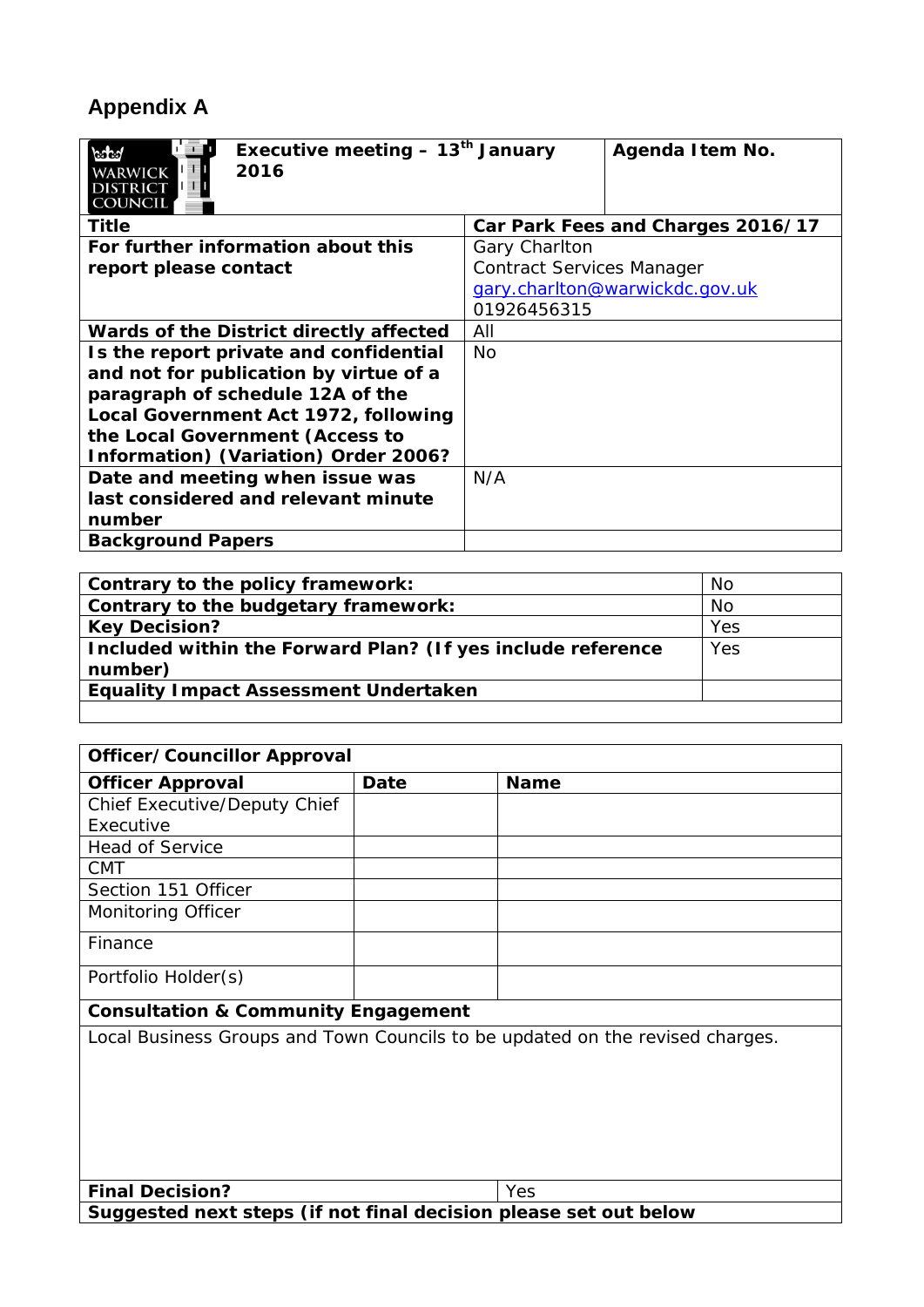## **1. Summary**

- 1.1) The Executive Committee in September 2015 agreed to increase to car park pay and display tariffs for financial year 16/17. It was estimated that these changes would generate additional income of £200k and contribute to fit for the future and essential repairs to multi-storey car parks. However, at full Council in November the approval of car park fees and charges was delayed until January until consultation with local stakeholders had been concluded.
- 1.2) Consultation has now been completed and officers have been unable to gain support for the lower band removal. Serious concern has been raised by all groups during this consultation with the message that "the loss of choice to customers will detrimentally affect businesses within the three towns".
- 1.3) As car park charges have been not increased in the last two years and with a clear need to invest in the multi-storey car parks, it is still necessary raise additional revenue from the car parks whilst appreciating the parking needs associated with each town.
- 1.4) Officers have again looked at the options for raising fees and charges in car parks. The full details of the revised option is included in section 8.4, the main amendment to the proposal is introduce a minimum stay of 30 minutes in most car parks. This is to mitigate the concerns from local groups but has a lower estimated income return and results in an £170k increase of estimated income for 16/17 rather than £200k.

#### **2. Recommendation**

- 2.1. The Executive Committee agree to the revised increase to car park fees and charges as detailed in appendix 1.
- 2.2. The Executive Committee agree to delegated authority to the Head of Neighbourhood Services as detailed in section 8.7.

#### **3. Reasons for the Recommendation**

- 3.1 The Council is required to update its Fees and Charges in order that the impact of any changes can be fed into the setting of the budget for 2016/17. Discretionary Fees and Charges for the forthcoming calendar year have to be approved by Members.
- 3.2 In the current financial climate, it is important that the Council maximises income and therefore minimises the forecast future deficit.
- 3.3 Local Groups have generally supported the increase to all day parking charges and the revision to lower band tariff charges is a direct result of the consultation process.

#### **4. Policy Framework**

- 4.1 Fit for the future, supporting the vitality and viability of town centres.
- 4.2 Fit for the Future, ensuring that the Council achieves the required savings to enable it to set a balanced budget whilst maintaining service provision.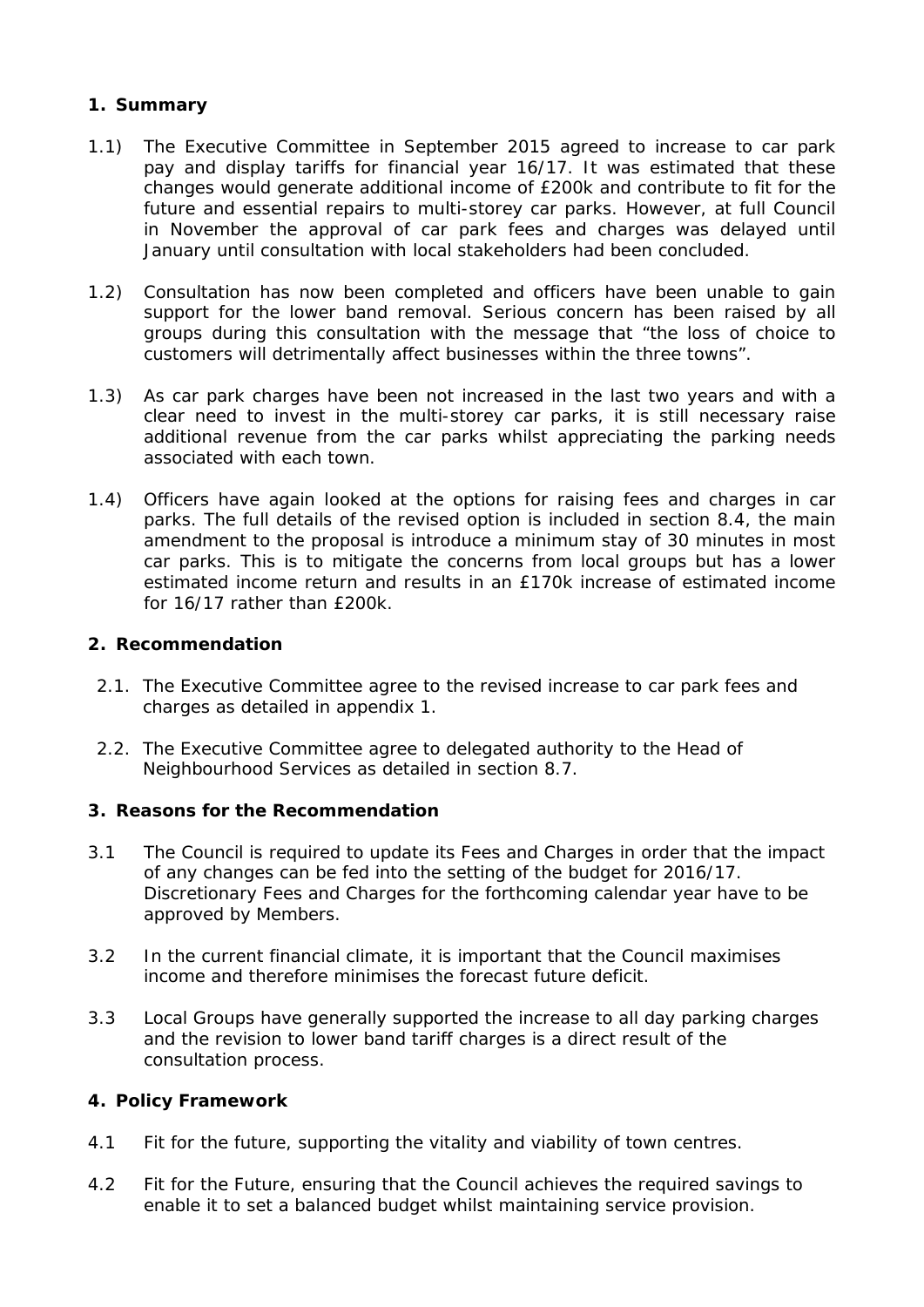## **5. Budgetary Framework**

5.1. There are three proposed elements to generate the £170k for this year.

## 5.2. Budget Estimate

|                                          | 2015/16<br>£ Budget | 2016/17<br>£ Estimate | % Variation |
|------------------------------------------|---------------------|-----------------------|-------------|
| Off-Street<br>Charges                    | £2,286,000          | £2,456,000            | $+7.5$      |
| Season<br><b>Ticket</b><br><b>Income</b> | £215,000            | £215,000              | $+0$        |
| Penalty<br>Charge<br><b>Notices</b>      | £95,000             | £95,000               | $+0$        |
| Total<br>Income                          | 2,596,000           | 2,766,000             | $+6.5$      |

5.3. Car park income is projected to increase by £90,000 more than the 3% increase included in the Financial Strategy. Of this increase £50,000 had been allowed for within the SCS/FFF report to Executive earlier this month. This additional £40,000 income will be needed towards funding the works needed to car parks, which is currently being considered and will be subject to a future report.

## **6. Risks**

- 6.1. Increasing prices could deter usage where the take up is discretionary. Customers may choose to use the Service less frequently or use an alternative supplier where one is available.
- 6.2. If further objections are received, contract services will seek to negotiate the withdrawal of the objection, dependent on the amount and type of objection received a report to the Executive Committee may be required.

## **7. Alternative Option(s) considered**

7.1 Remove the lower band charges from the Long Stay car parks. This would mean that minimum stay in these car parks would be 1 hour in Kenilworth and 2 hours in Warwick and Leamington Spa. The estimated increase to the pay and display budget from the proposal is circa £80k. This option has been discounted due to the serious concern raised by all groups during this consultation with the message that "the loss of choice to customers will detrimentally affect businesses within the three towns".

## **8. Background**

- 8.1. The provision of off-street car parking is an important service that Warwick District Council provides as it supports residents, town centre businesses and tourism.
- 8.2. Due to the need to invest substantial funds in maintaining and improving the car park stock and continued financial restraint by Central Government upon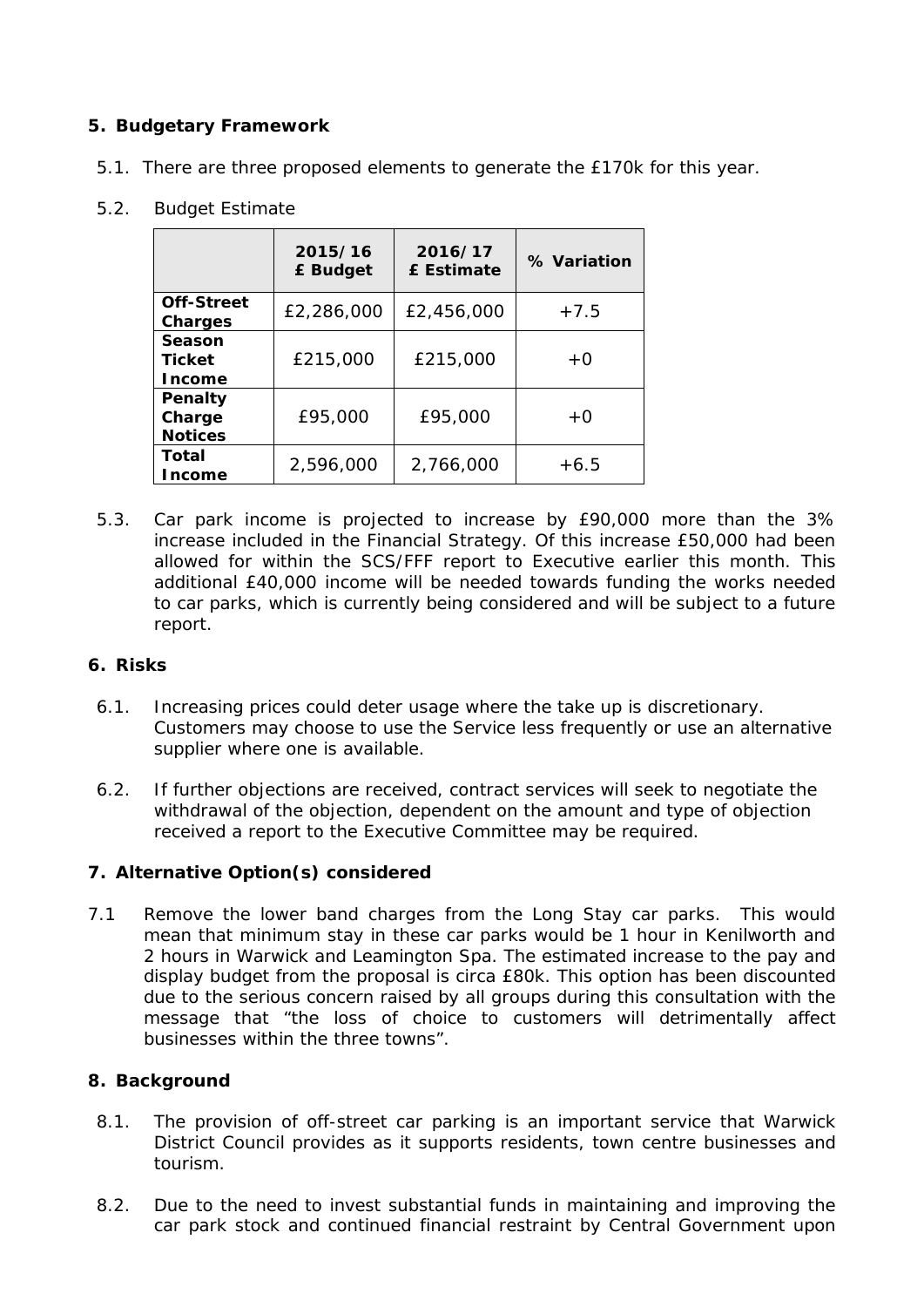Local Authorities. There is a requirement for Warwick District to increase the income derived from its assets. Car park charges have been not increased over the last two years and these proposed charges take in to account the need to raise additional revenue whilst taking in to account the parking needs associated with each town.

- 8.3. This financial year Warwick District Council is proposing to increase pay and display tariffs. The proposal is to generate additional income of £170k from the car parks to contribute to essential repairs to the multi-storeys.
- 8.4. There are three proposed elements to generate the £170k, two of which require increases.
- 8.4.1 An increase to the pay and display budget of £35k will be derived from natural growth in car park usage.
- 8.4.2 Remove the lower band charges of up to 30 minutes in most car parks. This would mean removing the 20p - 12 minutes charge so the minimum stay would be 30 minutes in Warwick and Leamington Spa. Introducing the Linear charge of 10p for 12 minutes into Kenilworth with a 30p - 36 minutes minimum stay. The estimated increase to the pay and display budget from the proposal is circa £50k.
- 8.4.3 Increase the all-day parking charge in all of the Long Stay car parks across the District by £0.50. The estimated increase to the pay and display budget from the proposal is circa £85k.
- 8.5. Linear Charge The Linear charge means progressing from one charge to another in a series of incremental time steps. Where there is a minimum stay of 30 minutes no pay and display tickets can be purchased for amounts below this tariff vend. Where the linear charge is 10p for 6 minutes the minimum vend for 30 minutes will be 50p subsequent additional coins will add to the expiry time of 6 minutes for every 10p inserted.
- 8.6. The summary of new charges in section 8.8 gives an indication of the tariff structure but it is not the full list of tariffs available.
- 8.7. Delegated Authority The Head of Neighbourhood Services has clear delegated authority to implement fees and charge as highlighted in Appendix 1. As part of this delegation, the Head of Neighbourhood also has authority to run promotions that generate additional income for the Council.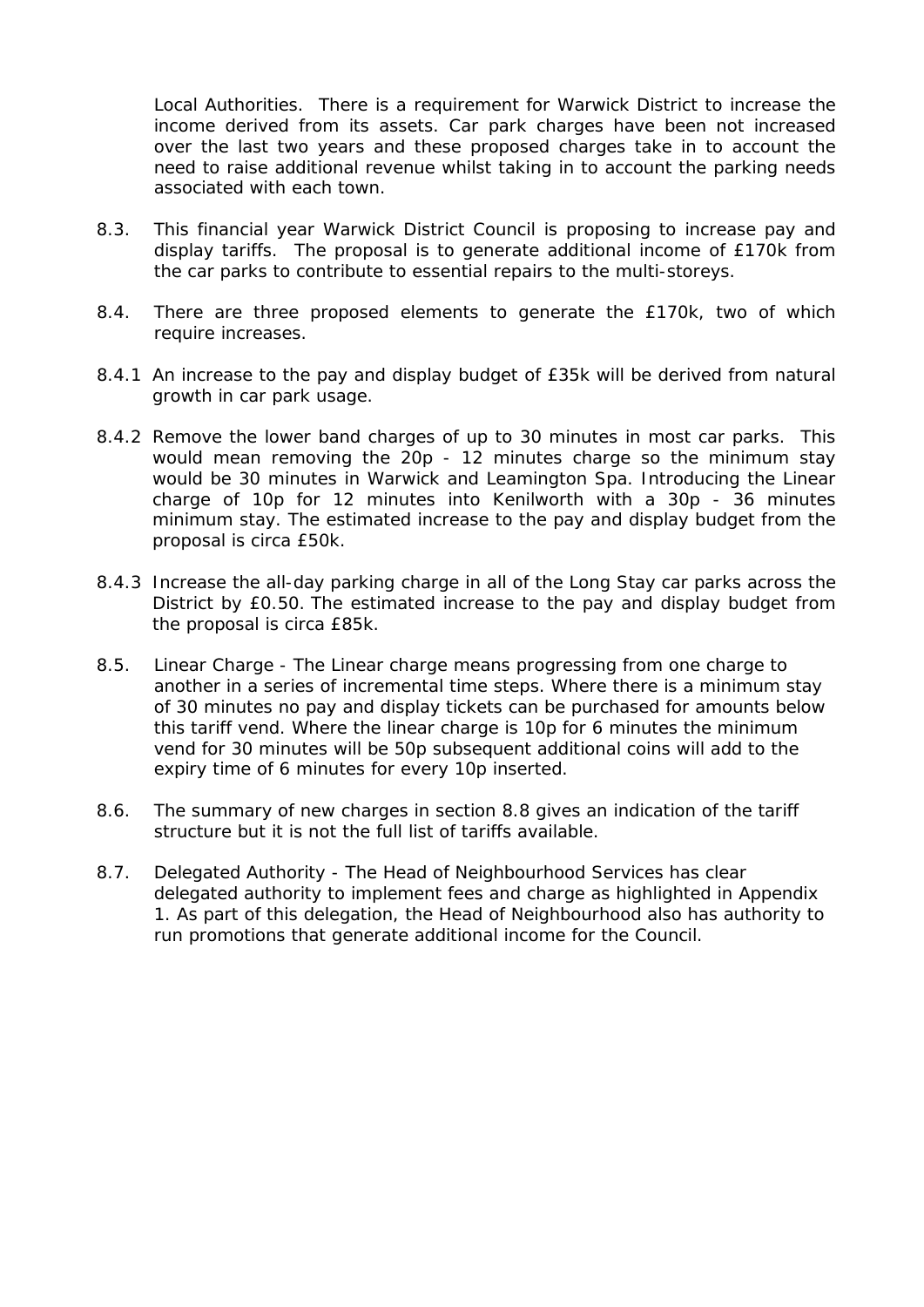# 8.8. Summary of new charges

|                                | <b>New Tariff Structure for Leamington Car Parks</b>           |      |       |        |                |              |                  |       |  |  |
|--------------------------------|----------------------------------------------------------------|------|-------|--------|----------------|--------------|------------------|-------|--|--|
|                                | Linear charge of £0.10 for 6 minutes still active from minimum |      |       |        |                |              |                  |       |  |  |
| <b>CAR PARK</b>                | vend                                                           |      |       |        |                |              |                  |       |  |  |
|                                | $12 \overline{ }$                                              | 24   | 30    |        | $\overline{2}$ | 3            | $\boldsymbol{4}$ | 24    |  |  |
|                                | mins                                                           | mins | mins  | 1 hour | hours          | <b>hours</b> | hours            | hours |  |  |
| <b>ROSEFIELD STREET</b>        | n/a                                                            | n/a  | £0.50 | £1.00  | £2.00          | £3.00        | £4.00            | £4.50 |  |  |
| <b>ADELAIDE BRIDGE</b>         | n/a                                                            | n/a  | £0.50 | £1.00  | £2.00          | £3.00        | £4.00            | £4.50 |  |  |
| <b>ST PETERS (MSCP)</b>        | n/a                                                            | n/a  | £0.50 | £1.00  | £2.00          | £3.00        | £4.00            | £4.50 |  |  |
| <b>COVENT GARDEN (MSCP)</b>    | n/a                                                            | n/a  | £0.50 | £1.00  | £2.00          | £3.00        | N/A              | £3.00 |  |  |
| <b>COVENT GARDEN (SURFACE)</b> | n/a                                                            | n/a  | £0.50 | £1.00  | £2.00          | £3.00        | £4.00            | n/a   |  |  |
| <b>CHANDOS STREET</b>          | n/a                                                            | n/a  | £0.50 | £1.00  | £2.00          | £3.00        | £4.00            | n/a   |  |  |
| <b>BEDFORD STREET</b>          | n/a                                                            | n/a  | £0.50 | £1.00  | £2.00          | £3.00        | £4.00            | n/a   |  |  |
| <b>BATH PLACE</b>              | n/a                                                            | n/a  | £0.30 | £0.50  | £1.00          | £1.50        | £2.00            | £3.50 |  |  |
| <b>PACKINGTON PLACE</b>        | n/a                                                            | n/a  | £0.30 | £0.50  | £1.00          | £1.50        | £2.00            | £3.50 |  |  |
| <b>COURT STREET</b>            | n/a                                                            | n/a  | £0.30 | £0.50  | £1.00          | £1.50        | £2.00            | £3.50 |  |  |

|                              | <b>New Tariff Structure for Warwick Car Parks</b>              |      |       |        |                |       |                         |       |  |  |
|------------------------------|----------------------------------------------------------------|------|-------|--------|----------------|-------|-------------------------|-------|--|--|
|                              | Linear charge of £0.10 for 6 minutes still active from minimum |      |       |        |                |       |                         |       |  |  |
| <b>CAR PARK</b>              | vend                                                           |      |       |        |                |       |                         |       |  |  |
|                              | 12                                                             | 24   | 30    |        | $\overline{2}$ | 3     | $\overline{\mathbf{4}}$ | 24    |  |  |
|                              | mins                                                           | mins | mins  | 1 hour | <b>hours</b>   | hours | hours                   | hours |  |  |
| <b>LINEN STREET</b>          | n/a                                                            | n/a  | £0.50 | £1.00  | £2.00          | £3.00 | £4.00                   | £4.50 |  |  |
| <b>CASTLE LANE</b>           | n/a                                                            | n/a  | £0.50 | £1.00  | £2.00          | £3.00 | £4.00                   | £4.50 |  |  |
| <b>THE BUTTS</b>             | n/a                                                            | n/a  | £0.50 | £1.00  | £2.00          | £3.00 | £4.00                   | £4.50 |  |  |
| <b>PRIORY ROAD</b>           | n/a                                                            | n/a  | £0.50 | £1.00  | £2.00          | £3.00 | £4.00                   | £4.50 |  |  |
| <b>WEST ROCK</b>             | n/a                                                            | n/a  | £0.50 | £1.00  | £2.00          | £3.00 | £4.00                   | £4.50 |  |  |
| <b>ST NICHOLAS PARK</b>      | n/a                                                            | n/a  | £0.50 | £1.00  | £2.00          | £3.00 | £4.00                   | £4.50 |  |  |
| <b>WESTGATE</b>              | n/a                                                            | n/a  | £0.50 | £1.00  | £2.00          | £3.00 | £4.00                   | n/a   |  |  |
| <b>NEW STREET</b>            | n/a                                                            | n/a  | £0.50 | £1.00  | £2.00          | £3.00 | £4.00                   | n/a   |  |  |
| <b>MYTON FIELDS</b>          | n/a                                                            | n/a  | n/a   | n/a    | n/a            | n/a   | £3.00                   | £4.50 |  |  |
| <b>ST MARYS LANDS AREA 2</b> | n/a                                                            | n/a  | £0.50 | n/a    | n/a            | n/a   | n/a                     | £1.00 |  |  |
| <b>ST MARYS LANDS AREA 3</b> | n/a                                                            | n/a  | n/a   | n/a    | Free           | £2.00 | £3.00                   | n/a   |  |  |
| <b>ST MARYS LANDS AREA 4</b> | n/a                                                            | n/a  | £0.50 | £1.00  | £2.00          | £3.00 | £4.00                   | £4.50 |  |  |

|                     | New Tariff Structure for Kenilworth Car Parks                                   |        |              |              |       |       |  |
|---------------------|---------------------------------------------------------------------------------|--------|--------------|--------------|-------|-------|--|
| <b>CAR PARK</b>     | Linear charge of £0.10 for 12 minutes to be<br>introduced from the minimum vend |        |              |              |       |       |  |
|                     | 36                                                                              |        | 2            | 3            |       | 24    |  |
|                     | mins                                                                            | 1 hour | <b>hours</b> | <b>hours</b> | hours | hours |  |
| <b>ABBEY END</b>    | £0.30                                                                           | £0.50  | £1.00        | £1.50        | £2.00 | £4.00 |  |
| <b>SQUARE WEST</b>  | £0.30                                                                           | £0.50  | £1.00        | £1.50        | £2.00 | £4.00 |  |
| <b>ABBEY FIELDS</b> | n/a                                                                             | n/a    | Free         | £1.50        | £2.00 | £4.00 |  |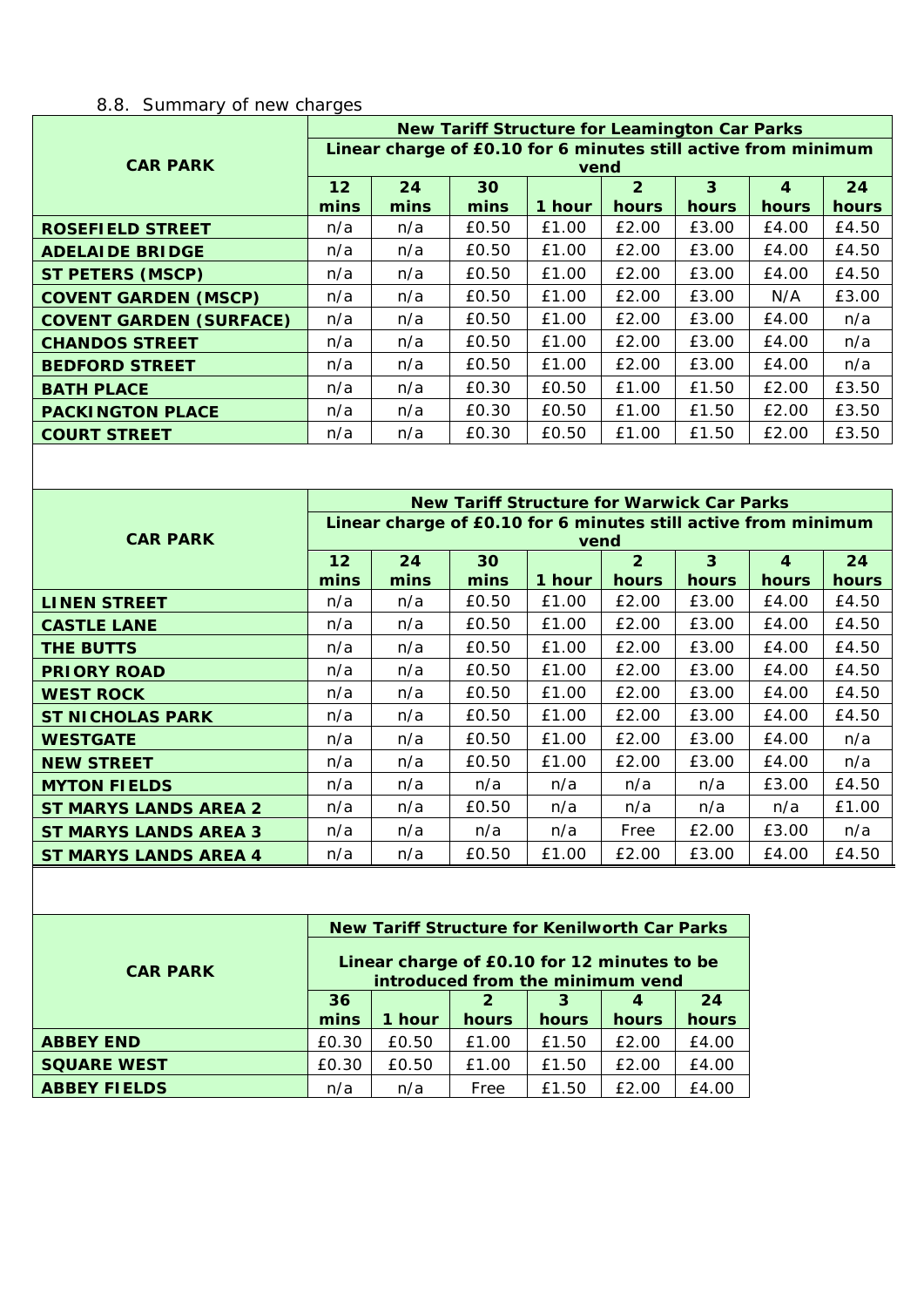# **Appendix B**

## **THE WARWICK DISTRICT COUNCIL OFF-STREET PARKING PLACES ORDER 2016**

1. Notice is hereby given that Warwick District Council proposes an amendment to the order under the powers contained in the Road Traffic Regulations Act 1984 (as amended) and Part 6 of The Traffic Management Act 2004.

## 2. **The general effect of the order is-**

(a) Leamington Spa Car Parks

Bedford Street, Chandos Street, Covent Garden (Surface), Rosefield Street, Adelaide Bridge, Covent Garden MSCP & St Peters MSCP

| <u>NUCHUNG DHUUC. OOYUHI OUNGH MOOL WOLL CICID MOOL</u> |        |
|---------------------------------------------------------|--------|
| Amendments to tariffs as follows;                       | Charge |
| Increase minimum stay from 12 minutes to 30 minutes     | £0.50  |

- (b) Leamington Spa Car Parks Rosefield Street, Adelaide Bridge & St Peters MSCP Amendments to tariffs as follows;  $\vert$  Charge Introduce a new charge of 4 hours 30 minutes to 24 hours  $\vert$  £4.50
- (c) Leamington Spa Old Town Car Parks

|--|

| Amendments to tariffs as follows;               | Charge |
|-------------------------------------------------|--------|
| Increase minimum stay from 24 minutes to 1 hour | £0.50  |
| Introduce a new charge of 7 hours to 24 hours   | £3.50  |

## (d) Warwick Car Parks

Linen Street MSCP, Castle Lane, The Butts, Priory Road, West Rock, St Nicholas Park & St Mary's Lands Area 4

| Amendments to tariffs as follows;                        | Charge |
|----------------------------------------------------------|--------|
| Increase minimum stay from 12 minutes to 30 minutes      | £0.50  |
| Introduce a new charge of 4 hours 30 minutes to 24 hours | £4.50  |

## (e) Warwick Car Parks

St Marys Lands Area 2, Westgate & New Street

| Amendments to tariffs as follows; I                 | Charge |
|-----------------------------------------------------|--------|
| Increase minimum stay from 12 minutes to 30 minutes | £0.50  |

## (f) Kenilworth Car Parks

**Abbey End & Square West** 

| Remove existing tariffs and introduce new tariffs as follows; | Charge |
|---------------------------------------------------------------|--------|
| A minimum stay of 36 minutes                                  | £0.30  |
| A linear charge set at 12 minute intervals between the        |        |
| minimum stay and 8 hours tariff                               | £0.10  |
| 8 hours to 24 hours                                           | £4.00  |

## (g) Kenilworth Car Parks

### Abbey Fields

| Remove existing tariffs and introduce new tariffs as follows; | Charge |
|---------------------------------------------------------------|--------|
| A minimum stay of 2 hours                                     | Free   |
| A linear charge set at 12 minute intervals between the        |        |
| minimum stay and 8 hours tariff                               | £0.10  |
| 8 hours to 24 hours                                           | £4.00  |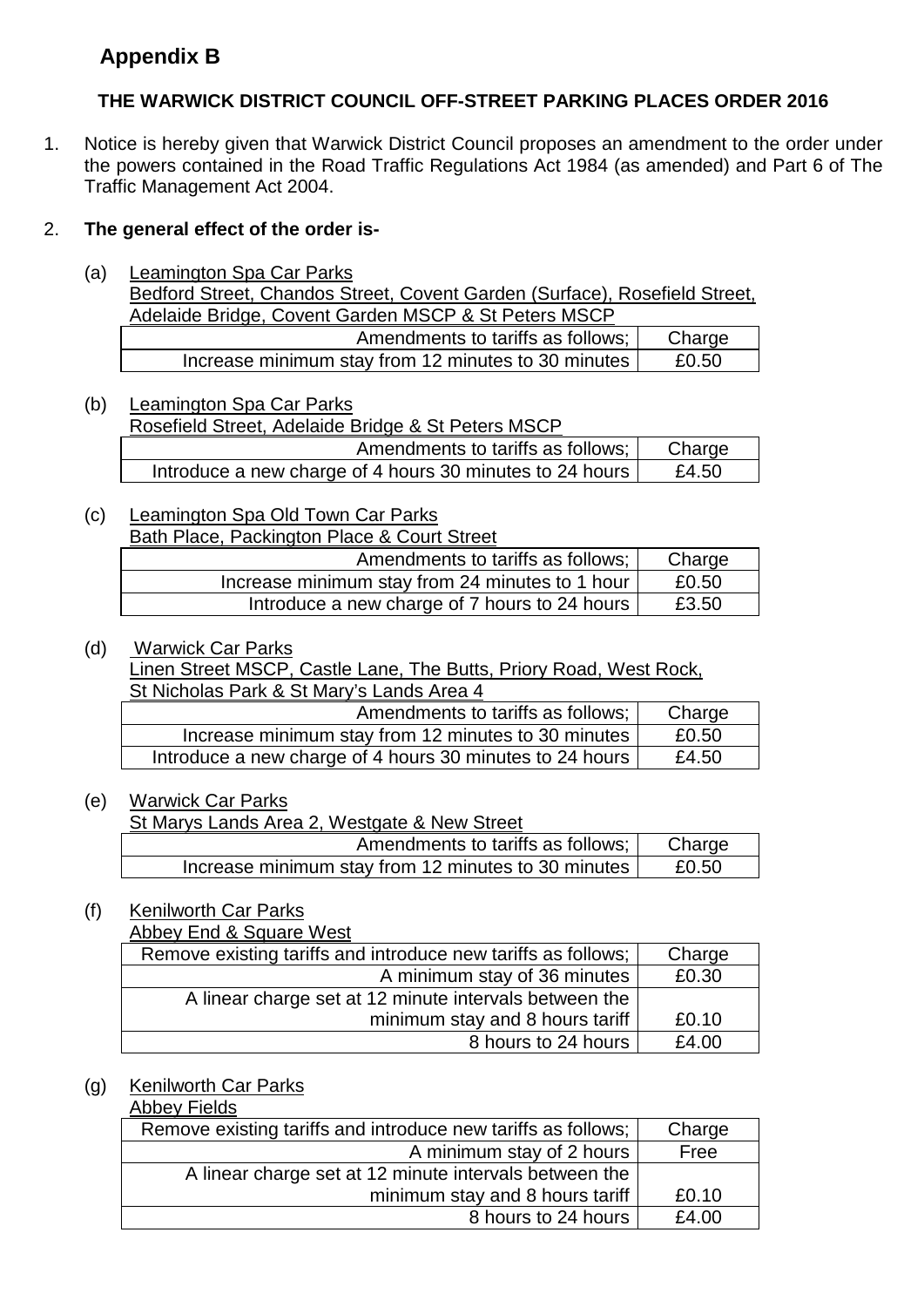## (g) Leamington, Warwick & Kenilworth Car Parks All Other car parks and parking areas No change to the existing charges

- 3. In all other respects the provisions of the present orders will apply, including exemptions from payment for disabled drivers displaying a disabled badge and where necessary a time clock on all car parks.
- 4. Copies of the Order together with a statement of this Council's reasons for proposals can be inspected at the offices at Riverside House, Milverton Hill, Leamington Spa, the Warwick District Council One Stop Shop at, Warwick Shire Hall and at Warwickshire Direct - Kenilworth, Smalley Place, Kenilworth, during normal office hours.
- 5. Any objections to the proposals contained in the Draft Order should be made in writing stating the grounds thereof and addressed to me at the address below no later than the TBC. For further information please contact Mr R Hoof on (01926) 456128.

Warwick District Council Neighbourhood Services P O Box 2177 Riverside House Milverton Hill Royal Leamington Spa CV32 5QG

ROBERT HOOF HEAD OF NEIGHBOURHOOD SERVICES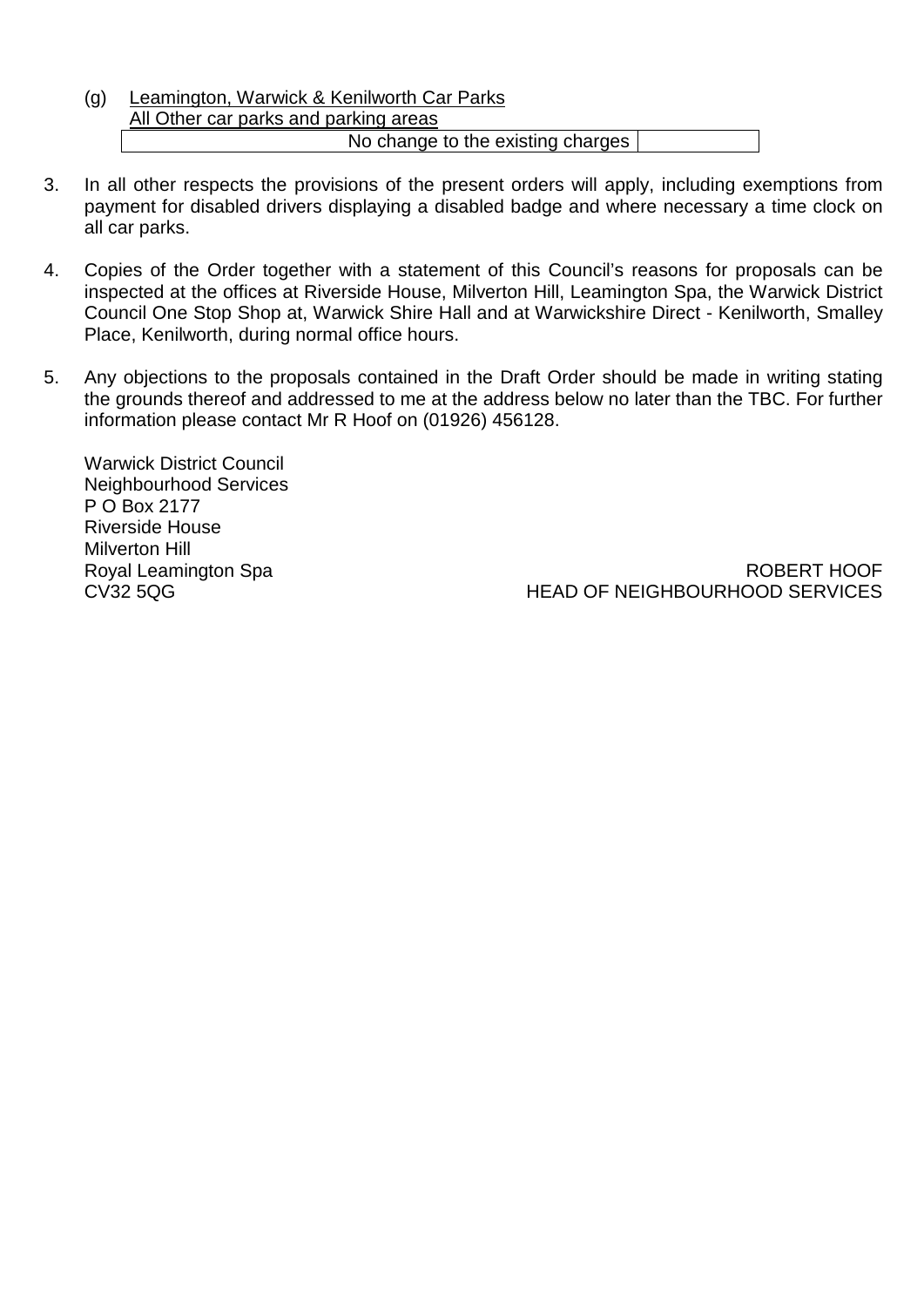**Appendix C**

**DATED 2016**

### **WARWICK DISTRICT COUNCIL**



**OFF-STREET PARKING PLACES ORDER 2016**

> **Head of Neighbourhood Services Warwick District Council Riverside House Milverton Hill Royal Leamington Spa Warwickshire CV32 5QG**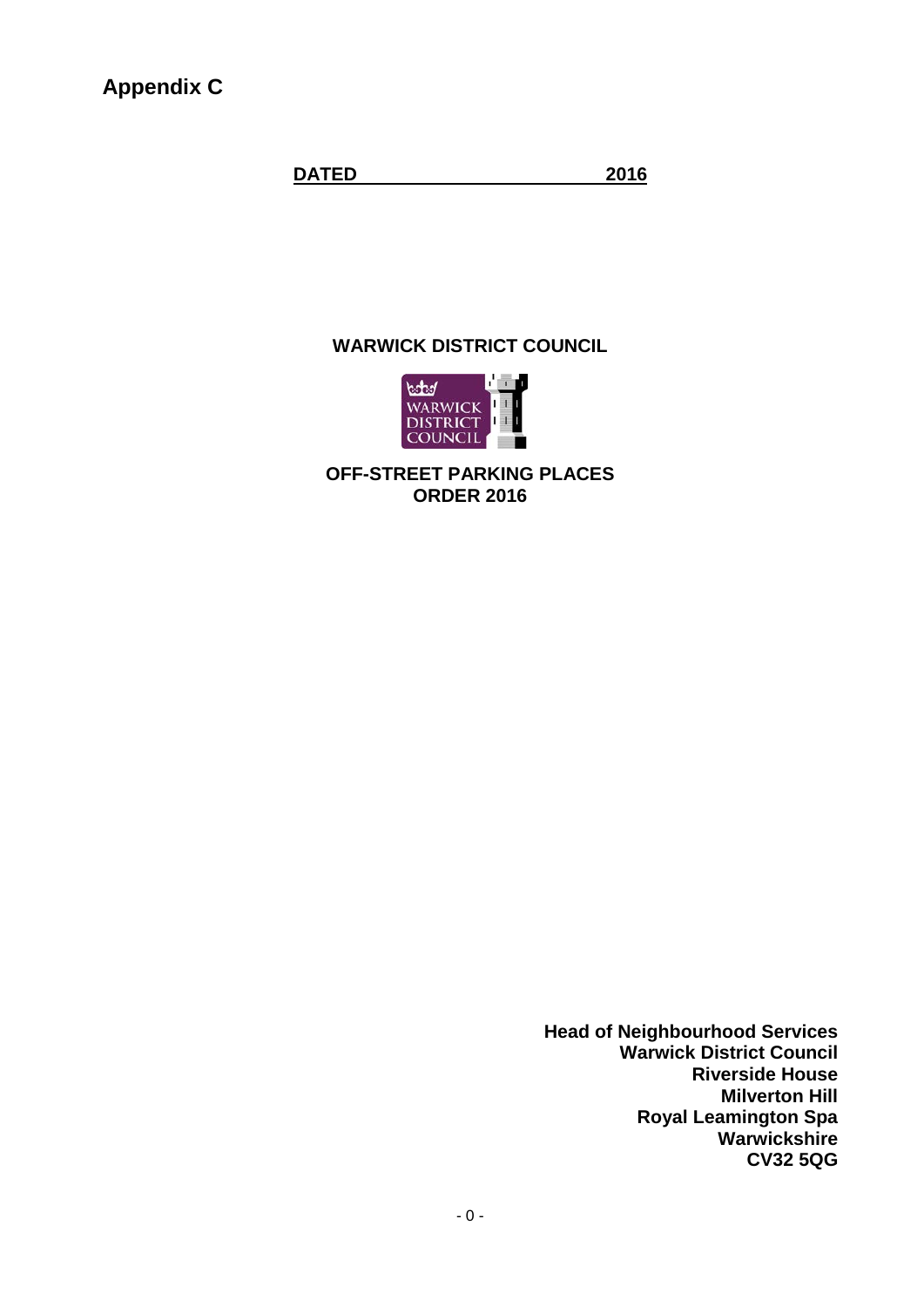### **WARWICK DISTRICT COUNCIL (OFF-STREET PARKING PLACES) ORDER, 2016**

The Warwick District Council in exercise of its powers under Section 32 and 35 and under Part IV of schedule 9 of the Road Traffic Regulation Act 1984 (as amended) hereinafter referred to as "the 1984 Act" and under the Traffic Management Act 2004, Part 6 Civil Enforcement of Traffic Contraventions (whether generally or in relation to the area of the Council) hereinafter referred to as "the 2004 Act" and of all other enabling powers, with the consent of the Warwickshire County Council in accordance with Section 39(3) of the 1984 Act and after consulting the Chief Officer of Police in accordance with Part III of Schedule 9 to the Act, hereby make the following Order.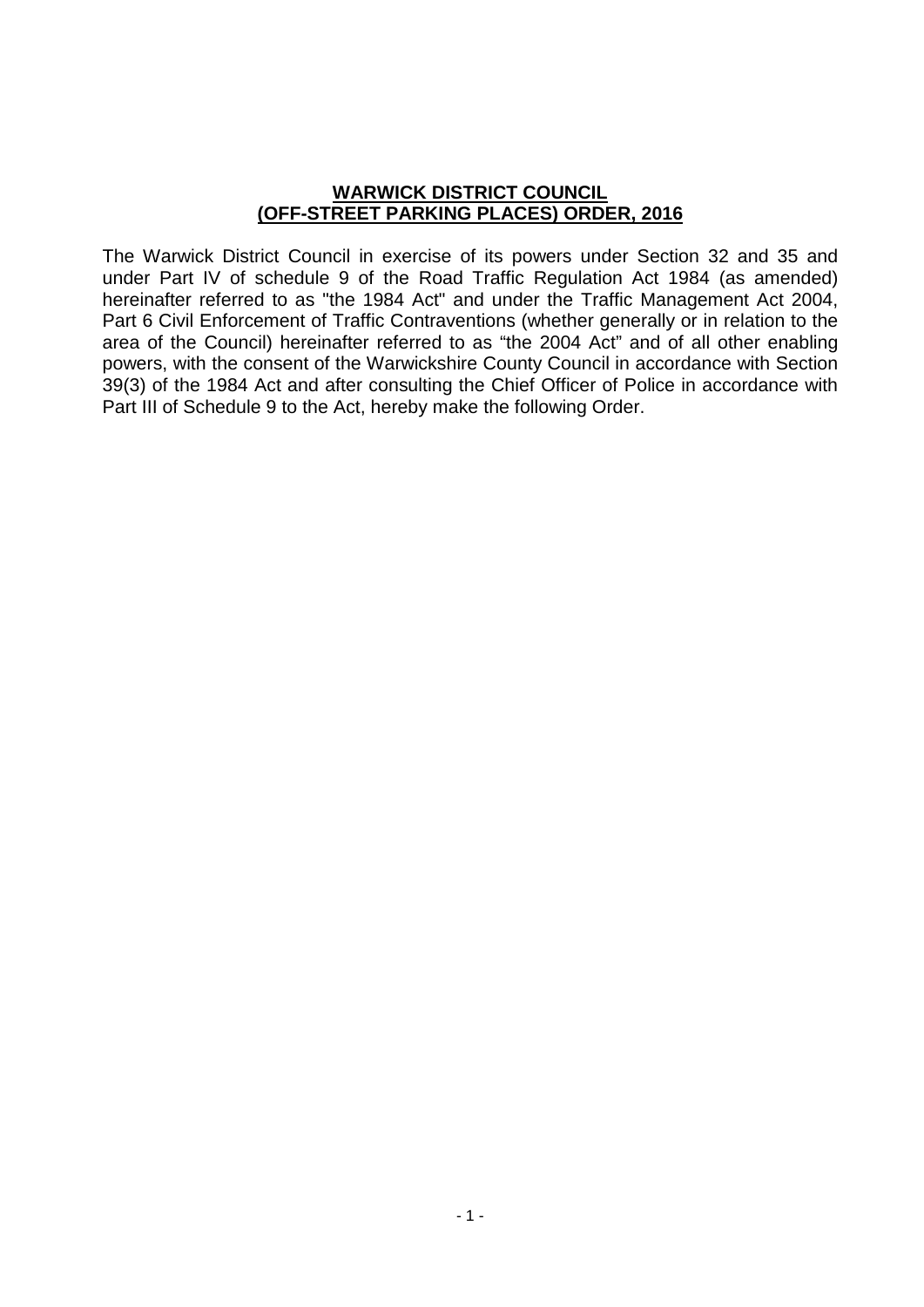## **PART I**

#### **GENERAL**

- 1. This Order shall come into operation on the first day of April 2016 and may be cited as "the Warwick District Council (Off-Street Parking Places) Order, 2012".
- 2. (1) In this Order, except where the context otherwise requires, the following expressions have the meanings hereby assigned to them:-

"barrier system car park" means a car park where a ticket is given upon entry and payment is made on return.

"Civil Enforcement Officer" means any officer of the Council who is authorised to supervise and control vehicles in the parking places and enforce the provisions of this Order pursuant to Part 6, section 76 of The Traffic Management Act 2004;

"Council" means the Warwick District Council;

"Charge Certificate" means the statement that the penalty charge has been increased in line with Table 1 of the Civil Enforcement of Parking Contraventions (Guidelines on Levels of charges) (England) Order 2007;

"designated parking bay" means a marked, individual vehicle space;

"disabled person's badge" has the same meaning as in The Disabled Persons (Badges for Motor Vehicles) (England) Regulations 2000;

"disabled person's vehicle" means a vehicle which displays in the relevant position a disabled person's badge;

"driver" in relation to a vehicle waiting in a parking place, means the person driving the vehicle at the time it was left in the parking place;

"Linear charge" means progressing from one charge to another in a series of incremental time steps.

"lorry" includes any vehicle constructed for the conveyance of goods or burden of any description which does not fall within the definition of "motor car or light commercial vehicle" contained below but does not include road tanker and tank containers as set out in Regulation 2 of the Dangerous Substances (Conveyance by Road Tankers and Tank Containers) Regulations 1981;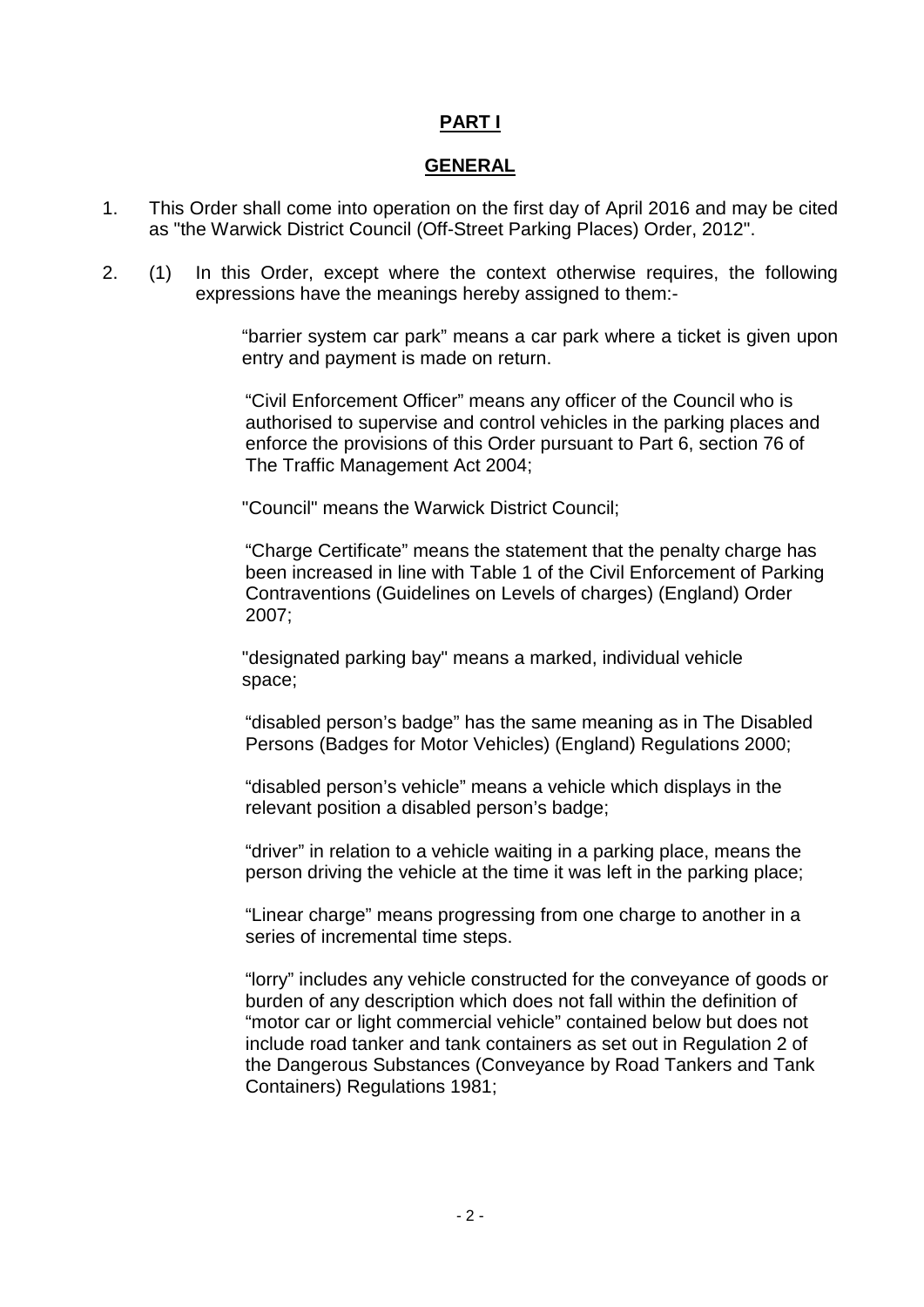"motor car or light commercial vehicle" means a mechanically propelled vehicle, the unladen weight of which does not exceed thirty hundred weight and which is less than six feet six inches in height and shall include a motor cycle but only when that motor cycle has a sidecar attached which is either:-

(i) constructed solely for the carriage of not more than twelve passengers and their effects exclusive of the driver; or

(ii) constructed for the conveyance of goods or burden of any description "motor cycle space means any area of parking place as defined in the Article which is provided for the leaving of a motor cycle and indicated by markings on the surface of the parking place or signed otherwise indicated by signs or any other structure whatsoever placed or erected in the parking place;

"motor coach" includes any vehicle constructed for the carriage of passengers which does not fall within the definition of "motor car or light commercial vehicle" contained below;

"motor vehicle" or "vehicle" means "motor car of light commercial vehicle" as defined in this Article and also any mechanically propelled vehicle intended or adapted for use on road, whether or not it is in a fit state for such use and includes any trailer intended or adapted for use as an attachment to such a vehicle, any chassis or body with or without wheels appearing to have formed part of such a vehicle or trailer and anything attached to such a vehicle or trailer;

"non-designated area" area not marked out as a parking bay.

"owner" has the same meaning as in Section 192(1) of the Road Traffic Act 1988;

"parking bay" means any area of a parking place as defined in this Article which is provided for the leaving of a motor vehicle of a class specified and indicated by markings on the surface of the parking place or signed or otherwise indicated by signs or any other structure whatsoever placed or erected in the parking place;

"parking place" means any area of land specified by name in Column 1 of Schedule 1 provided by the Council under Section 32(1) of the 1984 Act for use as a parking place;

"pass" "disc" "permit" "season ticket" shall mean a ticket issued by the Council on such terms and/or conditions as it shall decide permitting a driver to use a parking place free of charge;

"pay and display or parking ticket" shall mean the ticket issued by the ticket machine.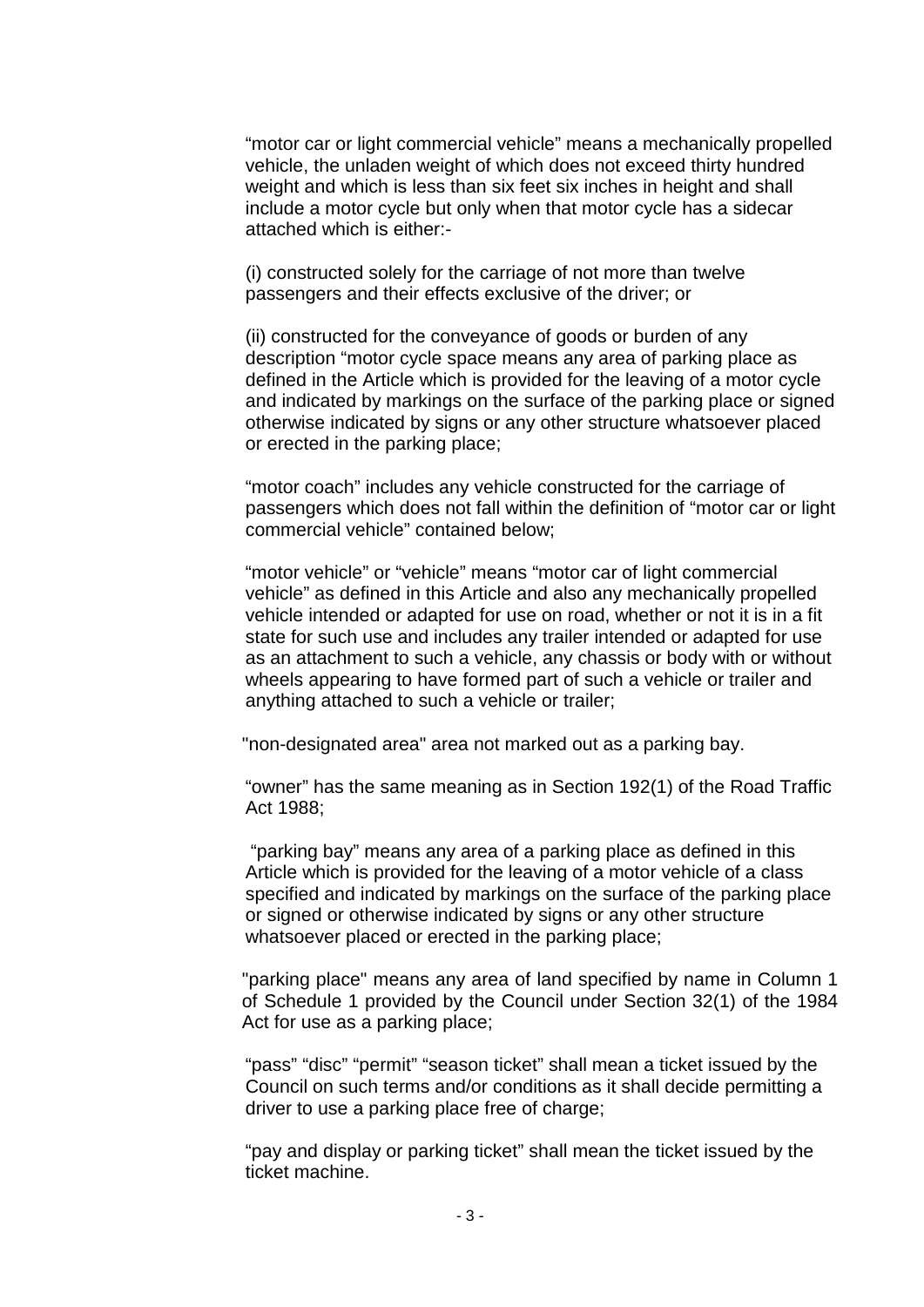"penalty charge" means a charge set by the Council under the provisions of The Civil Enforcement of Parking Contraventions (guidelines to Charges) (England) Order 2007 and with the approval of the Secretary of State for Transport which is to be paid to the Council within 28 days beginning with the date of issue endorsed upon the penalty charge notice;

"PCN" means a penalty charge notice issued or served by a Civil Enforcement Officer pursuant to the provisions of Part 6 of the Traffic Management Act 2004;

"reduced penalty charge" means a charge set by the Council under the provisions of The Civil Enforcement of Parking Contraventions (guidelines to Charges) (England) Order 2007 and with the approval of the Secretary of State for Transport which is to be paid within 14 days following the date of issue endorsed on penalty charge notice;

"relevant date" meant the date upon which any vehicle is or was parked in any parking place or upon which any event occurs or occurred in breach of any of the provisions of this Order or to which this Order relates;

"Registered keeper" means the person in whose name the vehicle was registered under the Vehicle Excise and Registration Act 1994; "Relevant position" means:-

(a) in the case of a vehicle fitted with a front windscreen the badge pass or ticket as the case may be is exhibited thereon with the obverse side facing forwards on the near side of and immediately behind the windscreen so that the same is readable from the outside of the vehicle

(b) in the case of a vehicle not fitted with a front windscreen the badge pass or ticket as the case may be is exhibited in a conspicuous and readable position on the vehicle

"specified charge for parking" means the fee payable for parking in a parking place as displayed on or adjacent to the ticket machine relating to that parking place;

"Season ticket" - pre-paid parking permit;

"Special Event" means the management of a car park outside of its standard hours of operation for purposes of supporting Town Centre Events and or Activities.

"ticket machine" means an apparatus or device of a type and design approved by the appropriate Minister.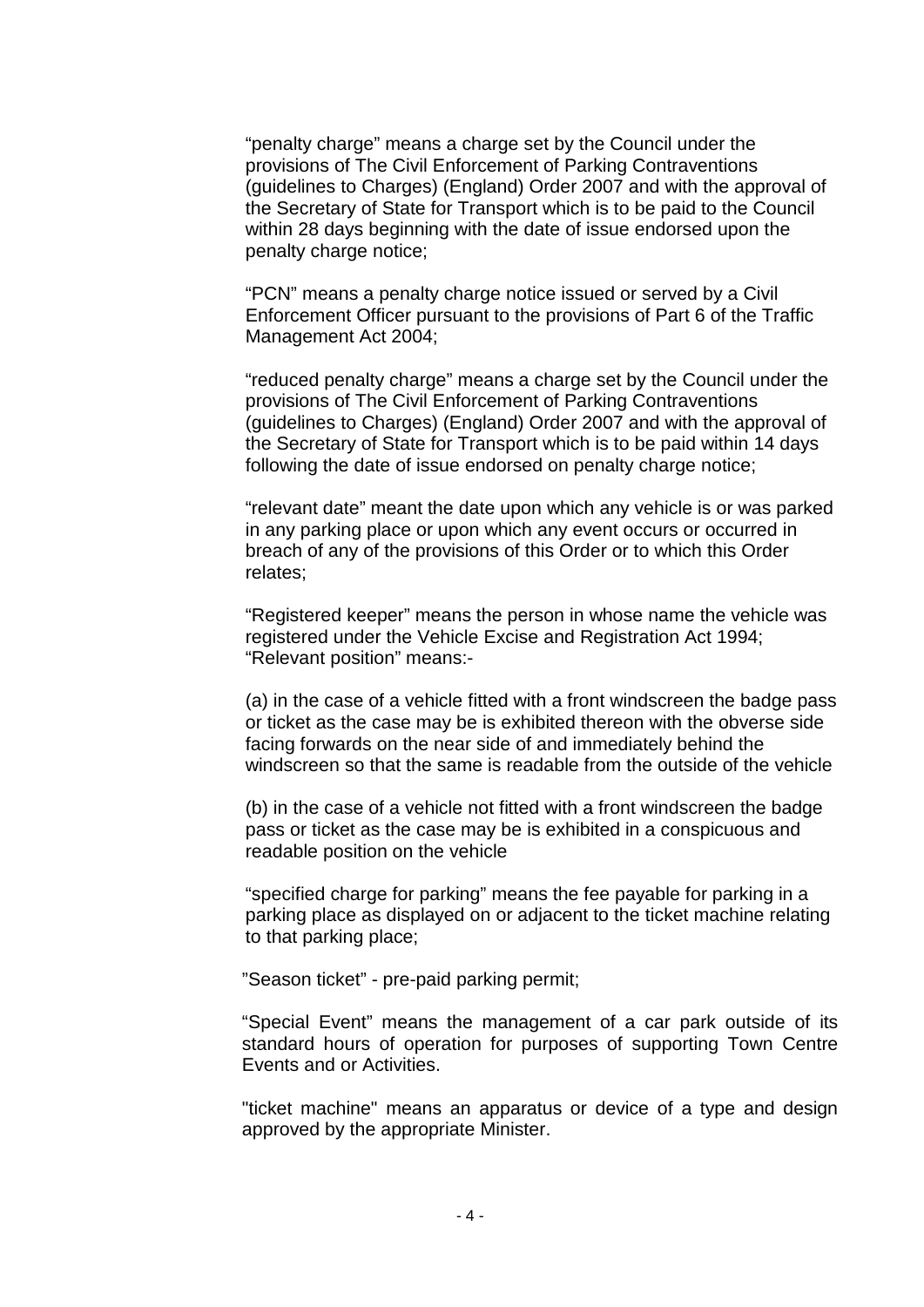"Cashless parking" means the payment of parking by credit or debit card.

"Pod Point" means an electric vehicle charging point.

"Parent and Child parking bay" means parking space that can only be used be a vehicle that has one or more children travelling in a child car seat or booster seat.

- (2) The Warwick District Council Off-Street Parking Places Order 2012 is hereby revoked.
- (3) Any reference in this Order to any enactment shall be construed as a reference to that enactment as amended, applied, consolidated, re-enacted by or as having effect by virtue of any enactment.
- (4) Any reference in this Order to a numbered Article or Schedule shall, unless the context otherwise requires, be construed as a reference to the Article or Schedule bearing that number in this Order.
- (5) The Interpretation Act 1978 shall apply for the interpretation of this Order as it applies for the interpretation of an Act of Parliament and as if the purposes of that Act this Order were an Act of Parliament and the Orders revoked by Article 1 were Acts of Parliament thereby repealed.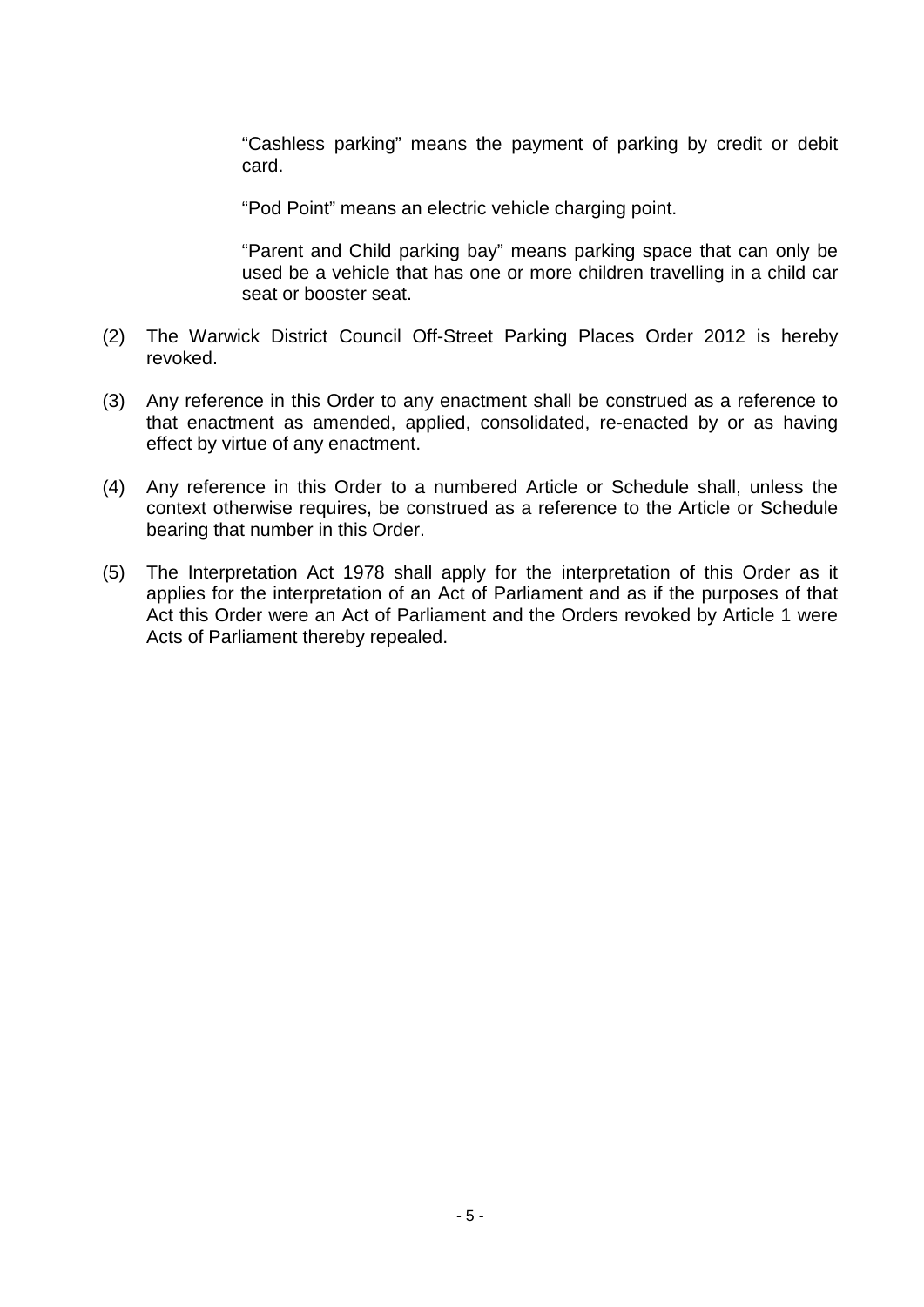## **PART II**

## **USE OF PARKING PLACES**

- 3. Each of the parking places specified in column 1 of Schedule 1 to this Order is authorised to be used, subject to the following provisions of this Order, as a parking place for such vehicles or classes of vehicles, in such positions and on such days and during such hours as are specified in relation to that parking place in the said Schedule 1 and no parking place shall be used by any person for any other purpose whatsoever.
- 4. Where in Schedule 1 to this Order a parking place is described as available for vehicles of a specified class or in a specified position, the driver of a vehicle shall not permit it to wait in that parking place:-
	- (a) unless it is of the specified class;

and

- (b) in a position other than that specified.
- 5. The driver of a vehicle shall not permit it to wait in a parking place for longer than the maximum period permitted for waiting specified in Schedule 1 to this Order in relation to that parking place.
- 6. i) No person shall use a parking place so as to prevent or obstruct access thereto or egress there from or the use thereof by other persons.
	- ii) nor shall any person cause or take part in any gathering or demonstration within a parking place, or cause any unreasonable or unnecessary noise.
- 7. No person shall, within any parking place, commit any act which, if committed on a public highway, would constitute an offence under the provisions of the Litter Act 1983 and the Environmental Protection Act 1990.
- 8. The driver of a vehicle while it is waiting in a parking place shall not carry out or permit to be carried out any work of cleaning, maintenance or repair to the vehicle except such as may be necessary to enable the vehicle to be moved from the parking place.
- 9. The driver of a motor vehicle using a parking place shall stop the engine as soon as the vehicle is in position in the parking place, and shall not start the engine except when about to change the position of the vehicle in or to depart from the parking place.
- 10. No person shall use a vehicle, or anything towed by a vehicle while it is in a parking place, for domestic purposes, or as a place of habitation.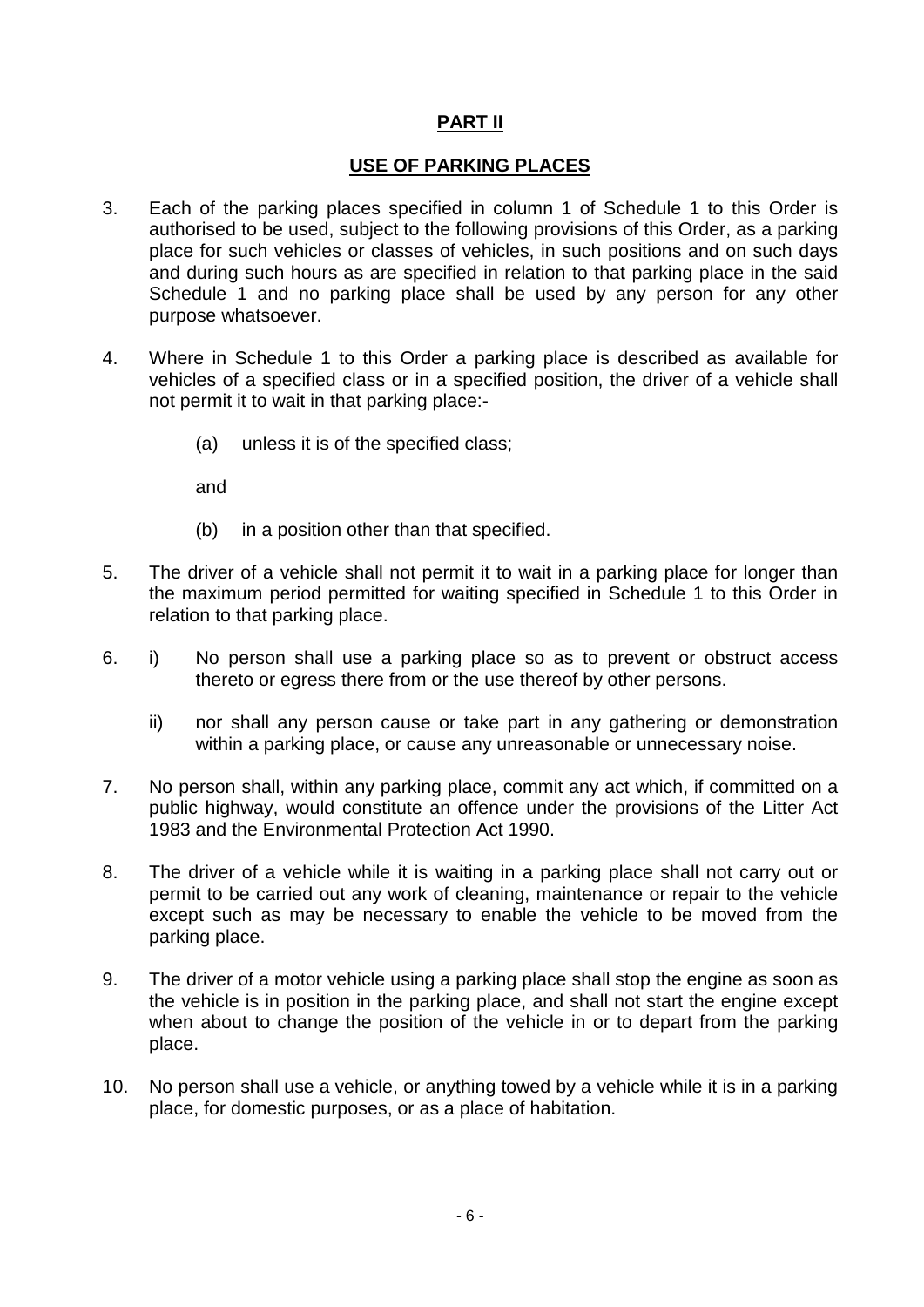- 11. No person shall, without the prior approval of the Council given in writing, within a parking place, sell or attempt to sell any article to persons in or near the parking place, or sell or offer for hire his skill or services, and shall not use a vehicle or anything towed by a vehicle while it is in a parking place or any part of a parking place for such purpose, or for the purpose of any exhibition, and no vehicle shall be advertised for sale while it is standing in a parking place.
- 12. The charge (if any) for the parking of vehicles in parking places to which this Order applies shall be as set out in Schedule 2 to this Order. These charges are inclusive of VAT unless otherwise stated.
- 13. Any person who wilfully avoids or seeks to avoid, or assists in avoiding the payment of the appropriate charge at any parking place shall be guilty of an offence under this Order.
- 14. Any person who wilfully or carelessly damages in any way or interferes with the fabric or structure of equipment of any parking place shall be guilty of an offence under this Order, and in addition to the penalty provided by the 1984 Act shall be liable for the cost of repair of the damage.
- 15. No person other than a person authorised by the Council, the driver of or a passenger in a vehicle parked or intended to be parked in a parking place, or other person authorised by such driver or passenger shall enter such parking place for any purpose whatsoever.
- 16. No person shall use any parking place for the playing of any game, the use of any skateboard, roller skate or roller blade nor shall any pedal cycles be taken or ridden therein, except where specific provision is made for the storage of pedal cycles.
- 17. The driver of any vehicle in a parking place shall comply with any instructions given, whether orally by a duly authorised person, by direction signs, or in any other manner as to the route to be followed within the parking place.
- 18. (1) (a) Where the driver of any vehicle parking that vehicle in a designated parking bay in a parking place to which this Order applies, is not the holder, in respect of that vehicle, of a current season or period ticket, Disabled badge or WDC pass, shall pay the appropriate charge as laid down in Schedule 2 to this Order on the leaving of the vehicle in the designated parking bay within the parking place by the insertion in the ticket machine of a coin or coins of the appropriate denomination making up the amount of the charge for the period for which payment is being made, and where more coins than one are required they shall be inserted in the ticket machine immediately one after the other. The driver is responsible for checking that the money has registered on the panel of the machine. The driver must check the validity of the ticket he has obtained.
	- (b) If the driver wishes to utilise any period of free parking, as advised by site notices, he shall obtain the appropriate ticket from the ticket machine by pressing the correct button or sequence of buttons.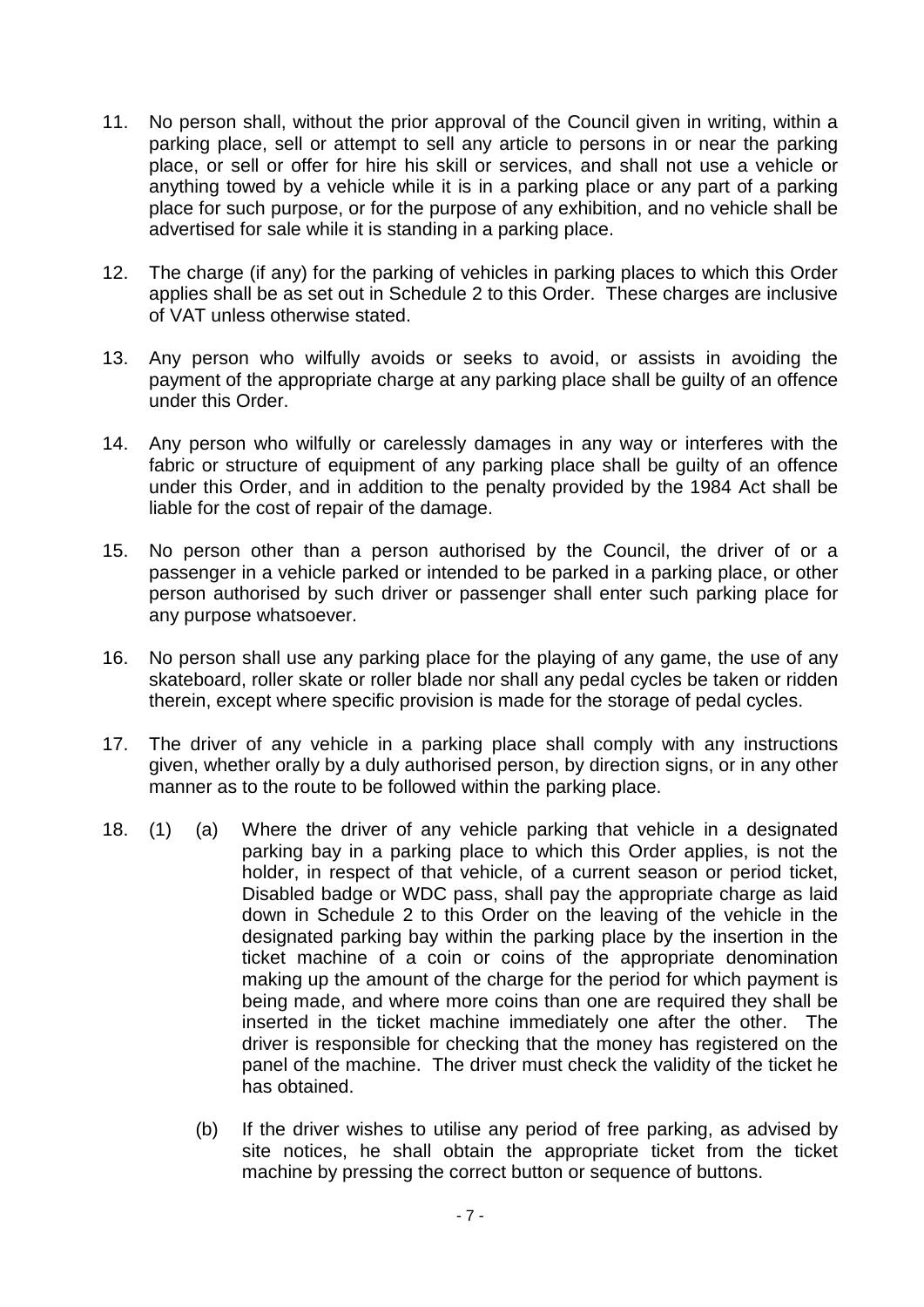- (2) Upon payment of the charge for a vehicle left in a designated parking bay within the parking place, or after obtaining a free ticket, the driver thereof shall exhibit on the vehicle in accordance with the following provisions of this Article, a ticket or tickets issued by the ticket machine.
- (3) The ticket or tickets shall be exhibited on the vehicle:-
	- (a) in the case of a two wheeled motor cycle with a sidecar attached thereto, in a conspicuous position on the sidecar windscreen; and
	- (b) in the case of all other vehicles:-
		- (i) where the vehicle is fitted with a front glass windscreen facing forwards on the near side of the glass of such windscreen behind the glass; or
		- (ii) where the vehicle is not fitted with a front glass windscreen on the near side of the vehicle not more than six feet six inches and not less than two feet six inches above the surface of the parking place in the immediate vicinity.
- (4) The ticket or tickets shall be so exhibited on the vehicle so that the date and expiry time shown on the front of the said ticket or tickets is clearly visible.
- (5) If the driver of any vehicle parking that vehicle in a parking place is the holder of a current season ticket, permit, Disabled badge or pass issued by WDC, he shall exhibit that ticket on the vehicle in a manner such as to enable it to be reasonably seen from the outside.
- (6) (a) Where the driver of any vehicle parking that vehicle in a designated parking bay in a parking place within a barrier system car park to which this Order applies, is not the holder, in respect of that vehicle, of a current season ticket, permit, Disabled badge or WDC pass, shall pay the appropriate charge as laid down in Schedule 2 to this Order on returning to the vehicle in the designated parking bay within the parking place by, and where more coins than one are required they shall be inserted in the ticket machine immediately one after the other. The driver is responsible for checking that the money has registered on the panel of the machine. The driver must check the validity of the ticket he has obtained.
	- (b) The ticket or tickets obtained at entry from a barrier system car park shall be retained by the driver of the vehicle until return to the car park, where by payment will be made as in Article 18 (6) a. Vehicles within a barrier system car park will be exempt from Articles 19 (1) a and 19 (1) b.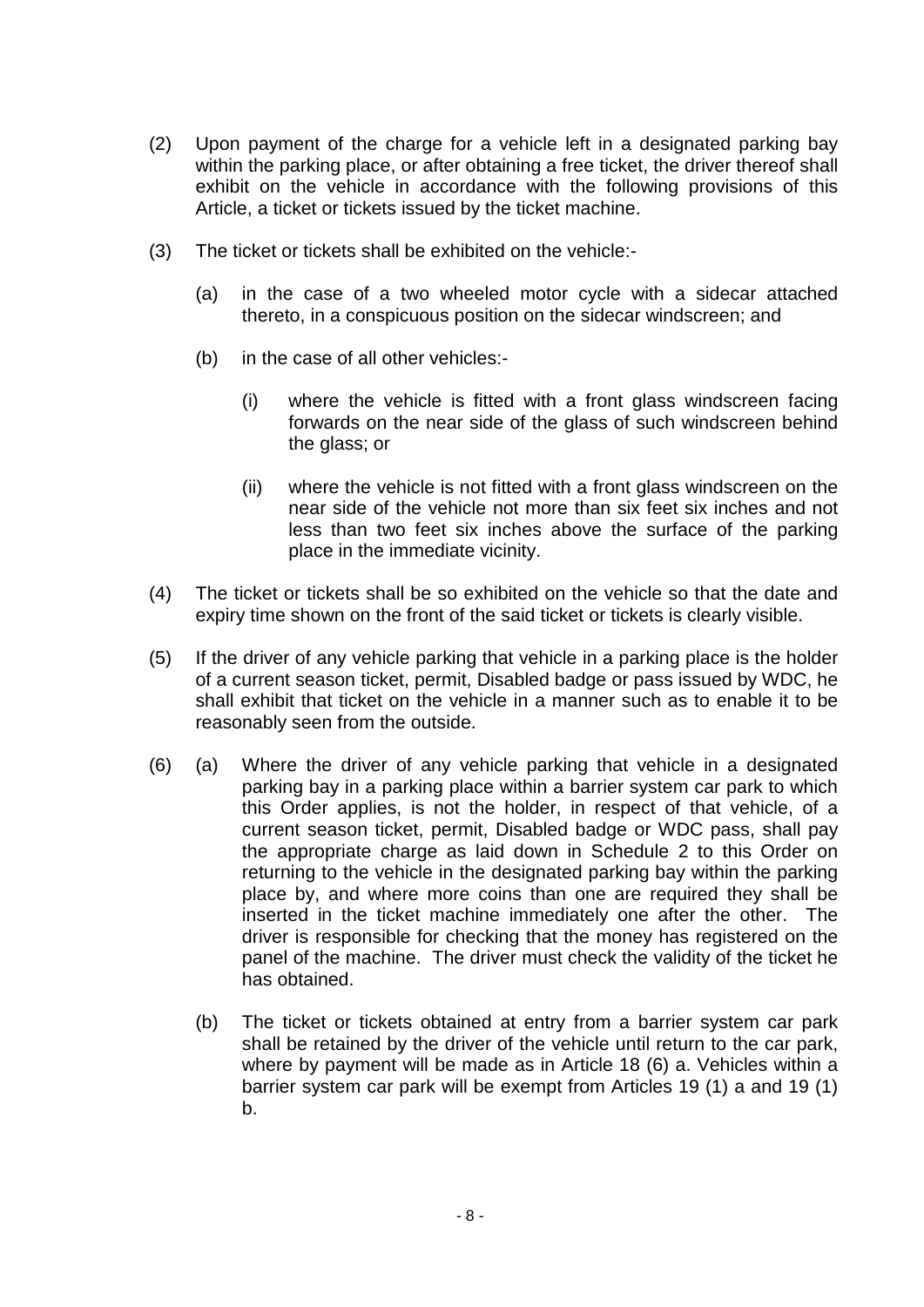- 19. (1) If a vehicle is left in a parking place in contravention of or non compliance with this order a penalty charge shall be payable by the owner (subject to the provisions of Part 6 of The Traffic Management Act 2004) for each day of the said contravention or non compliance.
	- (2) If a vehicle is left in the parking place
		- (a) for longer than the time shown as the expiry time on the parking ticket displayed as in Article 18 (3) or exceeding the maximum parking period as indicated on the Disabled Badge Holders time clock displayed as in Article 27 (1) b, above a penalty charge shall be payable; or
		- (b) without clearly displaying a valid pay and display ticket in accordance with Article 18 (3), season ticket or permit in accordance with Article 18 (5) at any time during the period when parking charges are applicable as set out in Schedule 2 to this Order then the penalty charge shall be payable; or
		- (c) with additional payment made to extend the stay beyond the time first purchased, a penalty charge shall be payable; or
		- (d) area not designated for that class of vehicle, a penalty charge shall be payable; or
		- (e) in a restricted area of the car park other than in a designated parking bay, a the penalty charge shall be payable: or
		- (f) beyond the bay markings, a penalty charge shall be payable; or
		- (g) parked in a designated disabled badge holders parking bay without displaying a valid disabled persons badge, and time clock as in Article 27 (1) (b), a penalty charge shall be payable;
		- (h) designated for electric charge vehicles only not being that class of vehicle, a penalty charge notice shall be payable;
		- (i) designated for parent and child parking without being accompanied by one or more children travelling in a child car seat or booster seat;
			- the penalty charge shall be as set out in Schedule 3 to this Order.
	- (3) Where a penalty charge has have been incurred, it shall be the duty of a Civil Enforcement Officer to attach to the vehicle in a conspicuous position the penalty charge notice which shall comply with the requirements of Part 6 of The Traffic Management Act 2004.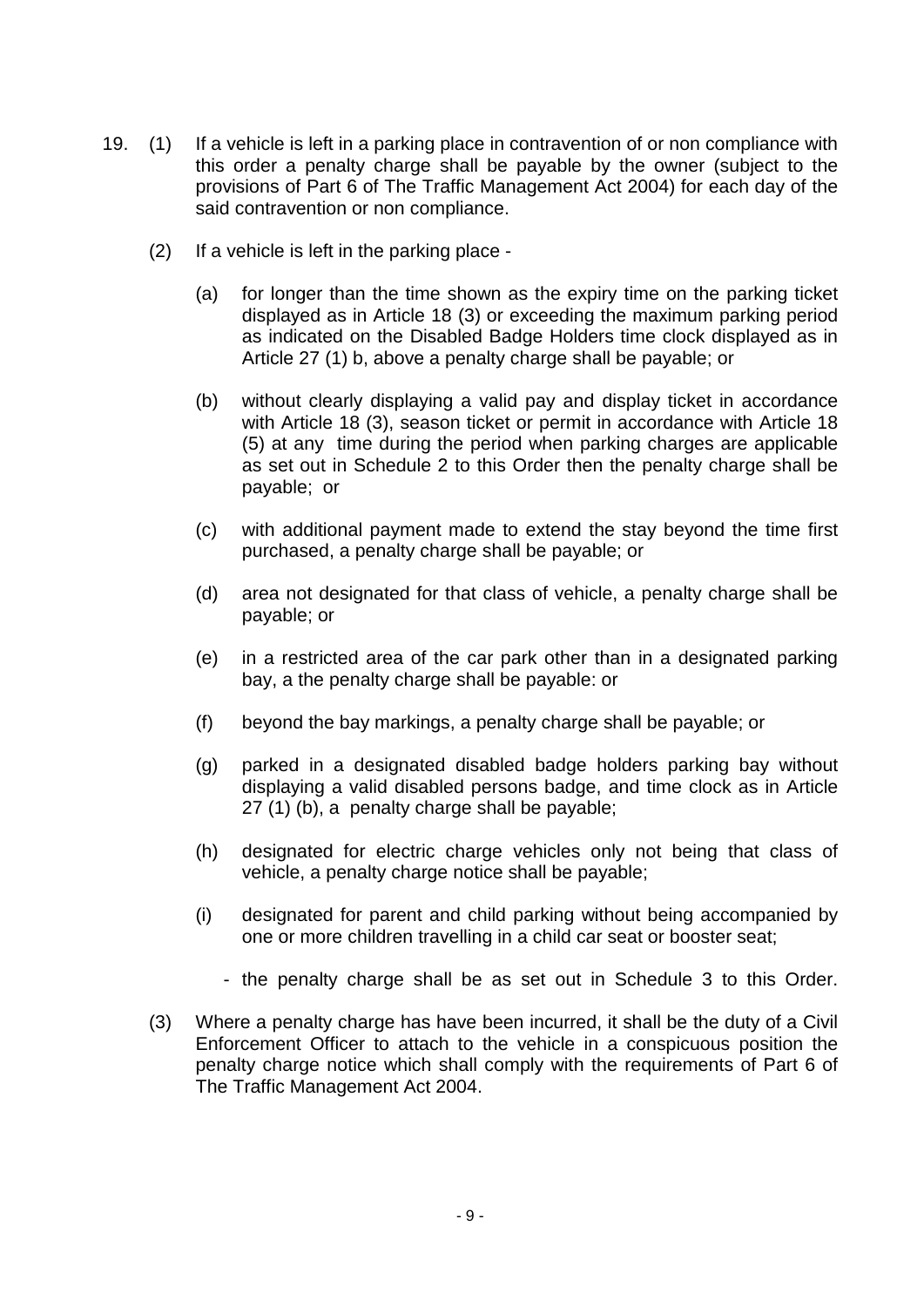- (4) If a vehicle is left in the parking place outside the hours of operation as indicated on site notice boards, there will be a charge for releasing that vehicle from the locked car park. A charge as detailed in Schedule 4 will apply in such circumstances.
- 20. If a vehicle is left in a parking place in contravention of Article 19(2) of this Order, it shall be the duty of a Civil Enforcement Officer to attach to the vehicle in a conspicuous position the penalty charge notice which shall comply with the requirements of Part 6 of The Traffic Management Act 2004.
- 21. (1) Where a notice has been attached to a vehicle in accordance with the provisions of paragraph (2) of Article 19 or 20 of this Order, no person, not being the driver of the vehicle or a duly authorised representative of the Council, shall remove the notice from the vehicle unless authorised to do so by the driver.
	- (2) When a ticket or tickets have been exhibited on a vehicle in accordance with the provisions of Article 18 of this Order no person, not being the driver of the vehicle shall remove the ticket or tickets from the vehicle unless authorised to do so by the driver.
- 22. The penalty charge shall be paid to the Council either by electronic transfer, payment in person at recognised payment points or other approved methods of payment in accordance with the instructions on the penalty charge notice. Payment must reach the Council by no later than 4.30pm by the date specified on the penalty charge notice
- 23. There shall be on or near each parking place where a charge is made at least one ticket machine.
- 24. The charge for the parking period for a vehicle left in a parking place shall be indicated by the issue by a ticket machine of one or more tickets being consecutive numbers indicating that the relevant charge has been paid in respect of the parking period required, and the date ticket(s) issued.
- 25. Where a Civil Enforcement Officer is of the opinion that any of the provisions contained in this Order have been contravened or not complied with in respect of a vehicle left in a parking place, he may remove the vehicle from the parking place or cause it to be removed and, where it is so removed, shall provide for its safe custody.
- 26. (1) Any person duly authorised by the Council may move or cause to be moved in case of emergency, to any place he thinks fit, vehicles left in a parking place.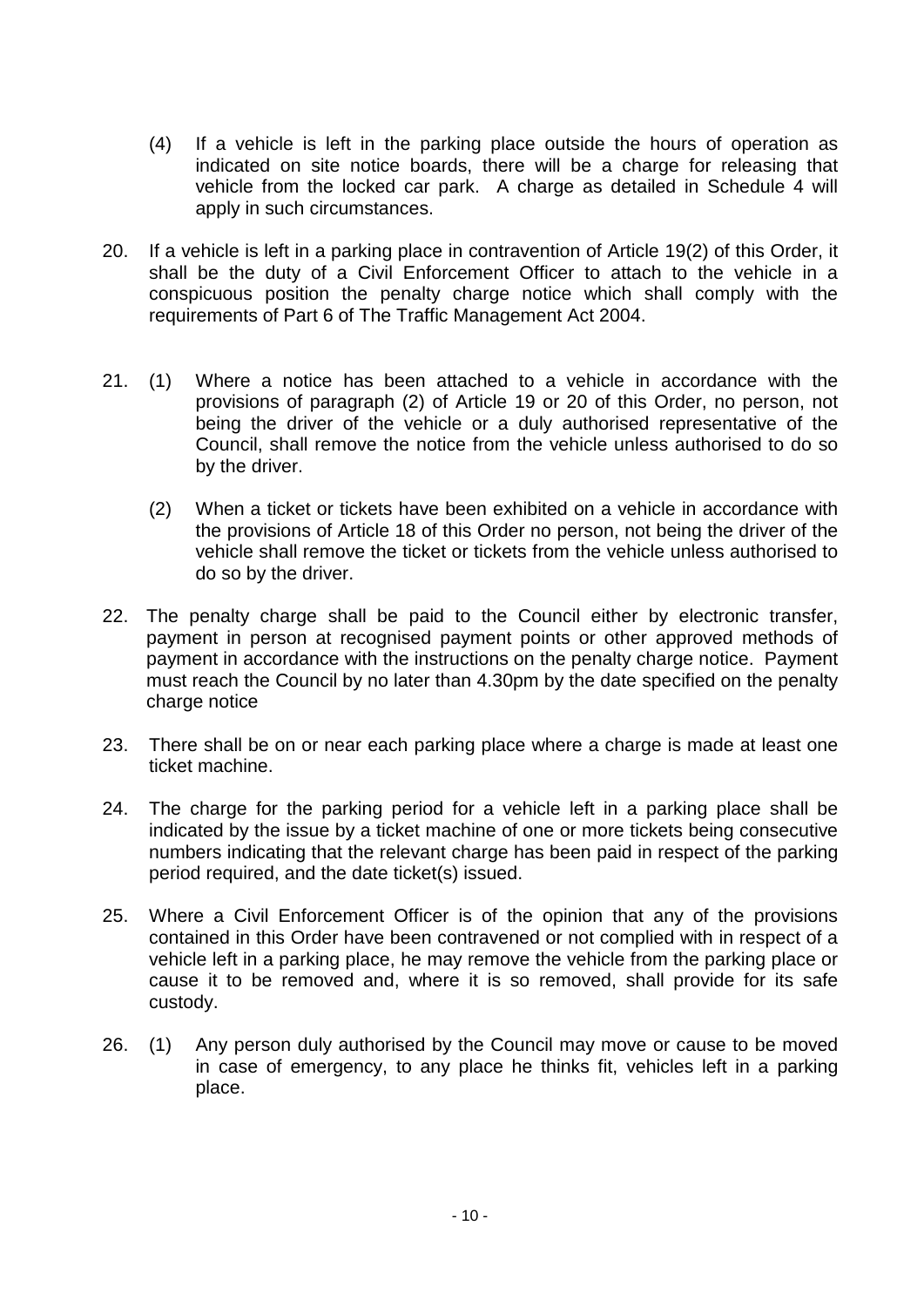- (2) Where a vehicle is left in a parking place other than in a position specified in column 2 of Schedule 1 any person duly authorised by the Council may move the vehicle or cause it to be moved to a position which complies with that specified in the said column.
- 27. (1) (a) A vehicle left in a parking place as specified in schedule 2 shall be exempt from the payment of any charge if there is displayed in the relevant position on that vehicle a disabled person's badge issued by any local authority by virtue of Regulation 5 or Regulation 6 of the Disabled Persons (Badges for Motor Vehicles) Regulations 1975 (as amended).
	- (b) A vehicle left in a Limited or Maximum Stay parking place shall be exempt from the payment of any charge for the maximum parking period as notified on the appropriate signs if there is displayed in the relevant position on that vehicle a disabled persons badge and time clock set for the time of arrival at that parking place as issued by any Local Authority by virtue of Regulation 5 or Regulation 6 of the Disabled Persons (Badge for Motor Vehicles) Regulations 1975(as amended).
	- (2) For the purposes of the foregoing paragraph of this Article a vehicle shall be regarded as displaying a disabled person's badge in the relevant position when
		- (i) in the case of a vehicle fitted with a front windscreen, the time clock and badge is exhibited thereon with the obverse side facing forwards on the near side of and immediately behind the windscreen; and
		- (ii) in the case of a vehicle not fitted with a front windscreen the badge is exhibited in a conspicuous position on the vehicle.
- 28. (1) Where the driver of a vehicle is alleged to be guilty of an offence to which this Order applies the owner of the vehicle shall give such information as to the identity of the driver as he may be required to give by or on behalf of the Council; and
	- (2) Any other person shall if required as aforesaid give any information which it is in his power to give and may lead to the identification of the driver.
- 29. The Council shall not be responsible for any loss or damage to any vehicle or to anything contained therein or thereon from any cause whatsoever whilst entering, within, or leaving a parking place.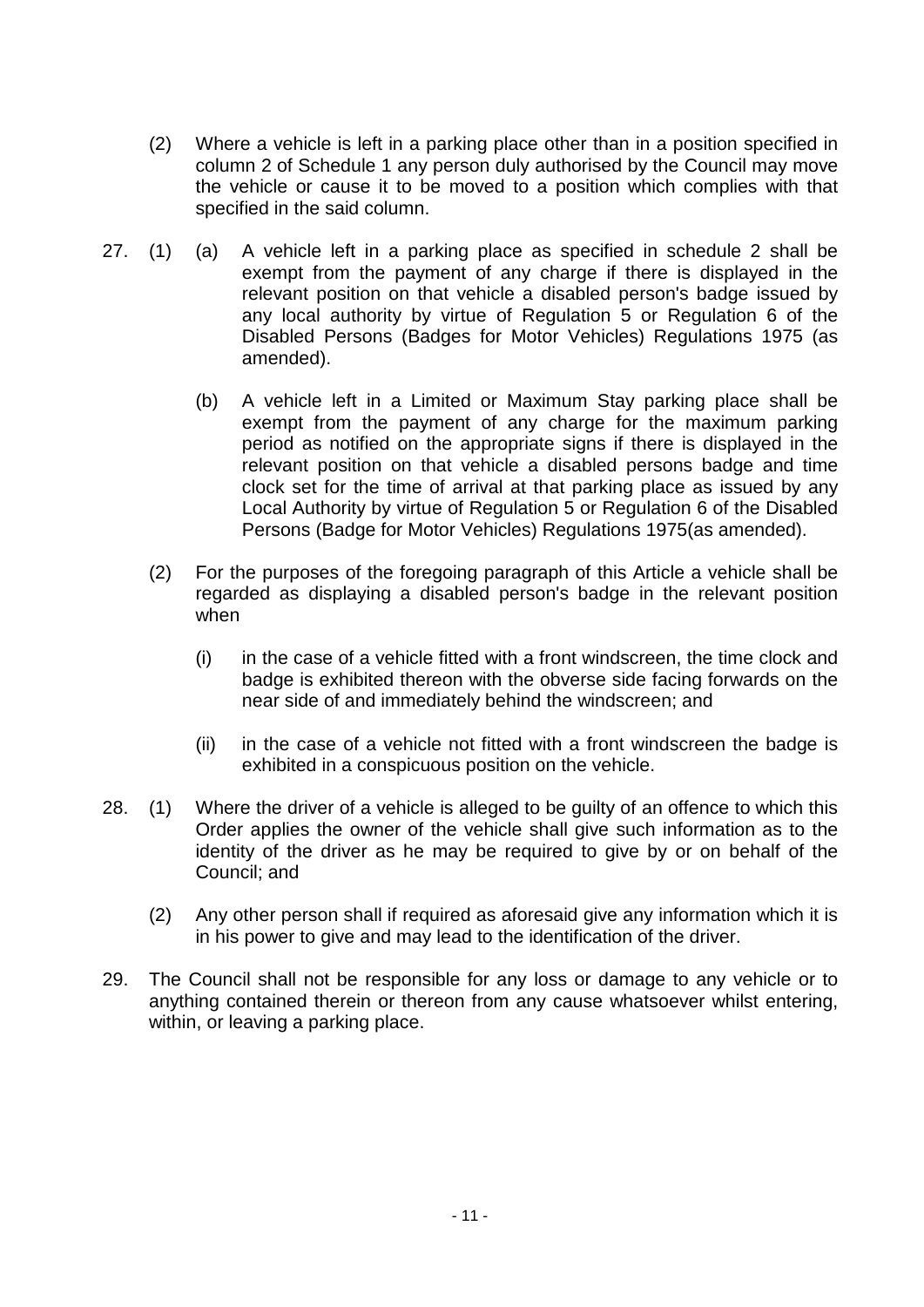- 30. When a vehicle is left in a parking place in contravention of any of the provisions contained in this Order, any duly authorised person, or any persons acting on the instructions of a duly authorised person may remove the vehicle or arrange for it to be removed within or from that parking place and neither such person nor the Council shall be responsible for any loss or damage to the vehicle or to anything contained therein or thereon arising from, or in consequence of, the exercise of the powers contained in this Article. Any expenses incurred by the Council in removing a vehicle within any parking place shall be recoverable by the Council from the driver of the vehicle summarily as a civil debt.
- 31. No person shall drive a vehicle in the car park at a speed exceeding 10 m.p.h. or in any manner likely to cause danger.
- 32. Any person removing a vehicle by virtue of the last preceding Article of this Order may do so by towing or driving the vehicle or in such other manner as he may think necessary and may take such measures in relation to the vehicle as he may think necessary to enable him to remove it as aforesaid.
- 33. Notwithstanding the provisions of this Order the Council may by notice displayed on or near a parking place close that parking place for any period either generally or in respect of a particular class or classes of vehicles and the driver of any vehicle or of a particular class or classes of vehicle shall not use the parking place when it has been so closed.
- 34. Skips placed on a car park must be authorised and pay the current charges as set out in the Council's Schedule of Charges.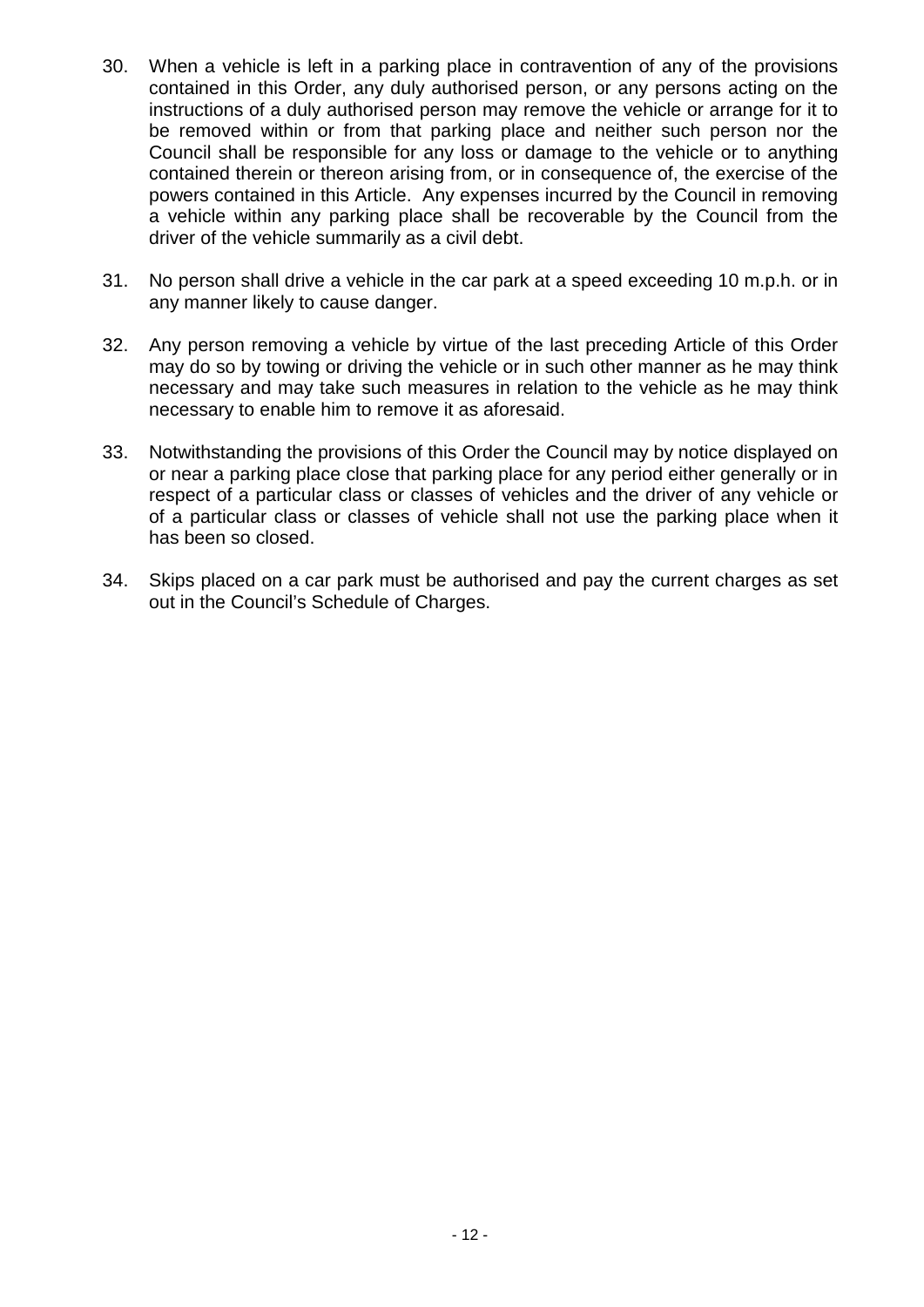## **PART III**

### **DISPOSAL OF VEHICLES ABANDONED IN A PARKING PLACE**

35. The Council may as respects a vehicle which has been removed from a parking place in pursuance of Article 30 of this Order, if it appears to them to have been abandoned, sell or otherwise dispose of the vehicle after having made reasonable enquiry to ascertain the name and address of the owner of the vehicle PROVIDED THAT, the Council shall be deemed to have made reasonable enquiry to ascertain the name and address of the owner of any vehicle to which this Article applies if they have taken in relation to that vehicle such steps as may be prescribed by any regulations for the time being in force by virtue of the Act for authorising the Council to sell or otherwise dispose of the vehicle if it had been left on a road and if it appears to the Council that it had been abandoned.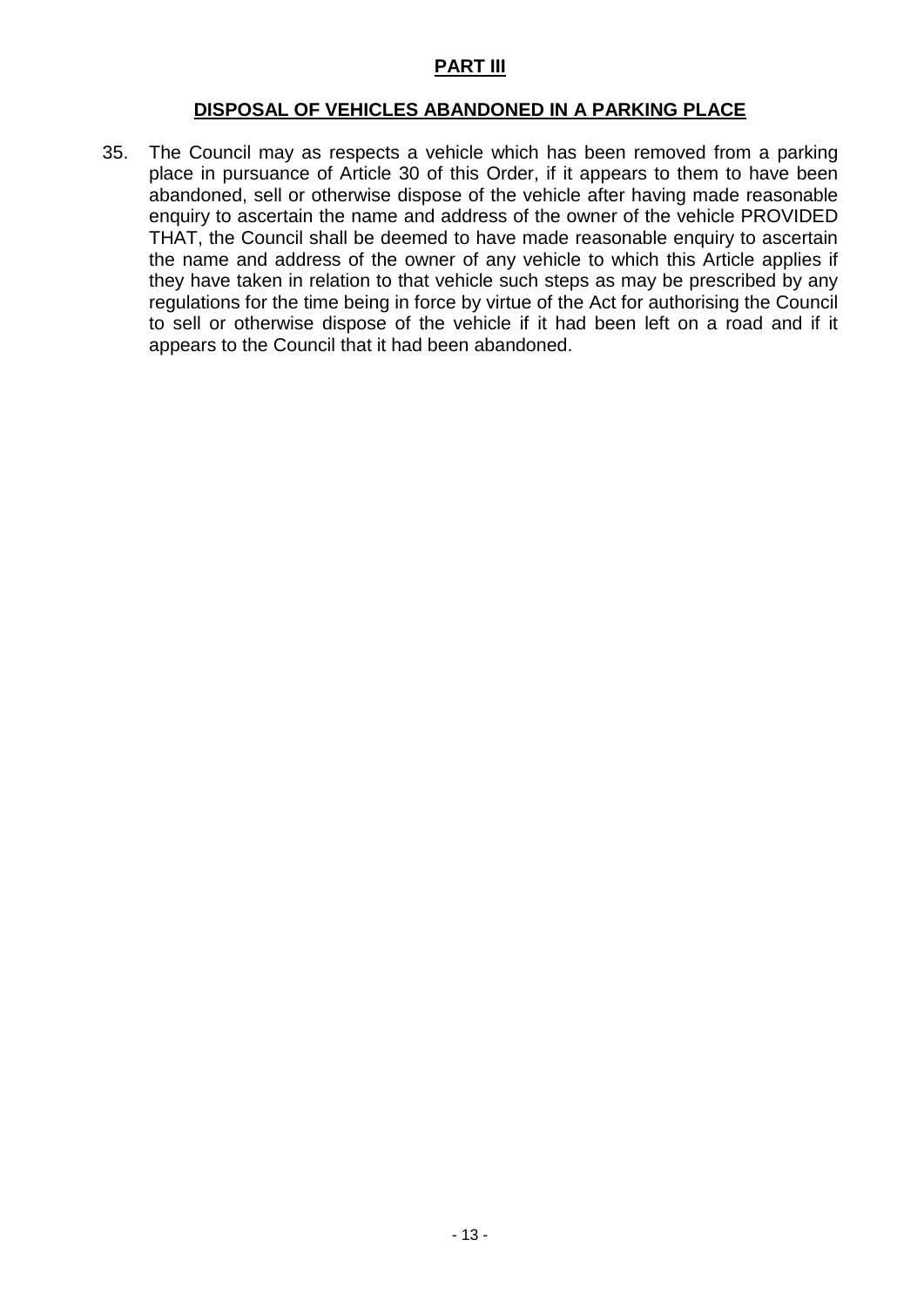**PART 1 LEAMINGTON SPA LIMITED STAY CAR PARKS**

| <b>Name of Parking</b><br><b>Place</b>                                              | <b>Position in which</b><br><b>Vehicles may wait</b>                                                                                                                                                                                                               | <b>Class of Vehicle</b>                                                                                                                                                                                           | <b>Days of Operation</b><br>of Parking Place | <b>Hours of</b><br><b>Operation</b> | <b>Maximum Period</b><br>for which Vehicles<br>may wait                                                                                        |
|-------------------------------------------------------------------------------------|--------------------------------------------------------------------------------------------------------------------------------------------------------------------------------------------------------------------------------------------------------------------|-------------------------------------------------------------------------------------------------------------------------------------------------------------------------------------------------------------------|----------------------------------------------|-------------------------------------|------------------------------------------------------------------------------------------------------------------------------------------------|
|                                                                                     | $\mathbf 2$                                                                                                                                                                                                                                                        | 3                                                                                                                                                                                                                 | 4                                            | 5                                   | 6                                                                                                                                              |
| <b>Bedford Street</b><br><b>Chandos Street</b><br><b>Covent Garden</b><br>(Surface) | Within the individual<br>parking spaces as<br>may from time to time<br>be marked out on the<br>surface of the parking<br>place, as indicated by<br>signs, or as directed<br>the<br>by<br>park<br>car<br>attendant<br>or<br>any<br>other duly authorised<br>person. | Private<br>light<br>and<br>goods<br>and<br>goods<br>vehicles<br>of<br>an<br>unladen<br>weight not<br>exceeding three and<br>a half tonnes; invalid<br>carriages and motor<br>cycles with or without<br>side-cars. | All days.                                    | All hours.                          | Four hours between<br>8.00am and 8.00pm<br>Monday to Sunday.<br><b>Twelve</b><br>hours<br>between<br>8pm and<br>Monday<br>8am<br>to<br>Sunday. |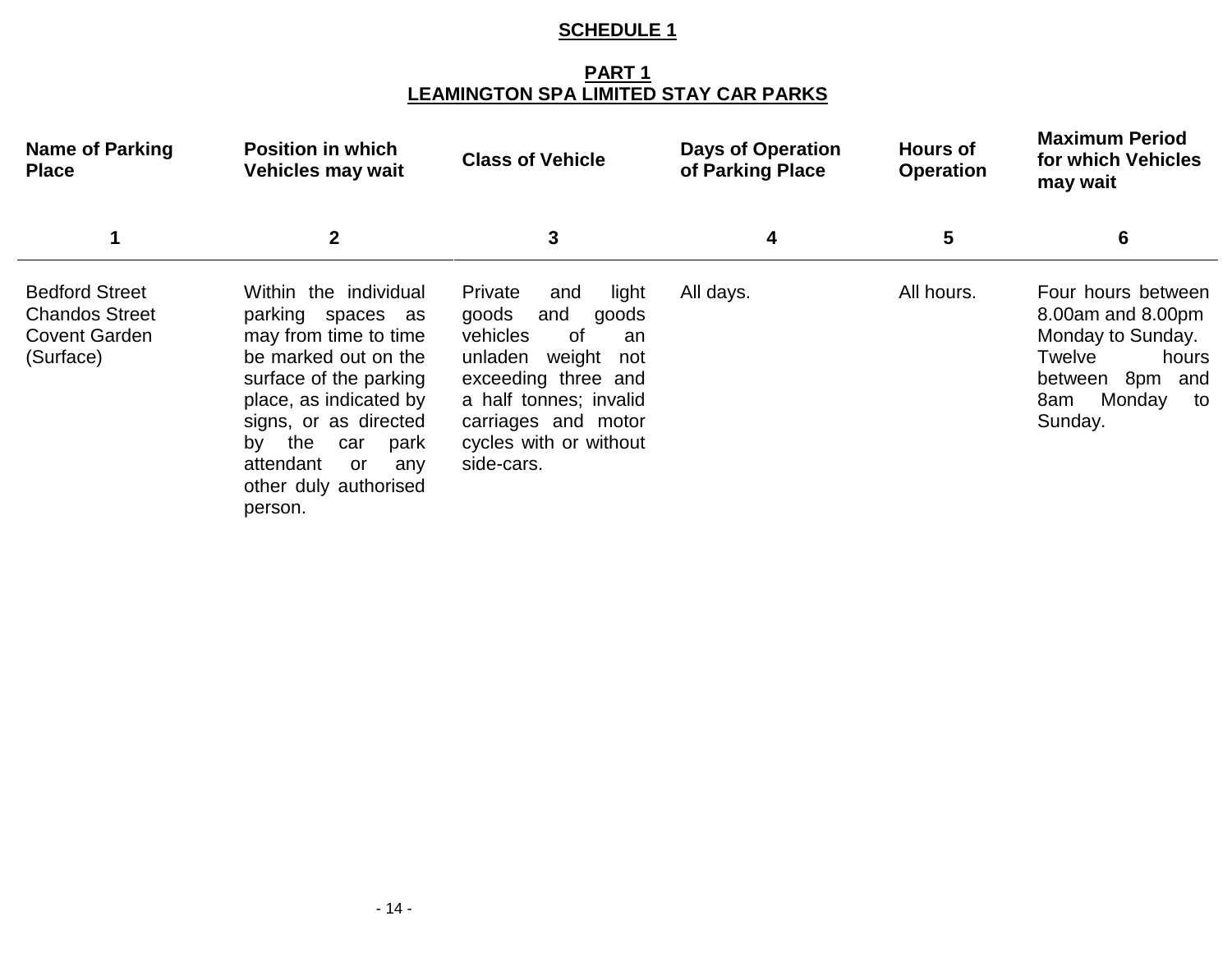## **PART 2 WARWICK LIMITED STAY CAR PARKS**

| <b>Name of Parking</b><br><b>Place</b>             | <b>Position in which</b><br><b>Vehicles may wait</b>                                                                                                                                                                                                               | <b>Class of Vehicle</b>                                                                                                                                                                                                | <b>Days of Operation</b><br>of Parking Place | <b>Hours of</b><br><b>Operation</b> | <b>Maximum Period for</b><br>which Vehicles may<br>wait                                                                 |
|----------------------------------------------------|--------------------------------------------------------------------------------------------------------------------------------------------------------------------------------------------------------------------------------------------------------------------|------------------------------------------------------------------------------------------------------------------------------------------------------------------------------------------------------------------------|----------------------------------------------|-------------------------------------|-------------------------------------------------------------------------------------------------------------------------|
|                                                    | $\mathbf{2}$                                                                                                                                                                                                                                                       | 3                                                                                                                                                                                                                      | 4                                            | 5                                   | 6                                                                                                                       |
| <b>New Street</b><br><b>West Gate</b><br>(Surface) | Within the individual<br>parking spaces as<br>may from time to time<br>be marked out on the<br>surface of the parking<br>place, as indicated by<br>signs, or as directed<br>the<br>by<br>park<br>car<br>attendant<br>or<br>any<br>other duly authorised<br>person. | Private<br>light<br>and<br>goods<br>and<br>goods<br>vehicles<br>. of<br>an<br>unladen<br>weight<br>not<br>exceeding three and<br>a half tonnes; invalid<br>carriages and motor<br>cycles with or without<br>side-cars. | All days.                                    | All hours.                          | Two hours between<br>8.00am and 8.00pm<br>Monday to Sunday.<br>Twelve hours between<br>8pm and 8am Monday<br>to Sunday. |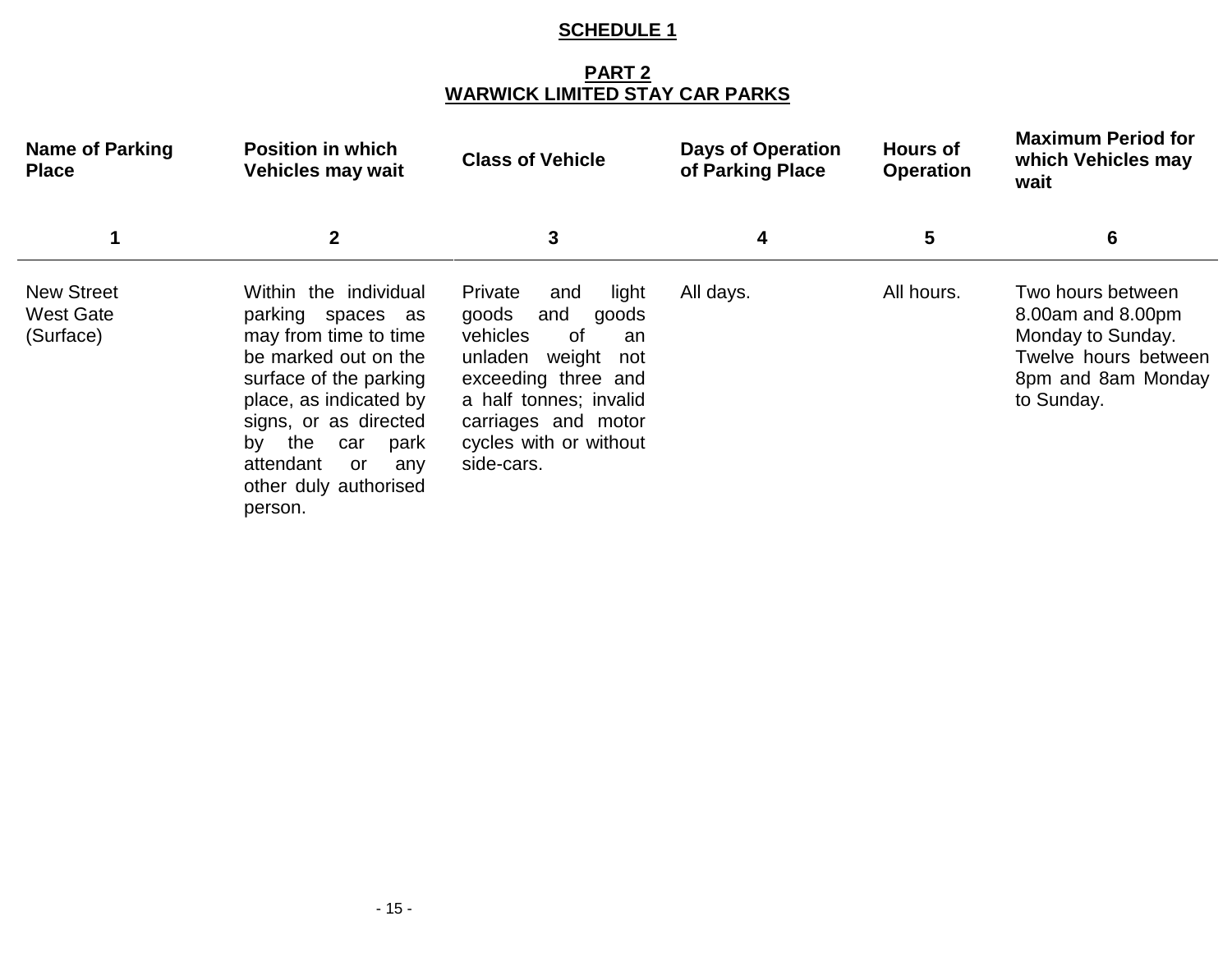**PART 3 LEAMINGTON SPA SHORT STAY CAR PARKS**

| <b>Name of Parking</b><br><b>Place</b> | <b>Position in which</b><br><b>Vehicles may wait</b>                                                                                                                                                                                                                | <b>Class of Vehicle</b>                                                                                                                                                                                                | <b>Days of Operation</b><br>of Parking Place | <b>Hours of</b><br><b>Operation</b>     | <b>Maximum Period for</b><br>which Vehicles may<br>wait            |
|----------------------------------------|---------------------------------------------------------------------------------------------------------------------------------------------------------------------------------------------------------------------------------------------------------------------|------------------------------------------------------------------------------------------------------------------------------------------------------------------------------------------------------------------------|----------------------------------------------|-----------------------------------------|--------------------------------------------------------------------|
|                                        |                                                                                                                                                                                                                                                                     | 3                                                                                                                                                                                                                      | 4                                            | 5                                       | 6                                                                  |
| <b>Royal Priors</b><br>(multi-storey)  | Within the individual<br>parking spaces as<br>may from time to time<br>be marked out on the<br>surface of the parking<br>place, as indicated by<br>signs, or as directed<br>the<br>by<br>park<br>car<br>attendant<br>or.<br>any<br>other duly authorised<br>person. | Private<br>light<br>and<br>goods<br>and<br>goods<br>vehicles<br>. of<br>an<br>unladen<br>weight<br>not<br>exceeding three and<br>a half tonnes; invalid<br>carriages and motor<br>cycles with or without<br>side-cars. | As indicated by on<br>site signs.            | As indicated<br>site<br>by on<br>signs. | Between 8.00am and<br>8.00am<br>the<br><b>on</b><br>following day. |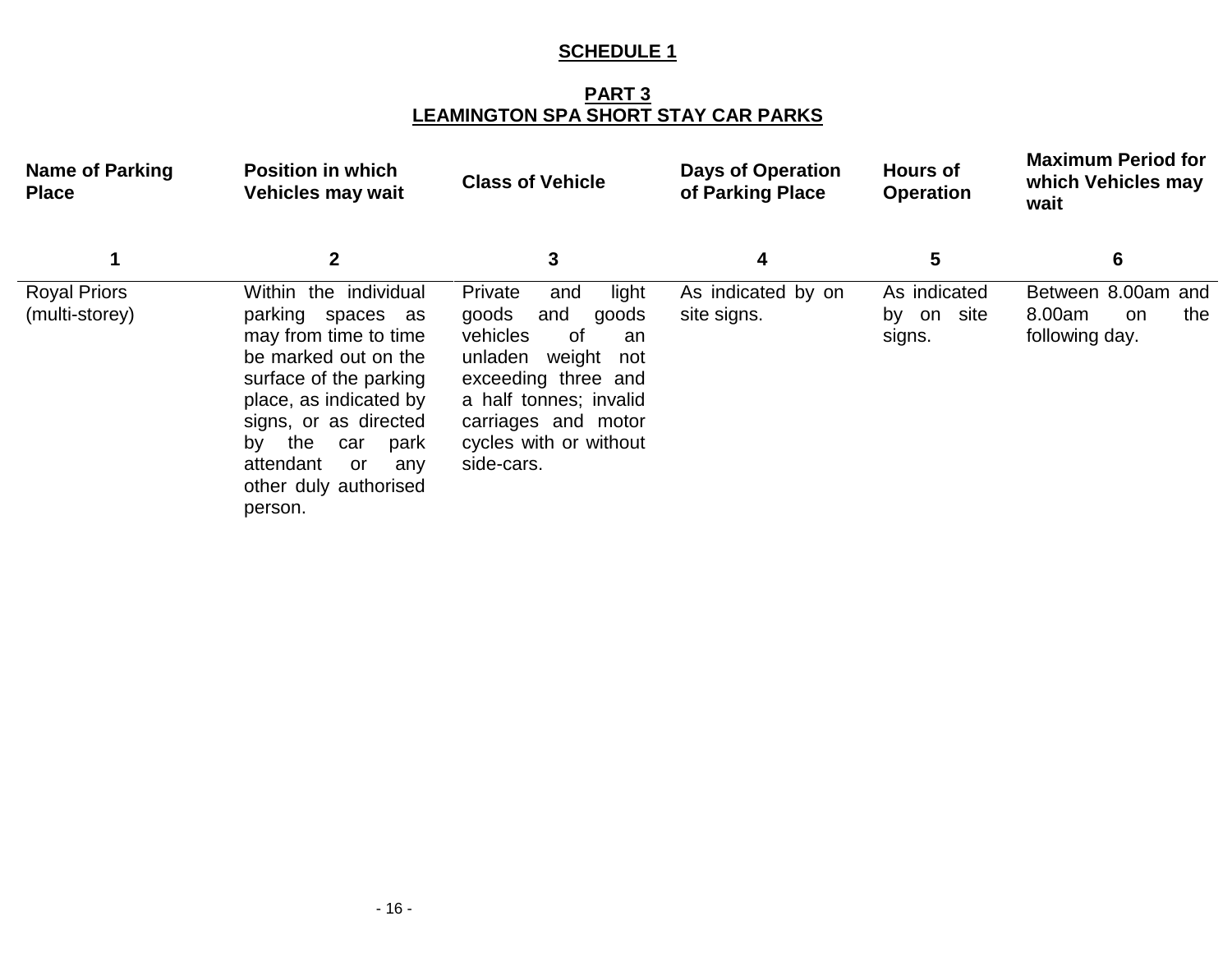## **PART 4 WARWICK SHORT STAY CAR PARKS**

| <b>Name of Parking</b><br><b>Place</b>                                                                                     | <b>Position in which</b><br>Vehicles may wait                                                                                                                                                                                                                      | <b>Class of Vehicle</b>                                                                                                                                                                                              | <b>Days of Operation</b><br>of Parking Place | <b>Hours of</b><br><b>Operation</b>        | <b>Maximum Period</b><br>for which Vehicles<br>may wait |
|----------------------------------------------------------------------------------------------------------------------------|--------------------------------------------------------------------------------------------------------------------------------------------------------------------------------------------------------------------------------------------------------------------|----------------------------------------------------------------------------------------------------------------------------------------------------------------------------------------------------------------------|----------------------------------------------|--------------------------------------------|---------------------------------------------------------|
| 1                                                                                                                          | $\boldsymbol{2}$                                                                                                                                                                                                                                                   | 3                                                                                                                                                                                                                    | 4                                            | 5                                          | 6                                                       |
| <b>Priory Road</b><br>The Butts<br>Castle Lane<br>(Surface)                                                                | Within the individual<br>parking spaces as<br>may from time to time<br>be marked out on the<br>surface of the parking<br>place, as indicated by<br>signs, or as directed<br>the<br>park<br>by<br>car<br>attendant<br>or<br>any<br>other duly authorised<br>person. | Private<br>light<br>and<br>goods<br>and<br>goods<br>vehicles<br>0f<br>an<br>unladen<br>weight<br>not<br>exceeding three and<br>a half tonnes; invalid<br>carriages and motor<br>cycles with or without<br>side-cars. | All days                                     | All hours.                                 | All days.                                               |
| <b>Street</b><br>multi-<br>Linen<br>(less)<br>storey<br>lower<br>ground level which is<br>Residence<br>Private<br>Parking) | Within the individual<br>parking spaces as<br>may from time to time<br>be marked out on the<br>surface of the parking<br>place, as indicated by<br>signs, or as directed<br>the<br>park<br>by<br>car<br>attendant<br>or<br>any<br>other duly authorised<br>person. | Private<br>light<br>and<br>and<br>goods<br>goods<br>vehicles<br>0f<br>an<br>unladen weight<br>not<br>exceeding three and<br>a half tonnes; invalid<br>carriages and motor<br>cycles with or without<br>side-cars.    | As indicated by on<br>site signs.            | As indicated<br>site<br>on<br>by<br>signs. | All days.                                               |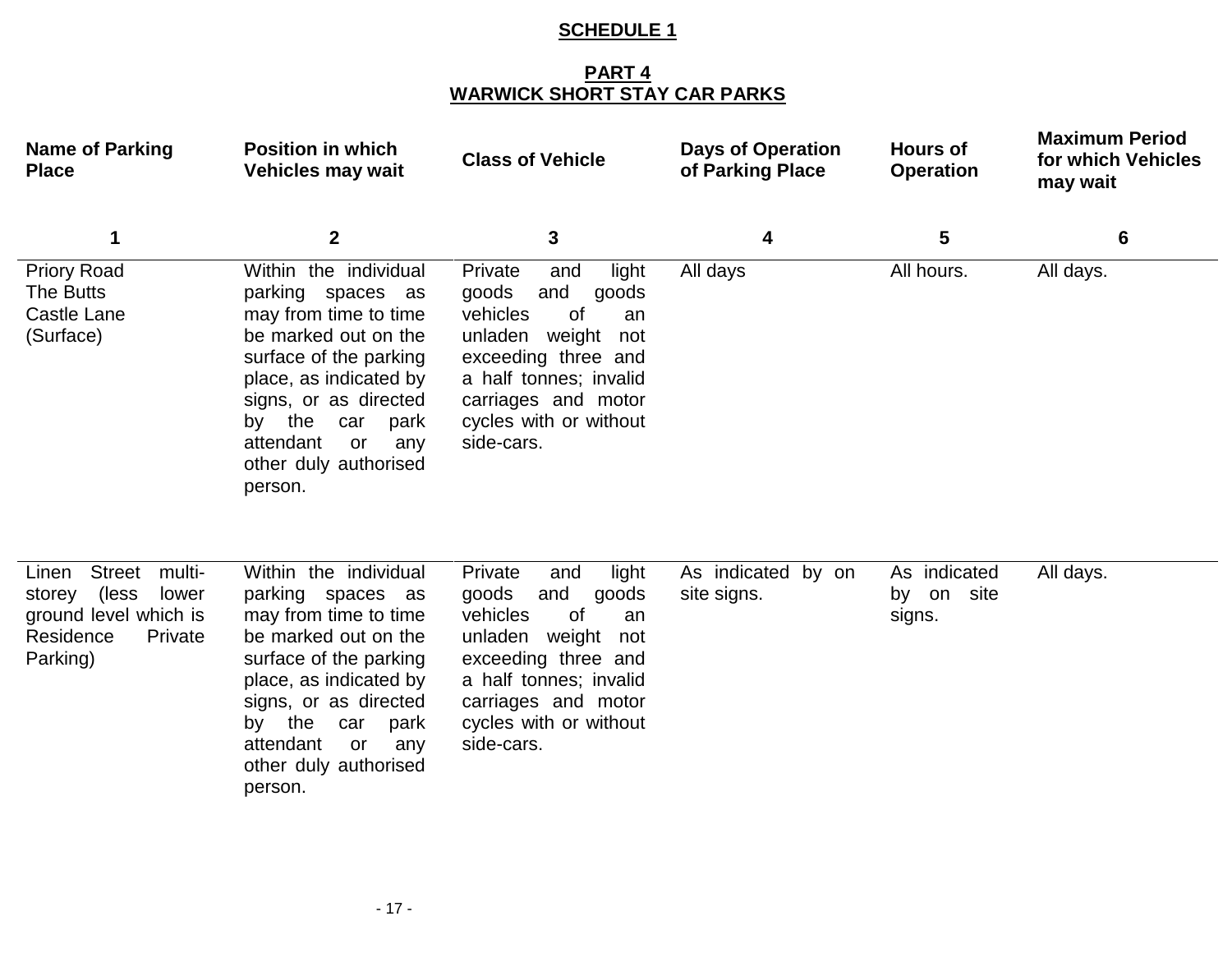### **PART 5 LEAMINGTON SPA LONG STAY CAR PARKS**

| <b>Name of Parking</b><br><b>Place</b> | <b>Position in which</b><br><b>Vehicles may wait</b>                                                                                                                                                                                                               | <b>Class of Vehicle</b>                                                                                                                                                                                           | <b>Days of Operation</b><br>of Parking Place | <b>Hours of</b><br><b>Operation</b> | <b>Maximum Period</b><br>for which Vehicles<br>may wait |
|----------------------------------------|--------------------------------------------------------------------------------------------------------------------------------------------------------------------------------------------------------------------------------------------------------------------|-------------------------------------------------------------------------------------------------------------------------------------------------------------------------------------------------------------------|----------------------------------------------|-------------------------------------|---------------------------------------------------------|
| 1                                      | $\mathbf{2}$                                                                                                                                                                                                                                                       | 3                                                                                                                                                                                                                 | 4                                            | 5                                   | 6                                                       |
| <b>Rosefield Street</b><br>(Surface)   | Within the individual<br>parking spaces as<br>may from time to time<br>be marked out on the<br>surface of the parking<br>place, as indicated by<br>signs, or as directed<br>the<br>car<br>park<br>by<br>attendant<br>or<br>any<br>other duly authorised<br>person. | Private<br>light<br>and<br>goods<br>and<br>goods<br>vehicles<br>0f<br>an<br>unladen weight<br>not<br>exceeding three and<br>a half tonnes; invalid<br>carriages and motor<br>cycles with or without<br>side-cars. | All days.                                    | All hours.                          | All days.                                               |
| Adelaide Bridge<br>(Surface)           | Within the individual<br>parking spaces as<br>may from time to time<br>be marked out on the<br>surface of the parking<br>place, as indicated by<br>signs, or as directed<br>by the<br>park<br>car<br>attendant<br>or<br>any<br>other duly authorised<br>person.    | light<br>Private<br>and<br>goods<br>and<br>goods<br>vehicles<br>0f<br>an<br>unladen weight<br>not<br>exceeding three and<br>a half tonnes; invalid<br>carriages and motor<br>cycles with or without<br>side-cars. | All days.                                    | All hours.                          | All days.                                               |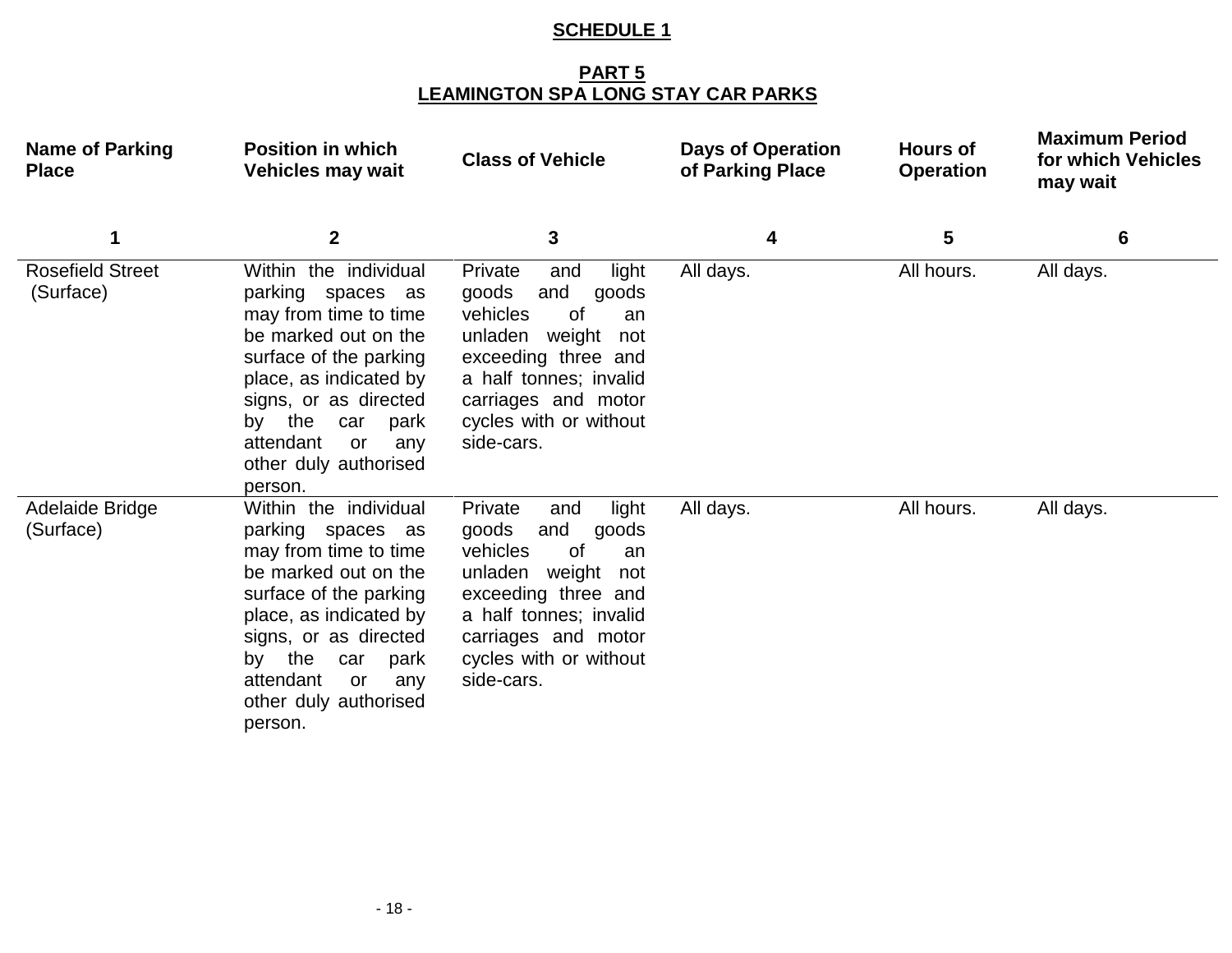### **PART 6 LEAMINGTON SPA OLD TOWN LONG STAY CAR PARKS**

| <b>Name of Parking</b><br><b>Place</b>                                    | <b>Position in which</b><br><b>Vehicles may wait</b>                                                                                                                                                                                                                      | <b>Class of Vehicle</b>                                                                                                                                                                                                     | <b>Days of Operation</b><br>of Parking Place | <b>Hours of</b><br><b>Operation</b> | <b>Maximum Period</b><br>for which Vehicles<br>may wait |
|---------------------------------------------------------------------------|---------------------------------------------------------------------------------------------------------------------------------------------------------------------------------------------------------------------------------------------------------------------------|-----------------------------------------------------------------------------------------------------------------------------------------------------------------------------------------------------------------------------|----------------------------------------------|-------------------------------------|---------------------------------------------------------|
|                                                                           | $\boldsymbol{2}$                                                                                                                                                                                                                                                          | 3                                                                                                                                                                                                                           | 4                                            | 5                                   | 6                                                       |
| <b>Bath Place</b><br>Packington Place<br><b>Court Street</b><br>(Surface) | Within the individual<br>parking spaces as<br>may from time to time<br>be marked out on the<br>surface of the parking<br>place, as indicated by<br>signs, or as directed<br>the<br>park<br>by<br>car<br>attendant<br><b>or</b><br>any<br>other duly authorised<br>person. | Private<br>light<br>and<br>goods<br>and<br>goods<br>vehicles<br><b>of</b><br>an<br>unladen<br>weight<br>not<br>exceeding three and<br>a half tonnes; invalid<br>carriages and motor<br>cycles with or without<br>side-cars. | All days.                                    | All hours.                          | All days.                                               |
| <b>Station Approach</b><br>(Surface & Roadway)                            | Within the individual<br>parking spaces as<br>may from time to time<br>be marked out on the<br>surface of the parking<br>place, as indicated by<br>signs, or as directed<br>the<br>park<br>by<br>car<br>attendant<br>or<br>any<br>other duly authorised<br>person.        | light<br>Private<br>and<br>and<br>goods<br>goods<br>vehicles<br><b>of</b><br>an<br>unladen<br>weight<br>not<br>exceeding three and<br>a half tonnes; invalid<br>carriages and motor<br>cycles with or without<br>side-cars. | All days.                                    | All hours.                          | All days                                                |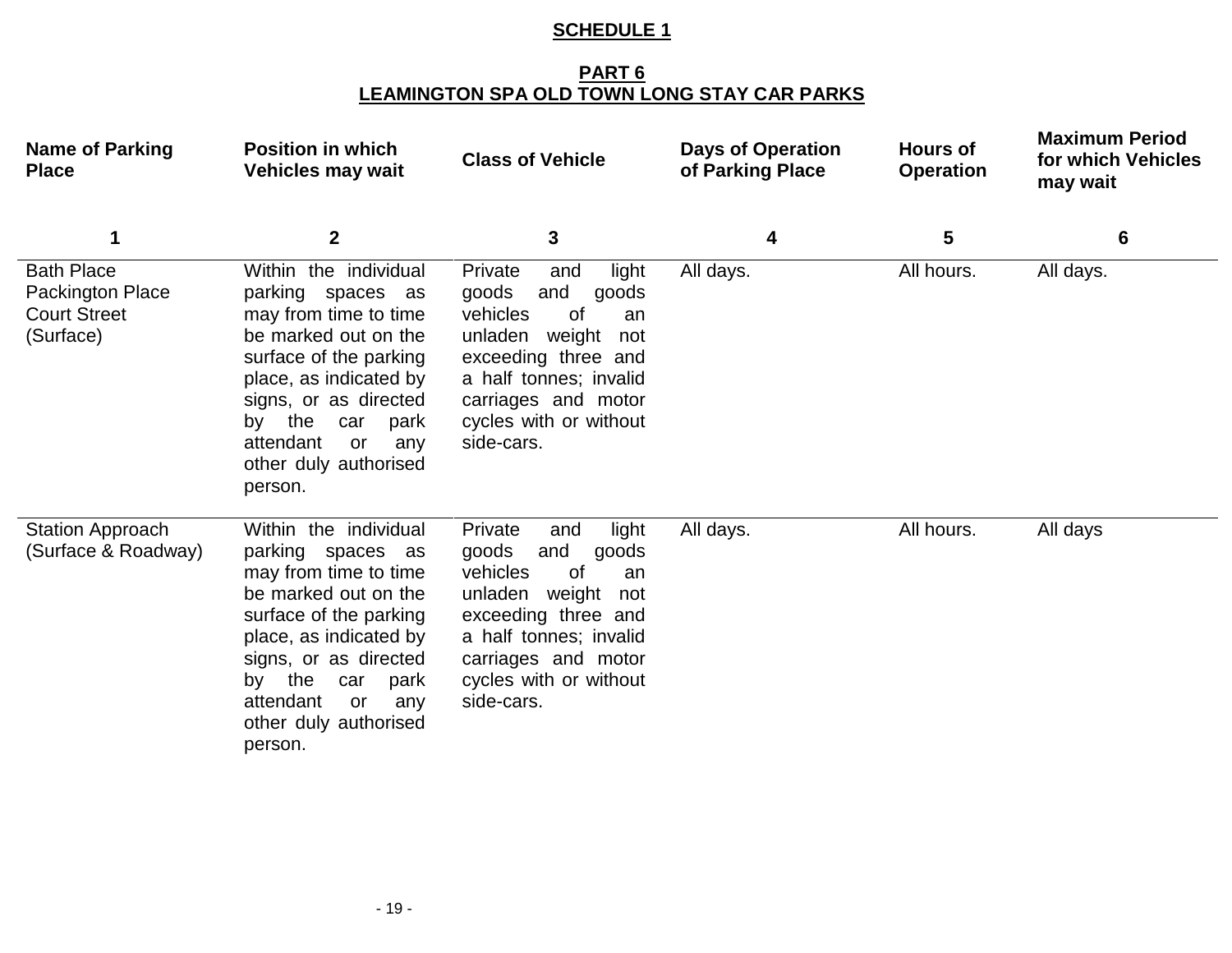### **PART 7 WARWICK LONG STAY CAR PARKS**

| <b>Name of Parking</b><br><b>Place</b>  | <b>Position in which</b><br><b>Vehicles may wait</b>                                                                                                                                                                                                                   | <b>Class of Vehicle</b>                                                                                                                                                                                                     | <b>Days of Operation</b><br>of Parking Place                                                                    | <b>Hours of</b><br><b>Operation</b>  | <b>Maximum Period</b><br>for which Vehicles<br>may wait |
|-----------------------------------------|------------------------------------------------------------------------------------------------------------------------------------------------------------------------------------------------------------------------------------------------------------------------|-----------------------------------------------------------------------------------------------------------------------------------------------------------------------------------------------------------------------------|-----------------------------------------------------------------------------------------------------------------|--------------------------------------|---------------------------------------------------------|
| 1                                       | $\boldsymbol{2}$                                                                                                                                                                                                                                                       | 3                                                                                                                                                                                                                           | 4                                                                                                               | 5                                    | 6                                                       |
| <b>West Rock</b><br>(Surface)           | Within the individual<br>parking spaces as<br>may from time to time<br>be marked out on the<br>surface of the parking<br>place, as indicated by<br>signs, or as directed<br>the<br>car<br>park<br>by<br>attendant<br>or<br>any<br>other duly authorised<br>person.     | Private<br>light<br>and<br>and<br>goods<br>goods<br>vehicles<br>0f<br>an<br>weight<br>unladen<br>not<br>exceeding three and<br>a half tonnes; invalid<br>carriages and motor<br>cycles with or without<br>side-cars.        | All days.                                                                                                       | All hours.                           | All day.                                                |
| <b>Barrack Street</b><br>(multi-storey) | Within the individual<br>parking spaces as<br>may from time to time<br>be marked out on the<br>surface of the parking<br>place, as indicated by<br>signs, or as directed<br>by the<br>car<br>park<br>attendant<br><b>or</b><br>any<br>other duly authorised<br>person. | Private<br>light<br>and<br>goods<br>and<br>goods<br>vehicles<br><b>of</b><br>an<br>unladen<br>weight<br>not<br>exceeding three and<br>a half tonnes; invalid<br>carriages and motor<br>cycles with or without<br>side-cars. | As indicated by on-<br>site<br>signs<br>and<br>agreed in<br>conjunction with<br>Warwickshire<br>County Council. | As indicated<br>by on site<br>signs. | As indicated by on<br>site signs.                       |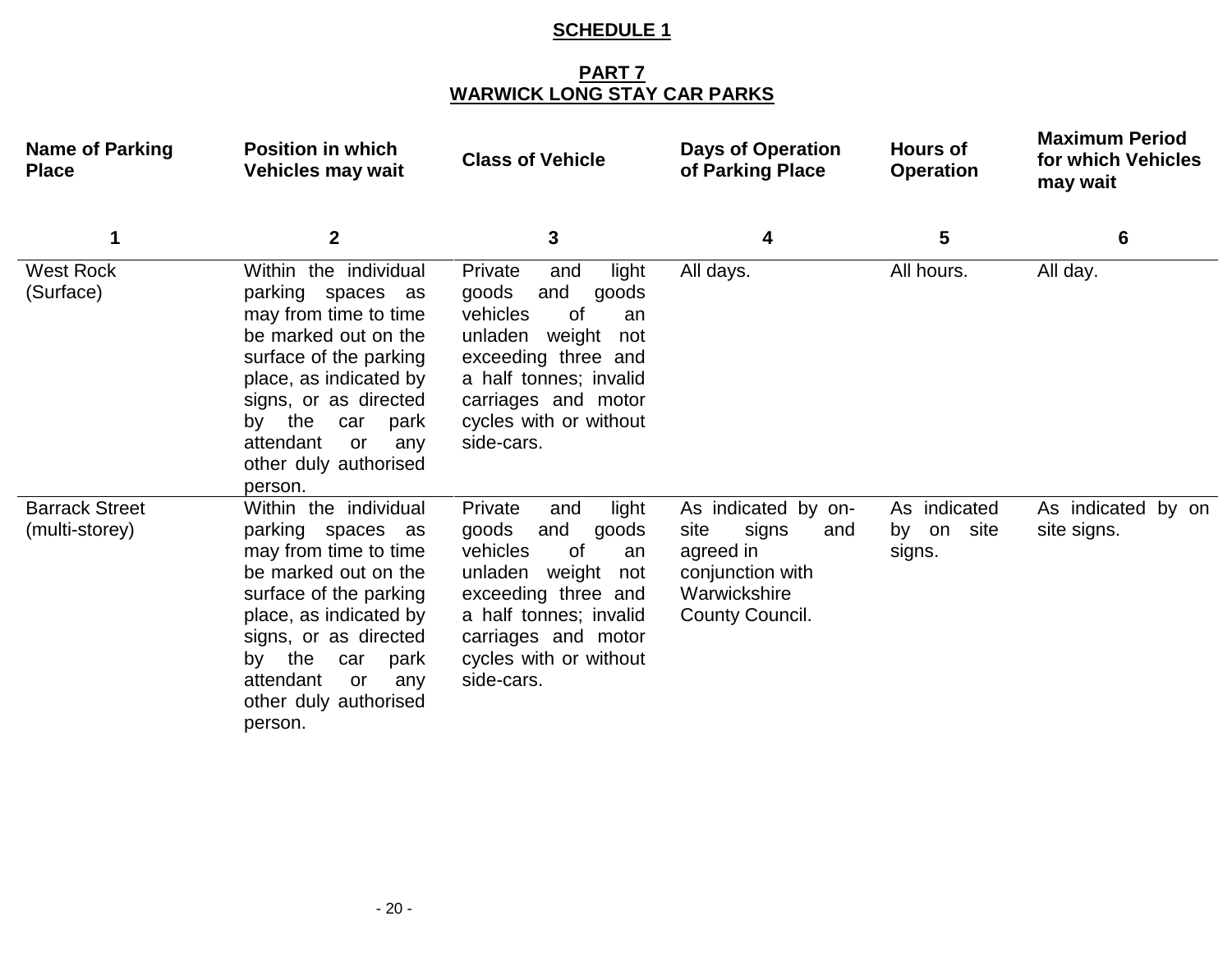## **PART 8 KENILWORTH LONG STAY CAR PARKS**

| <b>Name of Parking</b><br><b>Place</b>       | <b>Position in which</b><br><b>Vehicles may wait</b>                                                                                                                                                                                                               | <b>Class of Vehicle</b>                                                                                                                                                                                              | <b>Days of Operation</b><br>of Parking Place | <b>Hours of</b><br><b>Operation</b> | <b>Maximum Period</b><br>for which Vehicles<br>may wait |
|----------------------------------------------|--------------------------------------------------------------------------------------------------------------------------------------------------------------------------------------------------------------------------------------------------------------------|----------------------------------------------------------------------------------------------------------------------------------------------------------------------------------------------------------------------|----------------------------------------------|-------------------------------------|---------------------------------------------------------|
|                                              | $\mathbf{2}$                                                                                                                                                                                                                                                       | 3                                                                                                                                                                                                                    | 4                                            | 5                                   | 6                                                       |
| <b>Square West</b><br>Abbey End<br>(Surface) | Within the individual<br>parking spaces as<br>may from time to time<br>be marked out on the<br>surface of the parking<br>place, as indicated by<br>signs, or as directed<br>the<br>park<br>by<br>car<br>attendant<br>or<br>any<br>other duly authorised<br>person. | Private<br>light<br>and<br>goods<br>and<br>goods<br>vehicles<br>0f<br>an<br>unladen<br>weight<br>not<br>exceeding three and<br>a half tonnes; invalid<br>carriages and motor<br>cycles with or without<br>side-cars. | All days.                                    | All hours.                          | All days.                                               |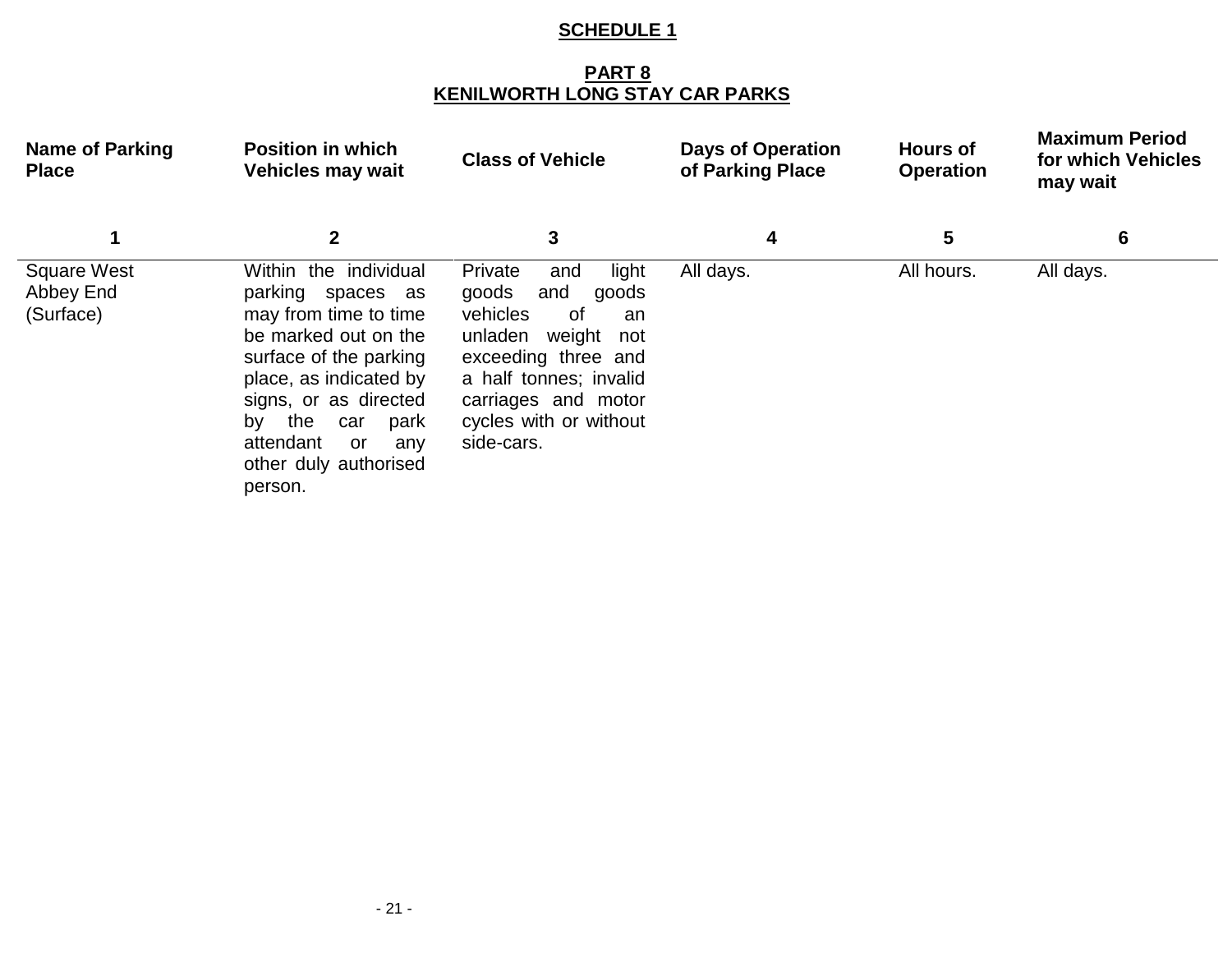### **PART 9 PAY ON FOOT CAR PARKS**

| <b>Name of Parking</b><br><b>Place</b>                       | <b>Position in which</b><br><b>Vehicles may wait</b>                                                                                                                                                                                                               | <b>Class of Vehicle</b>                                                                                                                                                                                           | <b>Days of Operation</b><br>of Parking Place | <b>Hours of</b><br><b>Operation</b>        | <b>Maximum Period</b><br>for which Vehicles<br>may wait |
|--------------------------------------------------------------|--------------------------------------------------------------------------------------------------------------------------------------------------------------------------------------------------------------------------------------------------------------------|-------------------------------------------------------------------------------------------------------------------------------------------------------------------------------------------------------------------|----------------------------------------------|--------------------------------------------|---------------------------------------------------------|
|                                                              | $\mathbf{2}$                                                                                                                                                                                                                                                       | 3                                                                                                                                                                                                                 | 4                                            | 5                                          | 6                                                       |
| <b>St Peters</b><br><b>Covent Garden</b><br>(Multi Storey's) | Within the individual<br>parking spaces as<br>may from time to time<br>be marked out on the<br>surface of the parking<br>place, as indicated by<br>signs, or as directed<br>the<br>park<br>by<br>car<br>attendant<br>or<br>any<br>other duly authorised<br>person. | Private<br>light<br>and<br>goods<br>and<br>goods<br>vehicles<br>0f<br>an<br>unladen<br>weight not<br>exceeding three and<br>a half tonnes; invalid<br>carriages and motor<br>cycles with or without<br>side-cars. | All days.                                    | As indicated<br>site<br>on<br>by<br>signs. | All days.                                               |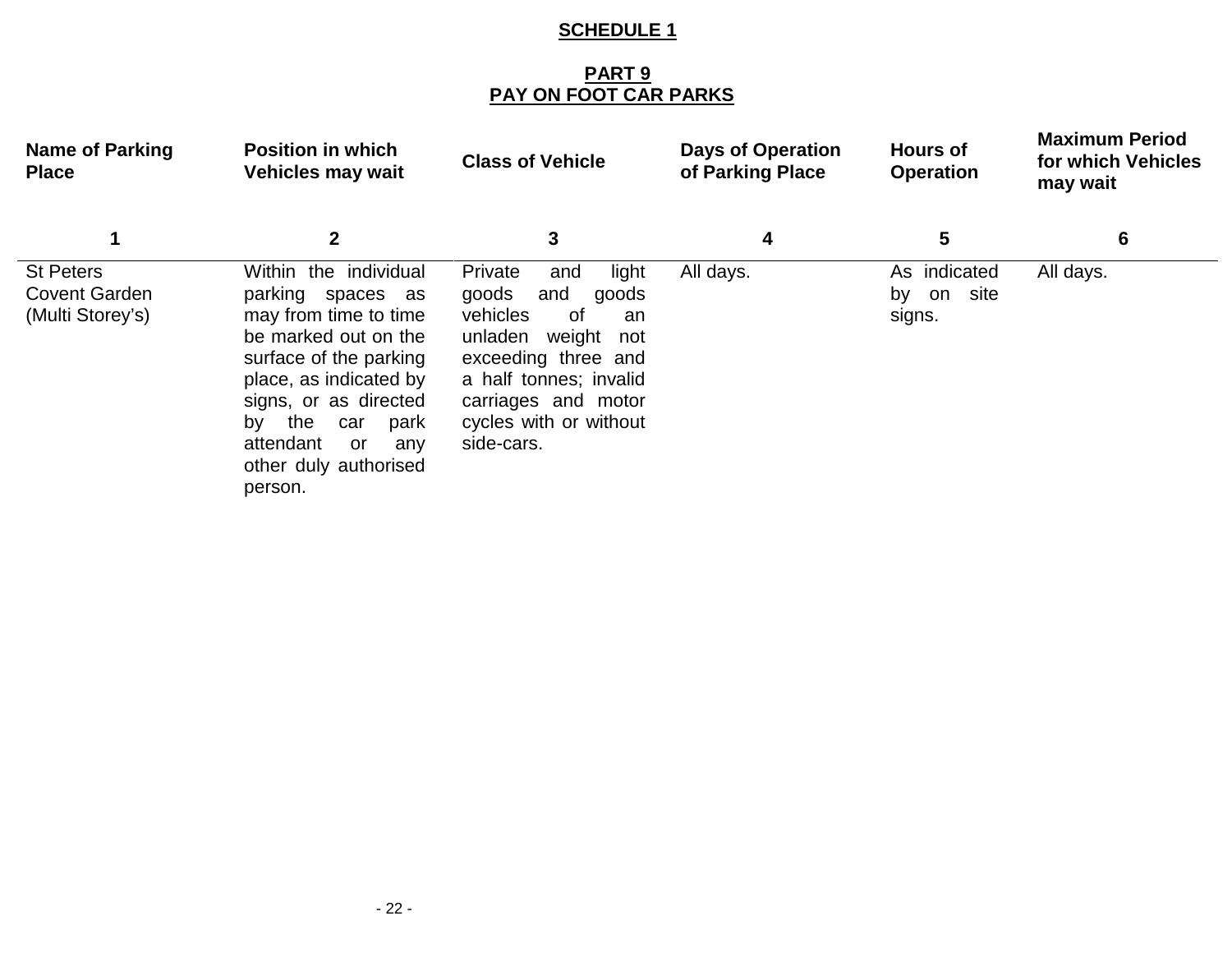### **PART 10 ST MARY'S LANDS PARKING AREAS, WARWICK**

| <b>Name of Parking</b><br><b>Place</b>                                                                                        | <b>Position in which</b><br><b>Vehicles may wait</b>                                                                                                                                                                                                               | <b>Class of Vehicle</b>                                                                                                                                                                                                                 | <b>Days of Operation</b><br>of Parking Place | <b>Hours of</b><br><b>Operation</b>  | <b>Maximum Period</b><br>for which Vehicles<br>may wait             |
|-------------------------------------------------------------------------------------------------------------------------------|--------------------------------------------------------------------------------------------------------------------------------------------------------------------------------------------------------------------------------------------------------------------|-----------------------------------------------------------------------------------------------------------------------------------------------------------------------------------------------------------------------------------------|----------------------------------------------|--------------------------------------|---------------------------------------------------------------------|
| 1                                                                                                                             | $\mathbf 2$                                                                                                                                                                                                                                                        | 3                                                                                                                                                                                                                                       | 4                                            | 5                                    | 6                                                                   |
| Mary's<br>St<br>Lands<br>Parking Area 1<br>Mary's<br>St<br>Lands<br>Parking Area 2<br>Mary's<br>Lands<br>St<br>Parking Area 4 | Within the individual<br>parking spaces as<br>may from time to time<br>be marked out on the<br>surface of the parking<br>place, as indicated by<br>signs, or as directed<br>the<br>car<br>park<br>by<br>attendant<br>or<br>any<br>other duly authorised<br>person. | light<br>Private<br>and<br>and<br>goods<br>goods<br>vehicles<br>0f<br>an<br>unladen<br>weight<br>not<br>exceeding three and<br>half tonnes; invalid<br>carriages and motor<br>cycles with or without<br>side-cars and motor<br>coaches. | As indicated by on<br>site signs.            | As indicated<br>by on site<br>signs. | All days.                                                           |
| <b>St</b><br>Mary's<br>Lands<br>Parking Area 3                                                                                | Within the individual<br>parking spaces as<br>may from time to time<br>be marked out on the<br>surface of the parking<br>place, as indicated by<br>signs, or as directed<br>by the<br>park<br>car<br>attendant<br>or<br>any<br>other duly authorised<br>person.    | light<br>Private<br>and<br>goods<br>and<br>goods<br>vehicles<br>of<br>an<br>weight<br>unladen<br>not<br>exceeding three and<br>half tonnes; invalid<br>carriages and motor<br>cycles with or without<br>side-cars and motor<br>coaches. | As indicated by on<br>site signs.            | As indicated<br>by on site<br>signs. | between<br>4<br>hours<br>8.00am and 8.00am<br>on the following day. |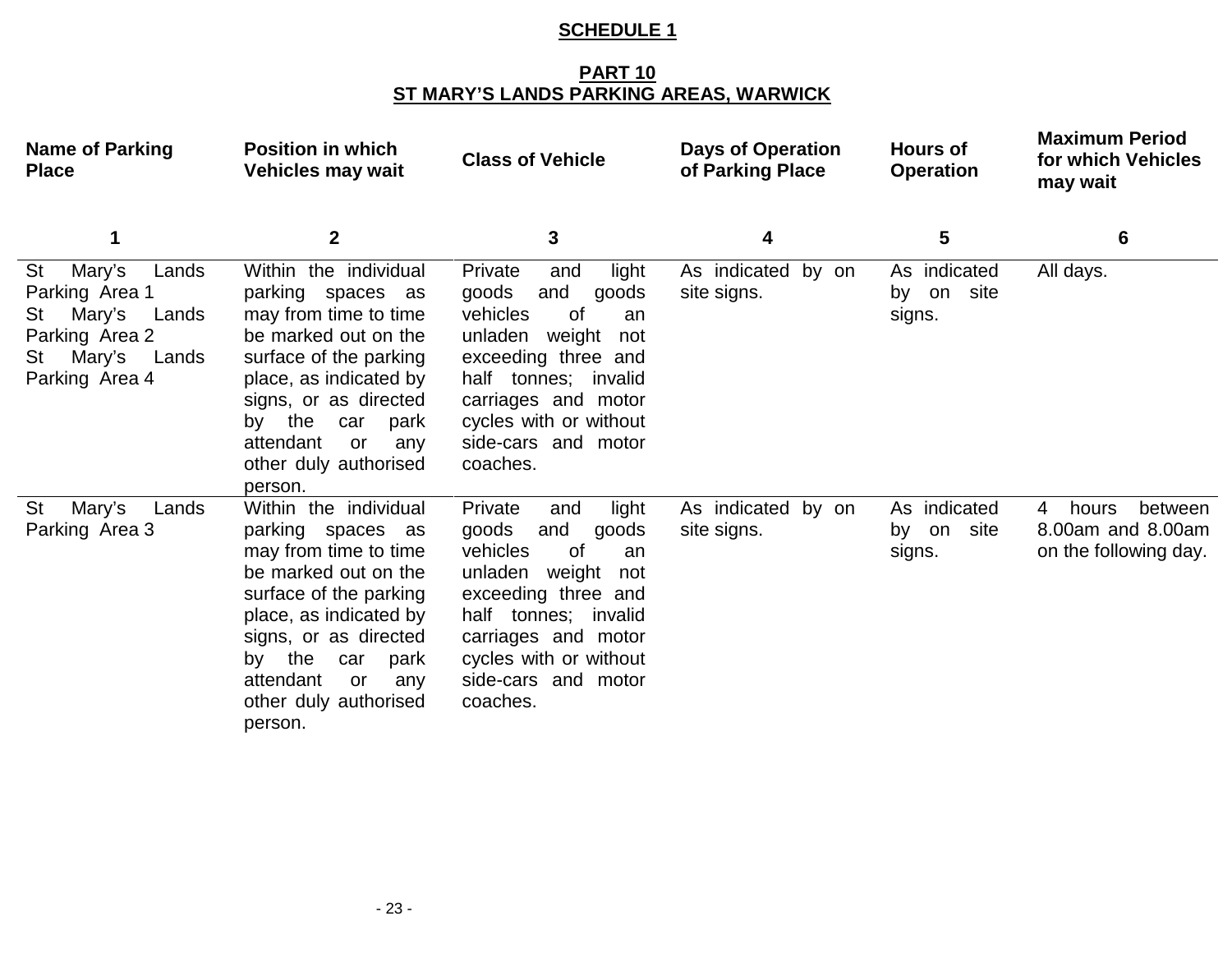### **PART 11 ST NICHOLAS PARK LONG STAY CAR PARK**

| <b>Name of Parking</b><br><b>Place</b> | <b>Position in which</b><br><b>Vehicles may wait</b>                                                                                                                                                                                                               | <b>Class of Vehicle</b>                                                                                                                                                                                           | <b>Days of Operation</b><br>of Parking Place | <b>Hours of</b><br><b>Operation</b> | <b>Maximum Period</b><br>for which Vehicles<br>may wait |
|----------------------------------------|--------------------------------------------------------------------------------------------------------------------------------------------------------------------------------------------------------------------------------------------------------------------|-------------------------------------------------------------------------------------------------------------------------------------------------------------------------------------------------------------------|----------------------------------------------|-------------------------------------|---------------------------------------------------------|
|                                        | $\mathbf{2}$                                                                                                                                                                                                                                                       | 3                                                                                                                                                                                                                 | 4                                            | 5                                   | 6                                                       |
| <b>St Nicholas Park</b>                | Within the individual<br>parking spaces as<br>may from time to time<br>be marked out on the<br>surface of the parking<br>place, as indicated by<br>signs, or as directed<br>the<br>park<br>by<br>car<br>attendant<br>or<br>any<br>other duly authorised<br>person. | Private<br>light<br>and<br>goods<br>and<br>goods<br>vehicles<br>0f<br>an<br>unladen<br>weight not<br>exceeding three and<br>a half tonnes; invalid<br>carriages and motor<br>cycles with or without<br>side-cars. | All days.                                    | All hours.                          | All days.                                               |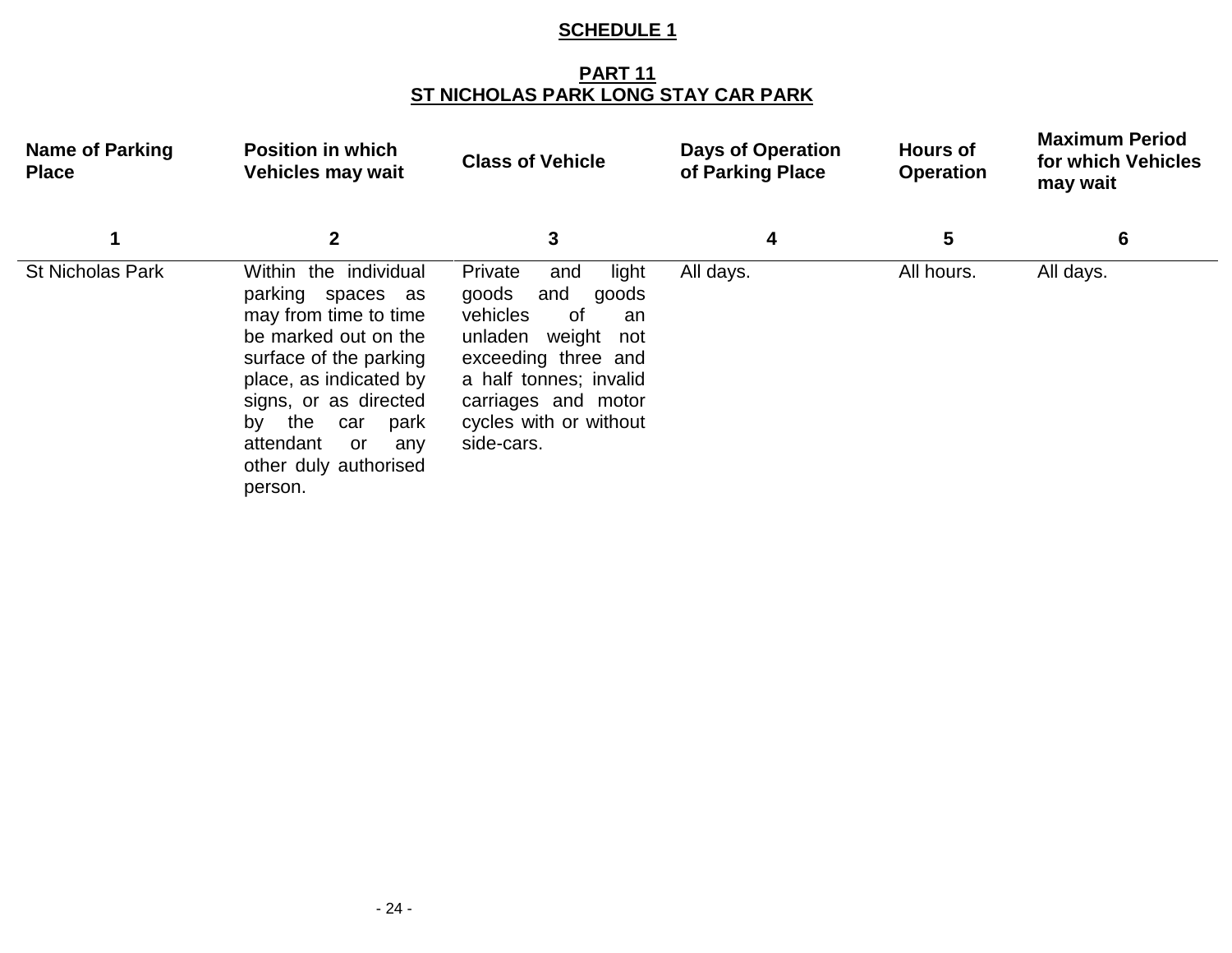### **PART 12 MYTON FIELDS PICNIC AREA, WARWICK**

| <b>Name of Parking</b><br><b>Place</b> | <b>Position in which</b><br><b>Vehicles may wait</b>                                                                                                                                                                                                               | <b>Class of Vehicle</b>                                                                                                                                                                                                                   | <b>Days of Operation</b><br>of Parking Place                           | <b>Hours of</b><br><b>Operation</b>                   | <b>Maximum Period</b><br>for which Vehicles<br>may wait         |
|----------------------------------------|--------------------------------------------------------------------------------------------------------------------------------------------------------------------------------------------------------------------------------------------------------------------|-------------------------------------------------------------------------------------------------------------------------------------------------------------------------------------------------------------------------------------------|------------------------------------------------------------------------|-------------------------------------------------------|-----------------------------------------------------------------|
|                                        | 2                                                                                                                                                                                                                                                                  | 3                                                                                                                                                                                                                                         | 4                                                                      | 5                                                     | 6                                                               |
| Fields Picnic<br>Myton<br>Area.        | Within the individual<br>parking spaces as<br>may from time to time<br>be marked out on the<br>surface of the parking<br>place, as indicated by<br>signs, or as directed<br>the<br>park<br>by<br>car<br>attendant<br>0r<br>any<br>other duly authorised<br>person. | Private<br>light<br>and<br>goods<br>and<br>goods<br>vehicles<br>of<br>an<br>weight<br>unladen<br>not<br>exceeding three and<br>a half tonnes; invalid<br>carriages and motor<br>cycles with or without<br>side-cars and motor<br>coaches. | All days.<br>During the<br>year (weather<br>conditions<br>permitting). | All hours.<br>(weather)<br>conditions<br>permitting). | 8.00am<br><b>Between</b><br>and 8.00am on the<br>following day. |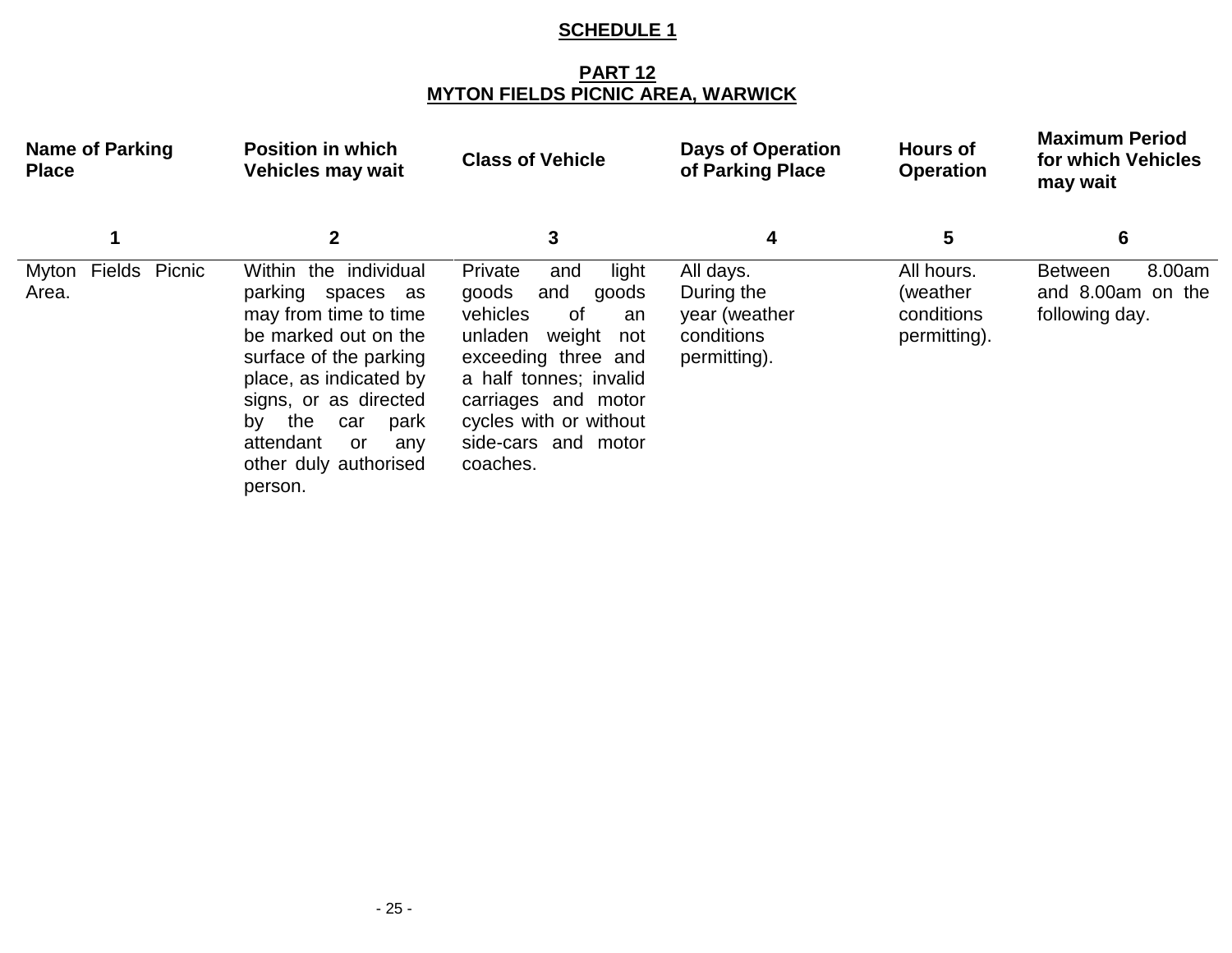#### **PART 13 VICTORIA PARK CAR PARKING AREAS, LEAMINGTON SPA**

| <b>Name of Parking</b><br><b>Place</b>                              | <b>Position in which</b><br><b>Vehicles may wait</b>                                                                                                                                                                                                               | <b>Class of Vehicle</b>                                                                                                                                                                                                                   | <b>Days of Operation</b><br>of Parking Place | <b>Hours of</b><br><b>Operation</b> | <b>Maximum Period</b><br>for which Vehicles<br>may wait                           |
|---------------------------------------------------------------------|--------------------------------------------------------------------------------------------------------------------------------------------------------------------------------------------------------------------------------------------------------------------|-------------------------------------------------------------------------------------------------------------------------------------------------------------------------------------------------------------------------------------------|----------------------------------------------|-------------------------------------|-----------------------------------------------------------------------------------|
| 1                                                                   | $\mathbf{2}$                                                                                                                                                                                                                                                       | 3                                                                                                                                                                                                                                         | 4                                            | 5                                   | 6                                                                                 |
| Victoria Park Parking<br>(off<br><b>Princes</b><br>Area<br>Drive).  | Within the individual<br>parking spaces as<br>may from time to time<br>be marked out on the<br>surface of the parking<br>place, as indicated by<br>signs, or as directed<br>the<br>car<br>park<br>by<br>attendant<br>or<br>any<br>other duly authorised<br>person. | Private<br>light<br>and<br>and<br>goods<br>goods<br>vehicles<br>0f<br>an<br>unladen<br>weight<br>not<br>exceeding three and<br>a half tonnes; invalid<br>carriages and motor<br>cycles with or without<br>side-cars and motor<br>coaches. | All days.                                    | All hours.                          | 8.00am<br><b>Between</b><br>and 8.00am on the<br>following day.                   |
| Victoria Park Parking<br>Area (off Princes Drive<br>And Park Drive) | Within the individual<br>parking spaces as<br>as may from time to<br>Time be marked out<br>On the surface of the<br>Parking place, as<br>Indicated by signs, or<br>as directed by the car<br>park attendant or any<br>other duly authorised<br>person.             | Private and light goods<br>and goods vehicles of<br>an unladen weight not<br>exceeding three and a<br>half tonnes; invalid<br>carriages and motor<br>cycles with or without<br>side-cars and motor<br>coaches.                            | As indicated by on<br>site signs             | As indicated by<br>on site signs    | As indicated by on<br>site signs, between<br>8.00am and 8.00pm<br>Monday - Friday |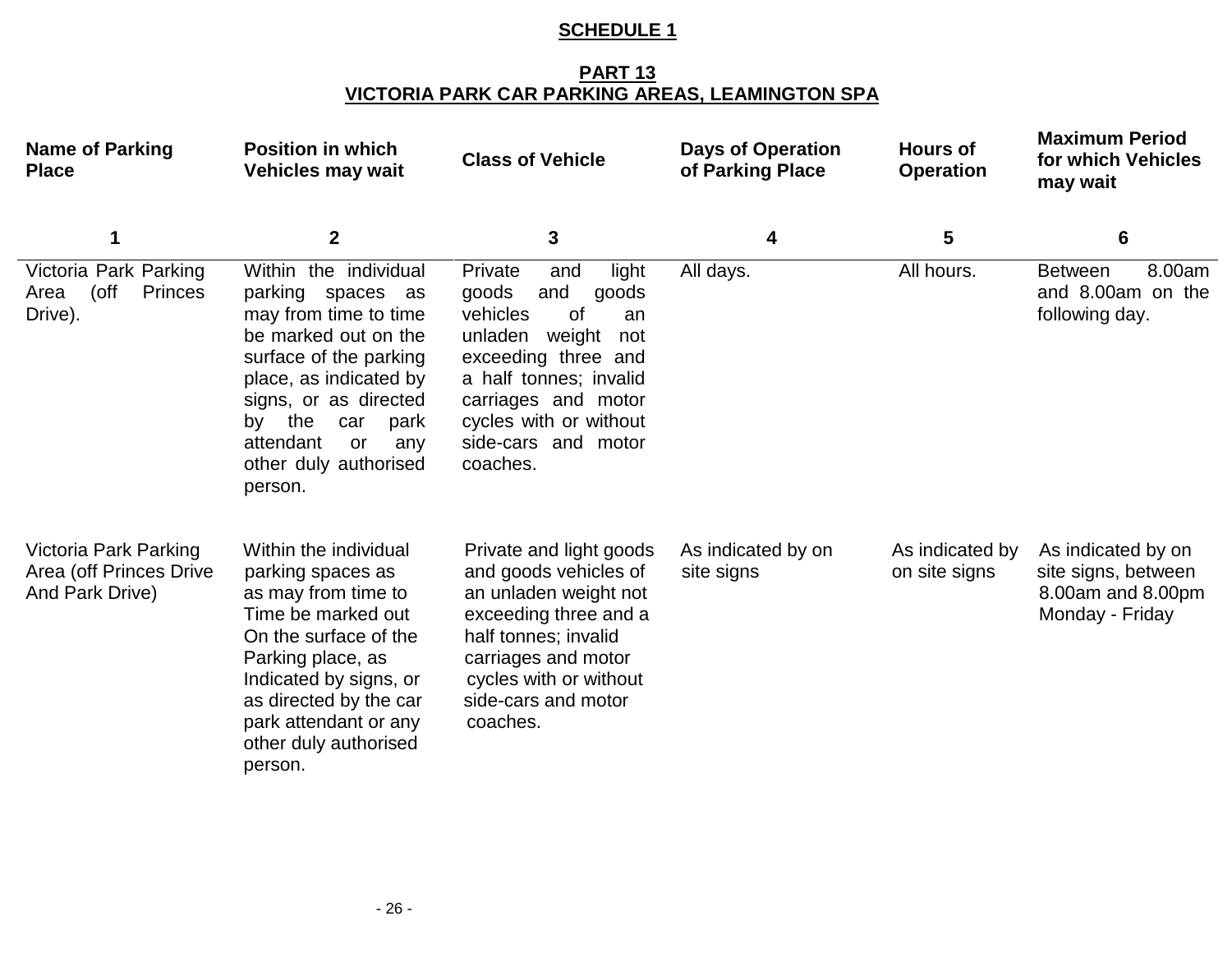#### **PART 14 RIVERSIDE HOUSE CAR PARK, LEAMINGTON SPA**

| <b>Name of Parking</b><br><b>Place</b> | <b>Position in which</b><br><b>Vehicles may wait</b>                                                                                                                                                                                                                | <b>Class of Vehicle</b>                                                                                                                                                                                                                   | <b>Days of Operation</b><br>of Parking Place | <b>Hours of</b><br><b>Operation</b>         | <b>Maximum Period</b><br>for which Vehicles<br>may wait         |
|----------------------------------------|---------------------------------------------------------------------------------------------------------------------------------------------------------------------------------------------------------------------------------------------------------------------|-------------------------------------------------------------------------------------------------------------------------------------------------------------------------------------------------------------------------------------------|----------------------------------------------|---------------------------------------------|-----------------------------------------------------------------|
|                                        | $\mathbf{2}$                                                                                                                                                                                                                                                        | 3                                                                                                                                                                                                                                         | 4                                            | 5                                           | 6                                                               |
| <b>Riverside House</b>                 | Within the individual<br>parking spaces as<br>may from time to time<br>be marked out on the<br>surface of the parking<br>place, as indicated by<br>signs, or as directed<br>the<br>park<br>by<br>car<br>attendant<br>or.<br>any<br>other duly authorised<br>person. | Private<br>light<br>and<br>goods<br>and<br>goods<br>vehicles<br>0f<br>an<br>unladen<br>weight<br>not<br>exceeding three and<br>a half tonnes; invalid<br>carriages and motor<br>cycles with or without<br>side-cars and motor<br>coaches. | As indicated by on<br>site signs.            | As indicated<br>site<br>on<br>bv.<br>signs. | 8.00am<br><b>Between</b><br>and 8.00am on the<br>following day. |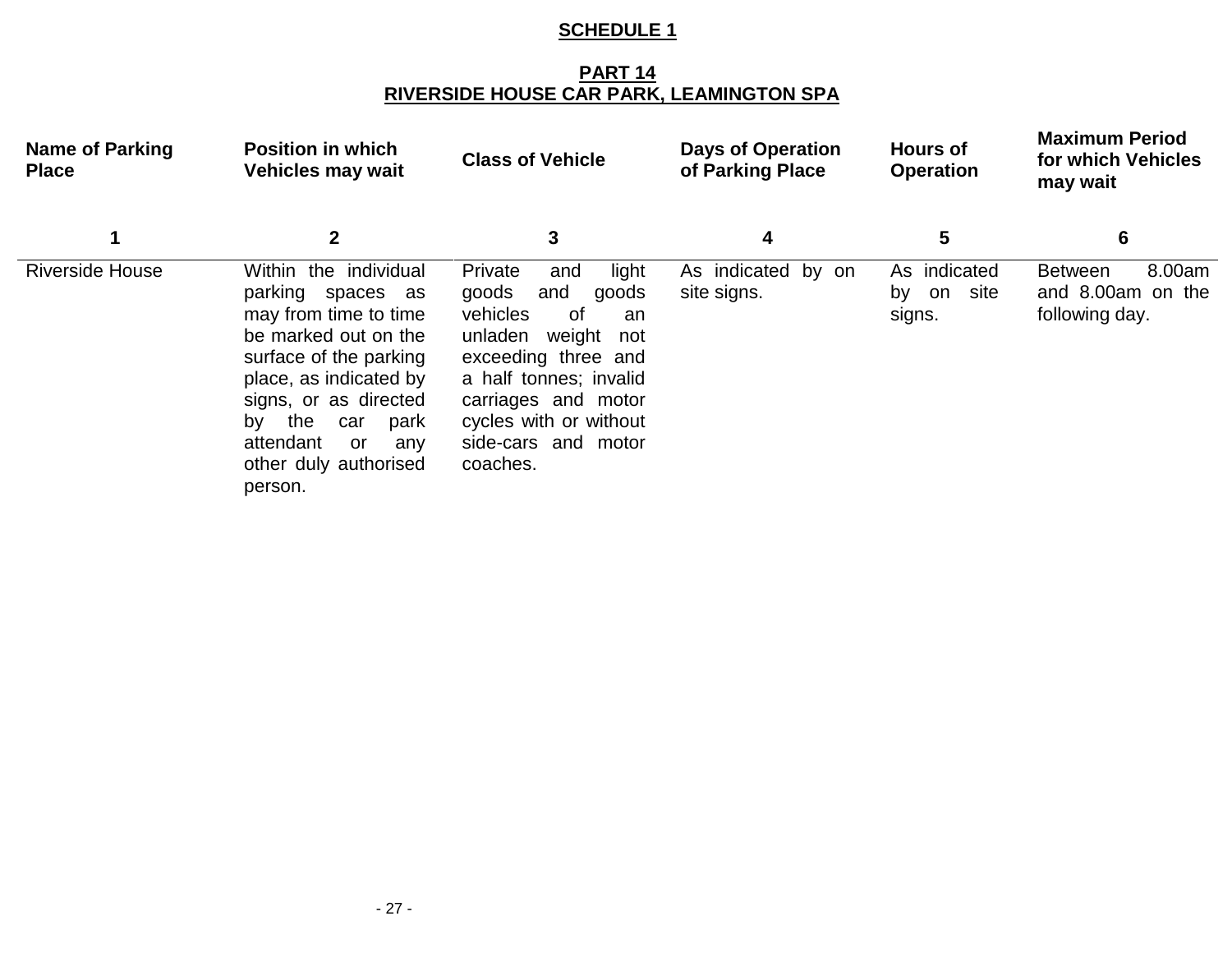#### **PART 15 ROYAL SPA CENTRE ENTRANCE PARKING AREA, LEAMINGTON SPA**

| <b>Name of Parking</b><br><b>Place</b> | <b>Position in which</b><br><b>Vehicles may wait</b>                                                                                                                                                                                                               | <b>Class of Vehicle</b>                                                                                                                                                                                                                   | <b>Days of Operation</b><br>of Parking Place | <b>Hours of</b><br><b>Operation</b>         | <b>Maximum Period</b><br>for which Vehicles<br>may wait         |
|----------------------------------------|--------------------------------------------------------------------------------------------------------------------------------------------------------------------------------------------------------------------------------------------------------------------|-------------------------------------------------------------------------------------------------------------------------------------------------------------------------------------------------------------------------------------------|----------------------------------------------|---------------------------------------------|-----------------------------------------------------------------|
|                                        | 2                                                                                                                                                                                                                                                                  | 3                                                                                                                                                                                                                                         | 4                                            | 5                                           | 6                                                               |
| Royal Spa Centre                       | Within the individual<br>parking spaces as<br>may from time to time<br>be marked out on the<br>surface of the parking<br>place, as indicated by<br>signs, or as directed<br>the<br>park<br>by<br>car<br>attendant<br>any<br>or<br>other duly authorised<br>person. | Private<br>light<br>and<br>goods<br>and<br>goods<br>vehicles<br>0f<br>an<br>weight<br>unladen<br>not<br>exceeding three and<br>a half tonnes; invalid<br>carriages and motor<br>cycles with or without<br>side-cars and motor<br>coaches. | As indicated by on<br>site signs.            | As indicated<br>site<br>on<br>bv.<br>signs. | 8.00am<br><b>Between</b><br>and 8.00am on the<br>following day. |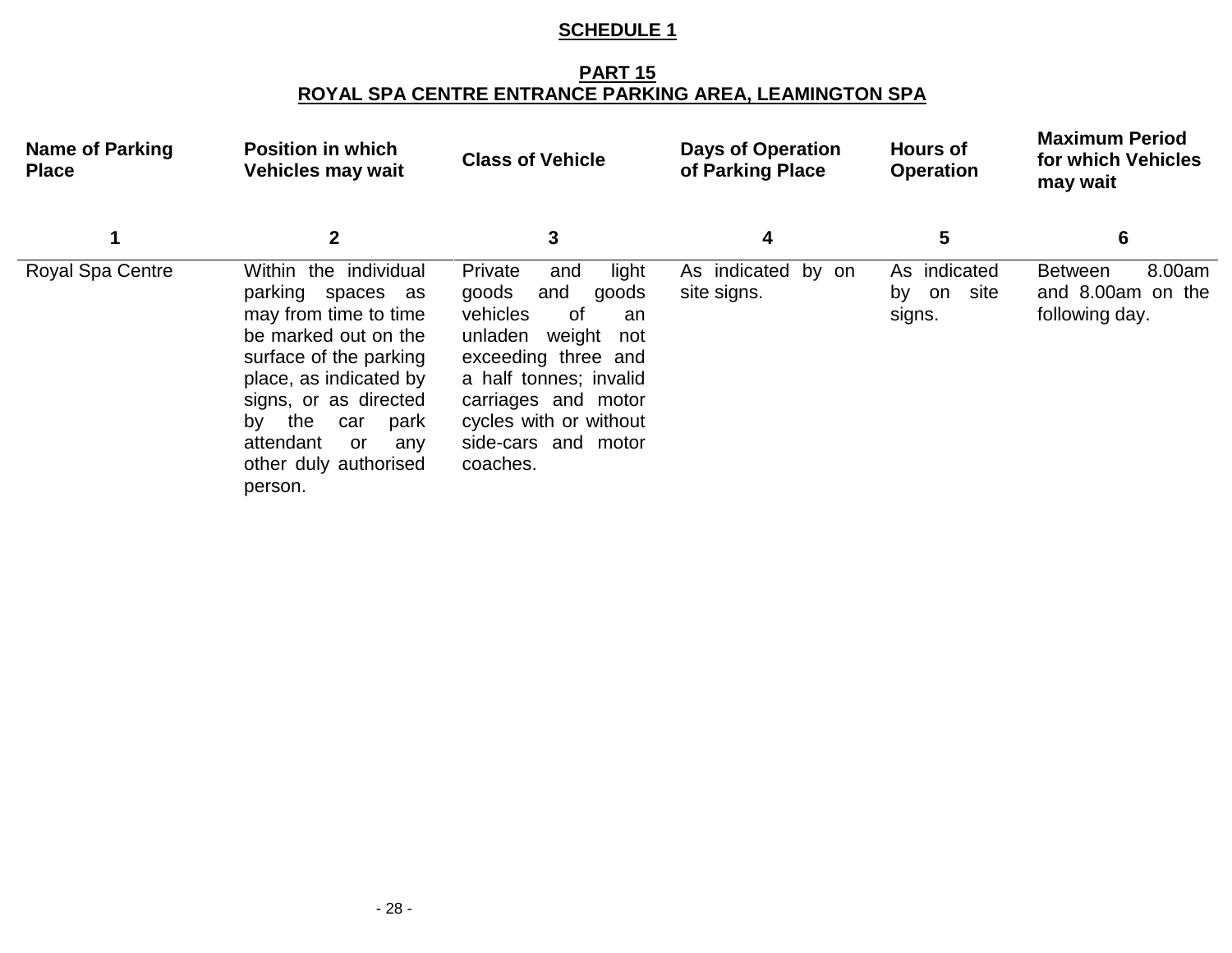#### **PART 16 NEWBOLD COMMON PARKING AREAS, LEAMINGTON SPA**

| <b>Name of Parking</b><br><b>Place</b> | <b>Position in which</b><br><b>Vehicles may wait</b>                                                                                                                                                                                                                | <b>Class of Vehicle</b>                                                                                                                                                                                                                   | <b>Days of Operation</b><br>of Parking Place | <b>Hours of</b><br><b>Operation</b>         | <b>Maximum Period</b><br>for which Vehicles<br>may wait         |
|----------------------------------------|---------------------------------------------------------------------------------------------------------------------------------------------------------------------------------------------------------------------------------------------------------------------|-------------------------------------------------------------------------------------------------------------------------------------------------------------------------------------------------------------------------------------------|----------------------------------------------|---------------------------------------------|-----------------------------------------------------------------|
|                                        | $\mathbf{2}$                                                                                                                                                                                                                                                        | 3                                                                                                                                                                                                                                         | 4                                            | 5                                           | 6                                                               |
| <b>Newbold Common</b>                  | Within the individual<br>parking spaces as<br>may from time to time<br>be marked out on the<br>surface of the parking<br>place, as indicated by<br>signs, or as directed<br>the<br>park<br>bv<br>car<br>attendant<br>or.<br>any<br>other duly authorised<br>person. | Private<br>light<br>and<br>goods<br>and<br>goods<br>vehicles<br>0f<br>an<br>unladen<br>weight<br>not<br>exceeding three and<br>a half tonnes; invalid<br>carriages and motor<br>cycles with or without<br>side-cars and motor<br>coaches. | As indicated by on<br>site signs.            | As indicated<br>site<br>on<br>bv.<br>signs. | 8.00am<br><b>Between</b><br>and 8.00am on the<br>following day. |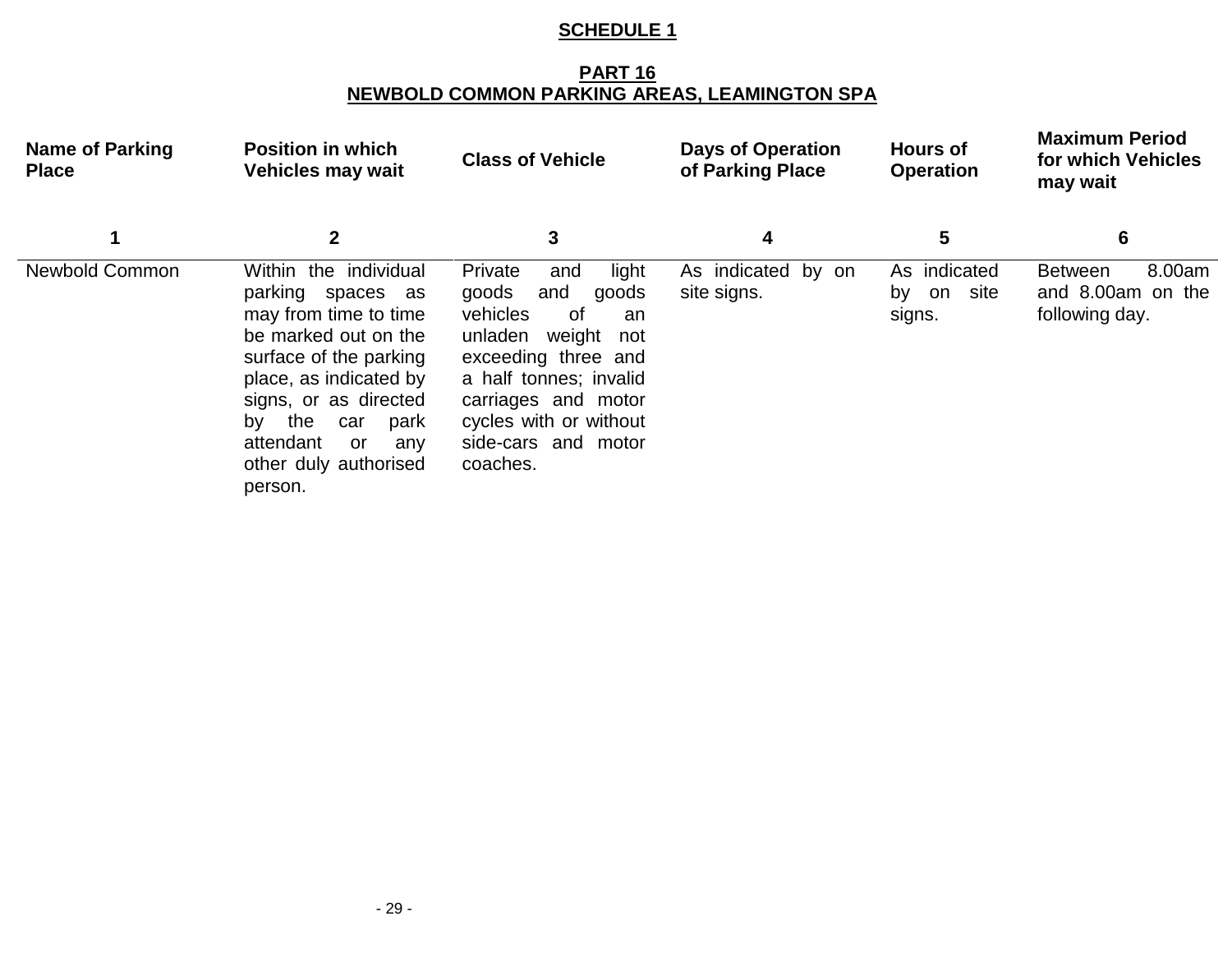#### **PART 17 THE BRAYS PARKING AREA, KENILWORTH CASTLE**

| <b>Name of Parking</b><br><b>Place</b> | <b>Position in which</b><br><b>Vehicles may wait</b>                                                                                                                                                                                                               | <b>Class of Vehicle</b>                                                                                                                                                                                                                     | <b>Days of Operation</b><br>of Parking Place | <b>Hours of</b><br><b>Operation</b>         | <b>Maximum Period</b><br>for which Vehicles<br>may wait         |
|----------------------------------------|--------------------------------------------------------------------------------------------------------------------------------------------------------------------------------------------------------------------------------------------------------------------|---------------------------------------------------------------------------------------------------------------------------------------------------------------------------------------------------------------------------------------------|----------------------------------------------|---------------------------------------------|-----------------------------------------------------------------|
|                                        | 2                                                                                                                                                                                                                                                                  | 3                                                                                                                                                                                                                                           | 4                                            | 5                                           | 6                                                               |
| The Brays<br>Parking<br>Area.          | Within the individual<br>parking spaces as<br>may from time to time<br>be marked out on the<br>surface of the parking<br>place, as indicated by<br>signs, or as directed<br>the<br>park<br>by<br>car<br>attendant<br>or<br>any<br>other duly authorised<br>person. | Private<br>light<br>and<br>goods<br>and<br>goods<br>vehicles<br>. of<br>an<br>weight<br>unladen<br>not<br>exceeding three and<br>a half tonnes; invalid<br>carriages and motor<br>cycles with or without<br>side-cars and motor<br>coaches. | As indicated by on<br>site signs.            | As indicated<br>site<br>on<br>by.<br>signs. | 8.00am<br><b>Between</b><br>and 8.00am on the<br>following day. |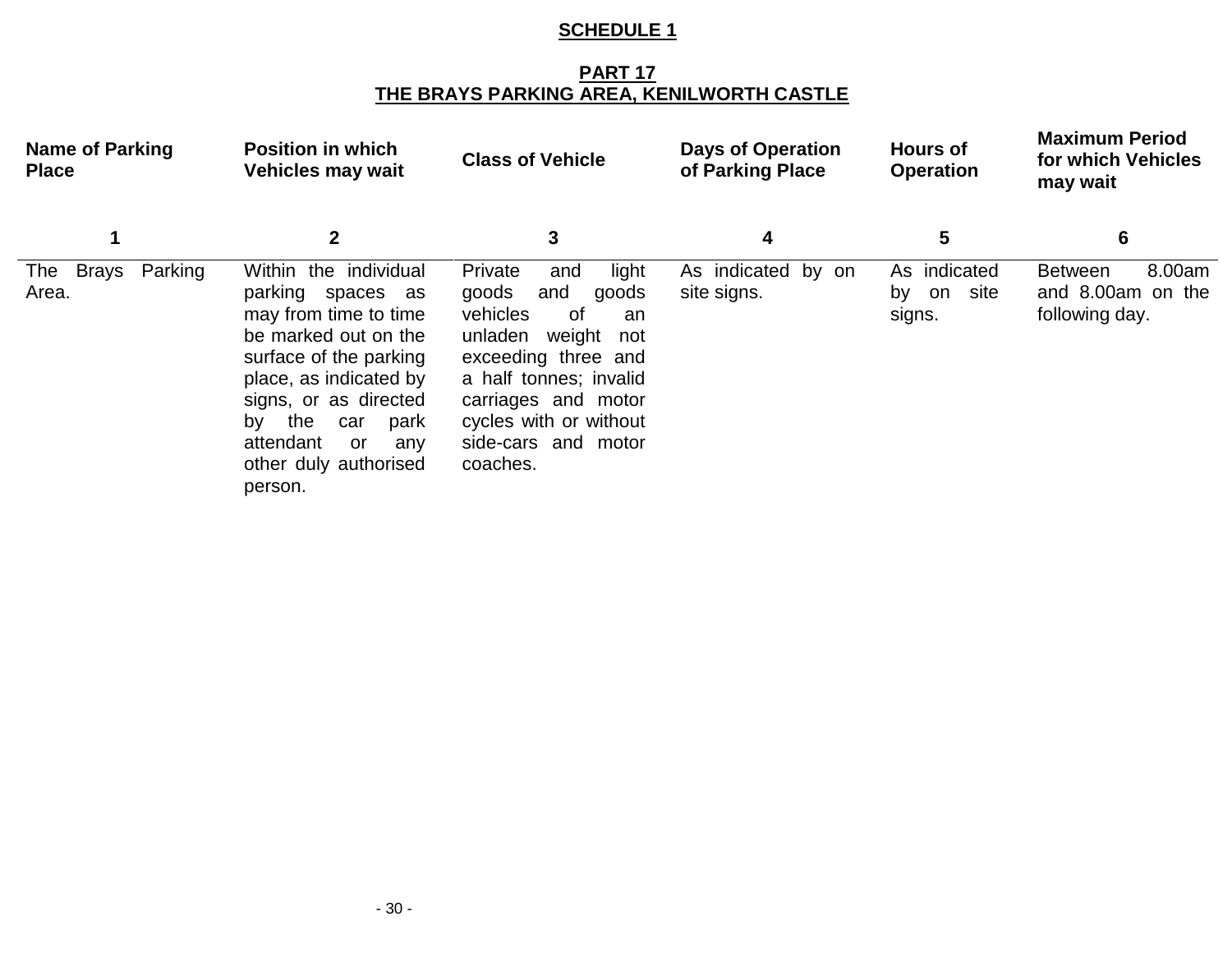#### **PART 18 HOUSING CAR PARKS, LEAMINGTON SPA**

| <b>Name of Parking</b><br><b>Place</b>                                                                                                                         | <b>Position in which</b><br><b>Vehicles may wait</b>                                                                                                                                                                                                               | <b>Class of Vehicle</b>                                                                                                                                                                                                                   | <b>Days of Operation</b><br>of Parking Place | <b>Hours of</b><br><b>Operation</b>         | <b>Maximum Period</b><br>for which Vehicles<br>may wait         |
|----------------------------------------------------------------------------------------------------------------------------------------------------------------|--------------------------------------------------------------------------------------------------------------------------------------------------------------------------------------------------------------------------------------------------------------------|-------------------------------------------------------------------------------------------------------------------------------------------------------------------------------------------------------------------------------------------|----------------------------------------------|---------------------------------------------|-----------------------------------------------------------------|
|                                                                                                                                                                | $\mathbf{2}$                                                                                                                                                                                                                                                       | 3                                                                                                                                                                                                                                         | 4                                            | $\overline{\mathbf{5}}$                     | 6                                                               |
| Augusta Place<br><b>Regent Place</b><br><b>Kennedy Square</b><br><b>St Pauls Square</b><br><b>Vincent Street</b><br>Old Church Parking<br>Area, Spencer Street | Within the individual<br>parking spaces as<br>may from time to time<br>be marked out on the<br>surface of the parking<br>place, as indicated by<br>signs, or as directed<br>the<br>by<br>park<br>car<br>attendant<br>or<br>any<br>other duly authorised<br>person. | Private<br>light<br>and<br>goods<br>and<br>goods<br>vehicles<br>0f<br>an<br>unladen<br>weight<br>not<br>exceeding three and<br>a half tonnes; invalid<br>carriages and motor<br>cycles with or without<br>side-cars and motor<br>coaches. | As indicated by on<br>site signs.            | As indicated<br>site<br>on<br>by.<br>signs. | 8.00am<br><b>Between</b><br>and 8.00am on the<br>following day. |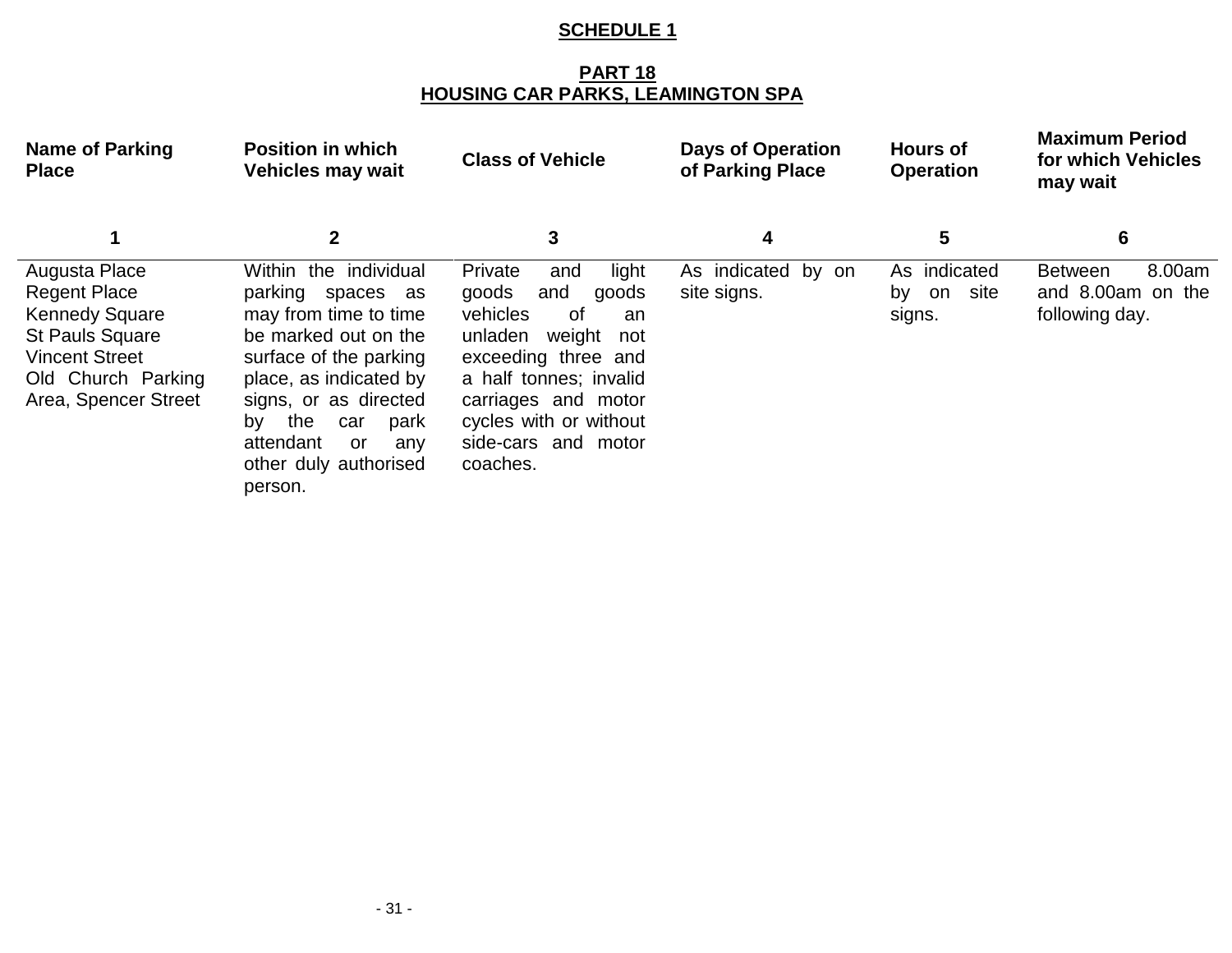**PART 19 HOUSING CAR PARKS, WARWICK**

| <b>Name of Parking</b><br><b>Place</b>                                                                                                                                                      | <b>Position in which</b><br><b>Vehicles may wait</b>                                                                                                                                                                                                               | <b>Class of Vehicle</b>                                                                                                                                                                                                                     | <b>Days of Operation</b><br>of Parking Place | <b>Hours of</b><br><b>Operation</b>        | <b>Maximum Period</b><br>for which Vehicles<br>may wait         |
|---------------------------------------------------------------------------------------------------------------------------------------------------------------------------------------------|--------------------------------------------------------------------------------------------------------------------------------------------------------------------------------------------------------------------------------------------------------------------|---------------------------------------------------------------------------------------------------------------------------------------------------------------------------------------------------------------------------------------------|----------------------------------------------|--------------------------------------------|-----------------------------------------------------------------|
|                                                                                                                                                                                             | $\mathbf{2}$                                                                                                                                                                                                                                                       | 3                                                                                                                                                                                                                                           | 4                                            | 5                                          | 6                                                               |
| <b>Linen Street</b><br><b>Cocksparrow Street</b><br><b>Market Street</b><br>The Butts<br><b>Antelope Gardens</b><br><b>Humphris Street</b><br><b>Crompton Street</b><br><b>Weston Close</b> | Within the individual<br>parking spaces as<br>may from time to time<br>be marked out on the<br>surface of the parking<br>place, as indicated by<br>signs, or as directed<br>the<br>by<br>park<br>car<br>attendant<br>or<br>any<br>other duly authorised<br>person. | light<br>Private<br>and<br>goods<br>and<br>goods<br>vehicles<br>. of<br>an<br>unladen<br>weight<br>not<br>exceeding three and<br>a half tonnes; invalid<br>carriages and motor<br>cycles with or without<br>side-cars and motor<br>coaches. | As indicated by on<br>site signs.            | As indicated<br>site<br>on<br>by<br>signs. | 8.00am<br><b>Between</b><br>and 8.00am on the<br>following day. |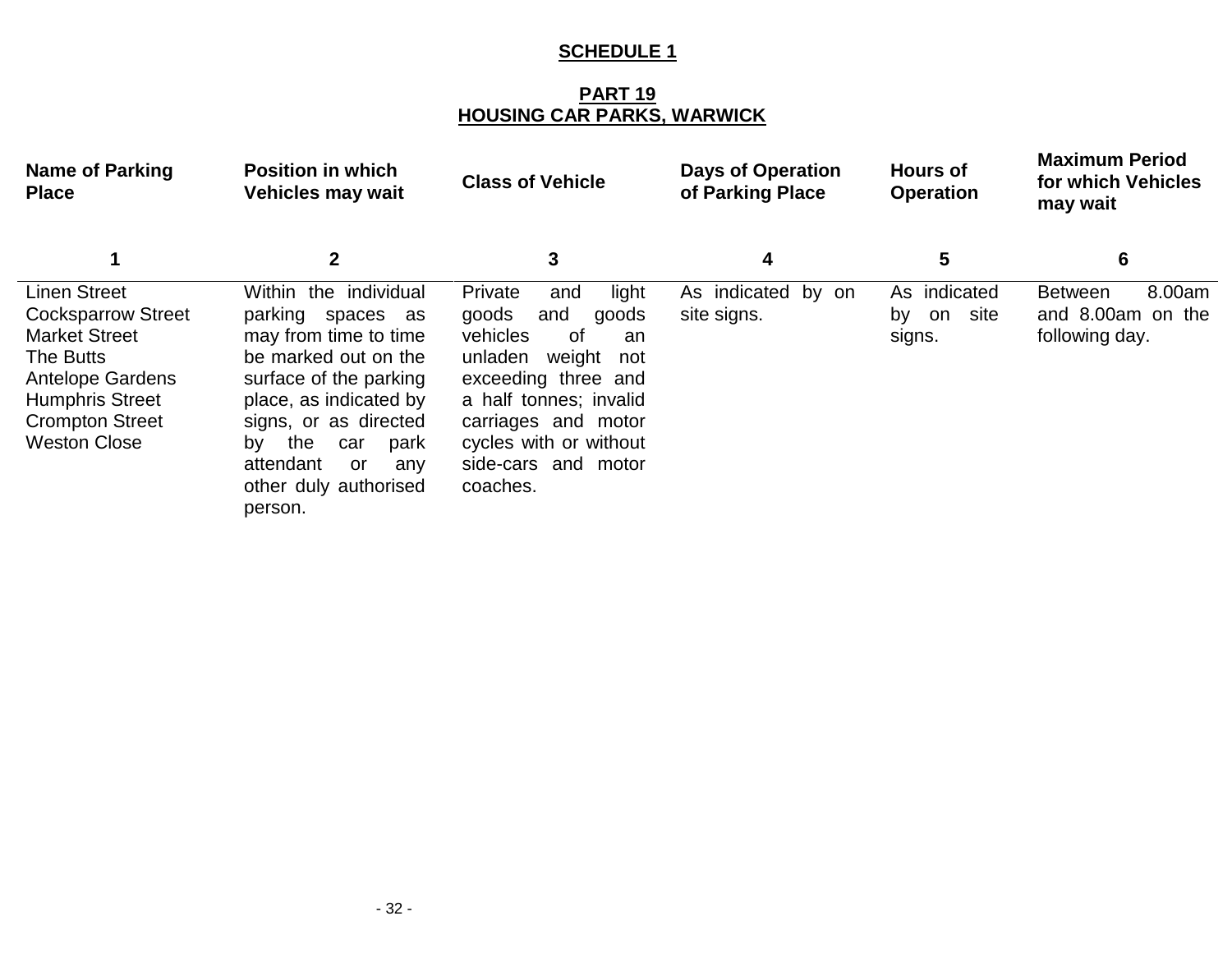#### **PART 20 SPENCER YARD PARKING AREA, LEAMINGTON SPA**

| <b>Name of Parking</b><br><b>Place</b> | <b>Position in which</b><br><b>Vehicles may wait</b>                                                                                                                                                                                                               | <b>Class of Vehicle</b>                                                                                                                                                                                                                   | <b>Days of Operation</b><br>of Parking Place | <b>Hours of</b><br><b>Operation</b>        | <b>Maximum Period</b><br>for which Vehicles<br>may wait         |
|----------------------------------------|--------------------------------------------------------------------------------------------------------------------------------------------------------------------------------------------------------------------------------------------------------------------|-------------------------------------------------------------------------------------------------------------------------------------------------------------------------------------------------------------------------------------------|----------------------------------------------|--------------------------------------------|-----------------------------------------------------------------|
| 1                                      | $\mathbf{2}$                                                                                                                                                                                                                                                       | 3                                                                                                                                                                                                                                         | 4                                            | 5                                          | 6                                                               |
| <b>Spencer Yard</b><br>Parking Area.   | Within the individual<br>parking spaces as<br>may from time to time<br>be marked out on the<br>surface of the parking<br>place, as indicated by<br>signs, or as directed<br>the<br>by<br>park<br>car<br>attendant<br>or<br>any<br>other duly authorised<br>person. | Private<br>light<br>and<br>goods<br>and<br>goods<br>vehicles<br>0f<br>an<br>unladen<br>weight<br>not<br>exceeding three and<br>a half tonnes; invalid<br>carriages and motor<br>cycles with or without<br>side-cars and motor<br>coaches. | As indicated by on<br>site signs.            | As indicated<br>site<br>on<br>by<br>signs. | 8.00am<br><b>Between</b><br>and 8.00am on the<br>following day. |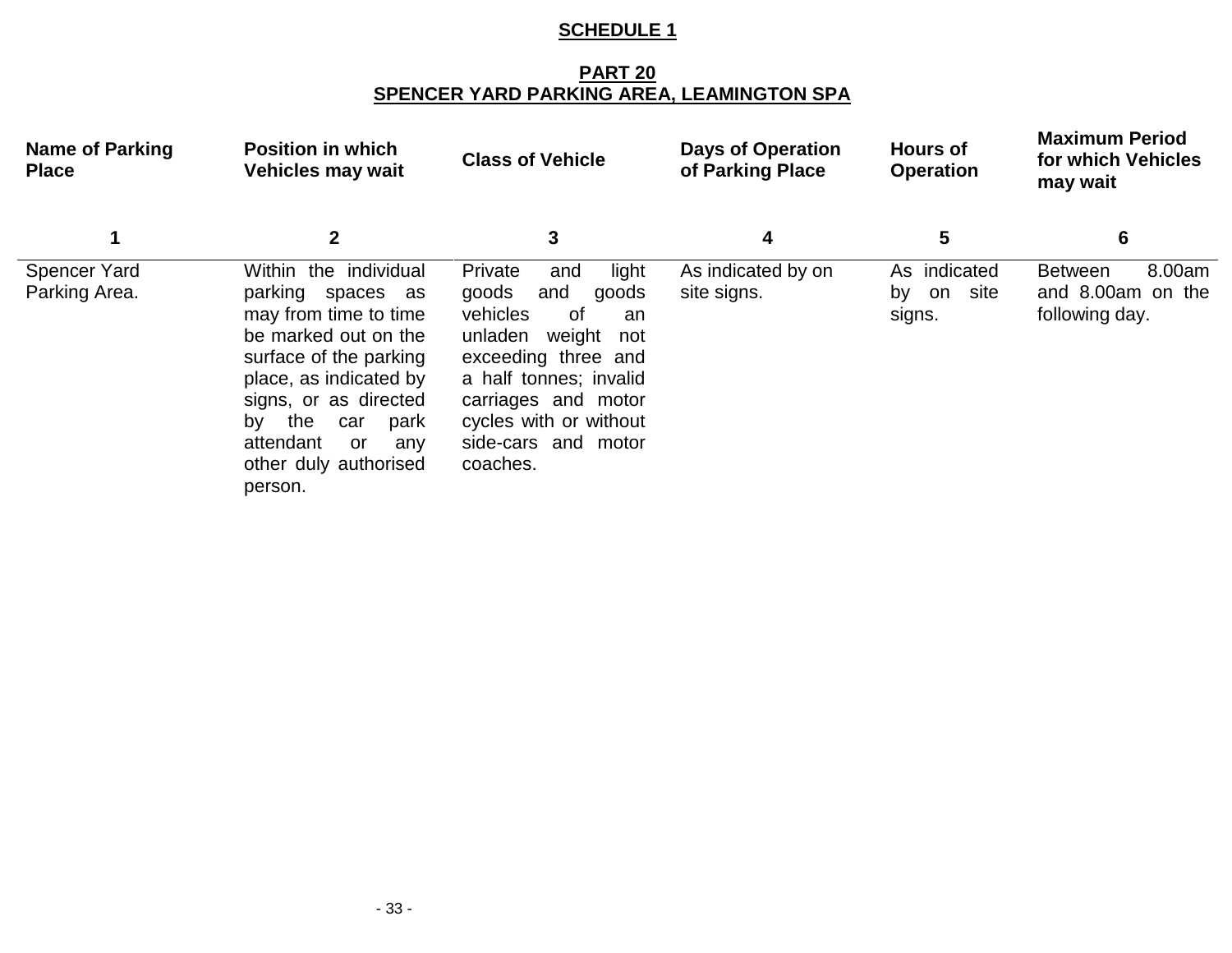**PART 21 OLD CHURCH PARKING AREA, SPENCER STREET, LEAMINGTON SPA**

| <b>Name of Parking</b><br><b>Place</b> | <b>Position in which</b><br><b>Vehicles may wait</b>                                                                                                                                                                                                               | <b>Class of Vehicle</b>                                                                                                                                                                                                                   | <b>Days of Operation</b><br>of Parking Place | <b>Hours of</b><br><b>Operation</b>        | <b>Maximum Period</b><br>for which Vehicles<br>may wait         |
|----------------------------------------|--------------------------------------------------------------------------------------------------------------------------------------------------------------------------------------------------------------------------------------------------------------------|-------------------------------------------------------------------------------------------------------------------------------------------------------------------------------------------------------------------------------------------|----------------------------------------------|--------------------------------------------|-----------------------------------------------------------------|
|                                        | $\mathbf{2}$                                                                                                                                                                                                                                                       | 3                                                                                                                                                                                                                                         | 4                                            | 5                                          | 6                                                               |
| <b>Old Church Parking</b><br>Area.     | Within the individual<br>parking spaces as<br>may from time to time<br>be marked out on the<br>surface of the parking<br>place, as indicated by<br>signs, or as directed<br>the<br>by<br>park<br>car<br>attendant<br>or<br>any<br>other duly authorised<br>person. | Private<br>light<br>and<br>goods<br>and<br>goods<br>vehicles<br>0f<br>an<br>unladen<br>weight<br>not<br>exceeding three and<br>a half tonnes; invalid<br>carriages and motor<br>cycles with or without<br>side-cars and motor<br>coaches. | As indicated by on<br>site signs.            | As indicated<br>site<br>on<br>bv<br>signs. | 8.00am<br><b>Between</b><br>and 8.00am on the<br>following day. |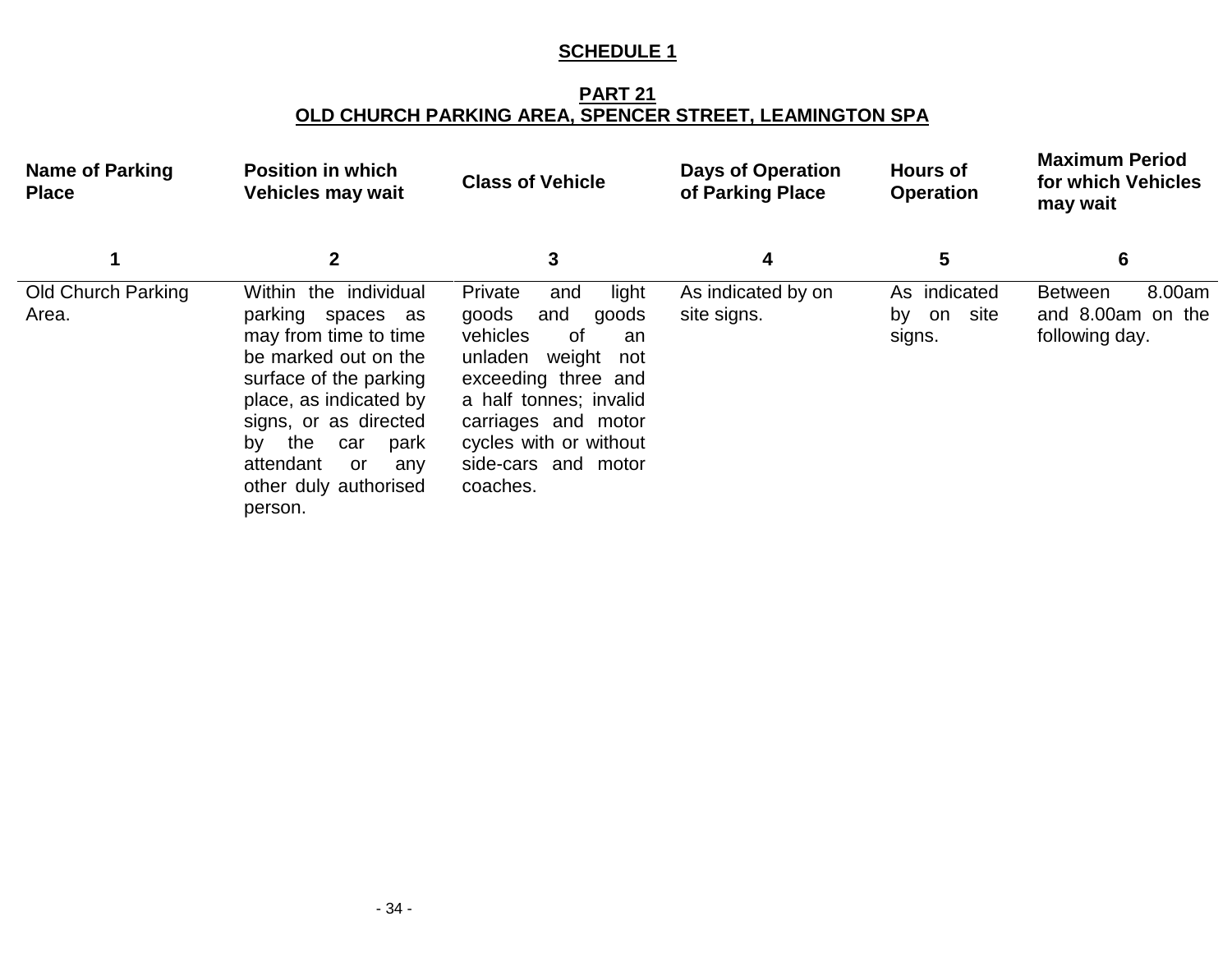**PART 22 ABBEY FIELDS CAR PARK, KENILWORTH**

| <b>Name of Parking</b><br><b>Place</b> | <b>Position in which</b><br><b>Vehicles may wait</b>                                                                                                                                                                                                               | <b>Class of Vehicle</b>                                                                                                                                                                                                                | <b>Days of Operation</b><br>of Parking Place | <b>Hours of</b><br><b>Operation</b>        | <b>Maximum Period</b><br>for which Vehicles<br>may wait         |
|----------------------------------------|--------------------------------------------------------------------------------------------------------------------------------------------------------------------------------------------------------------------------------------------------------------------|----------------------------------------------------------------------------------------------------------------------------------------------------------------------------------------------------------------------------------------|----------------------------------------------|--------------------------------------------|-----------------------------------------------------------------|
|                                        | $\mathbf 2$                                                                                                                                                                                                                                                        | 3                                                                                                                                                                                                                                      | 4                                            | 5                                          | 6                                                               |
| Abbey Fields Car<br>Park.              | Within the individual<br>parking spaces as<br>may from time to time<br>be marked out on the<br>surface of the parking<br>place, as indicated by<br>signs, or as directed<br>the<br>park<br>by<br>car<br>attendant<br>or<br>any<br>other duly authorised<br>person. | Private<br>light<br>and<br>goods<br>and<br>goods<br>vehicles<br>of<br>an<br>unladen<br>weight not<br>exceeding three and<br>a half tonnes; invalid<br>carriages and motor<br>cycles with or without<br>side-cars and motor<br>coaches. | As indicated by on<br>site signs.            | As indicated<br>site<br>on<br>by<br>signs. | 8.00am<br><b>Between</b><br>and 8.00am on the<br>following day. |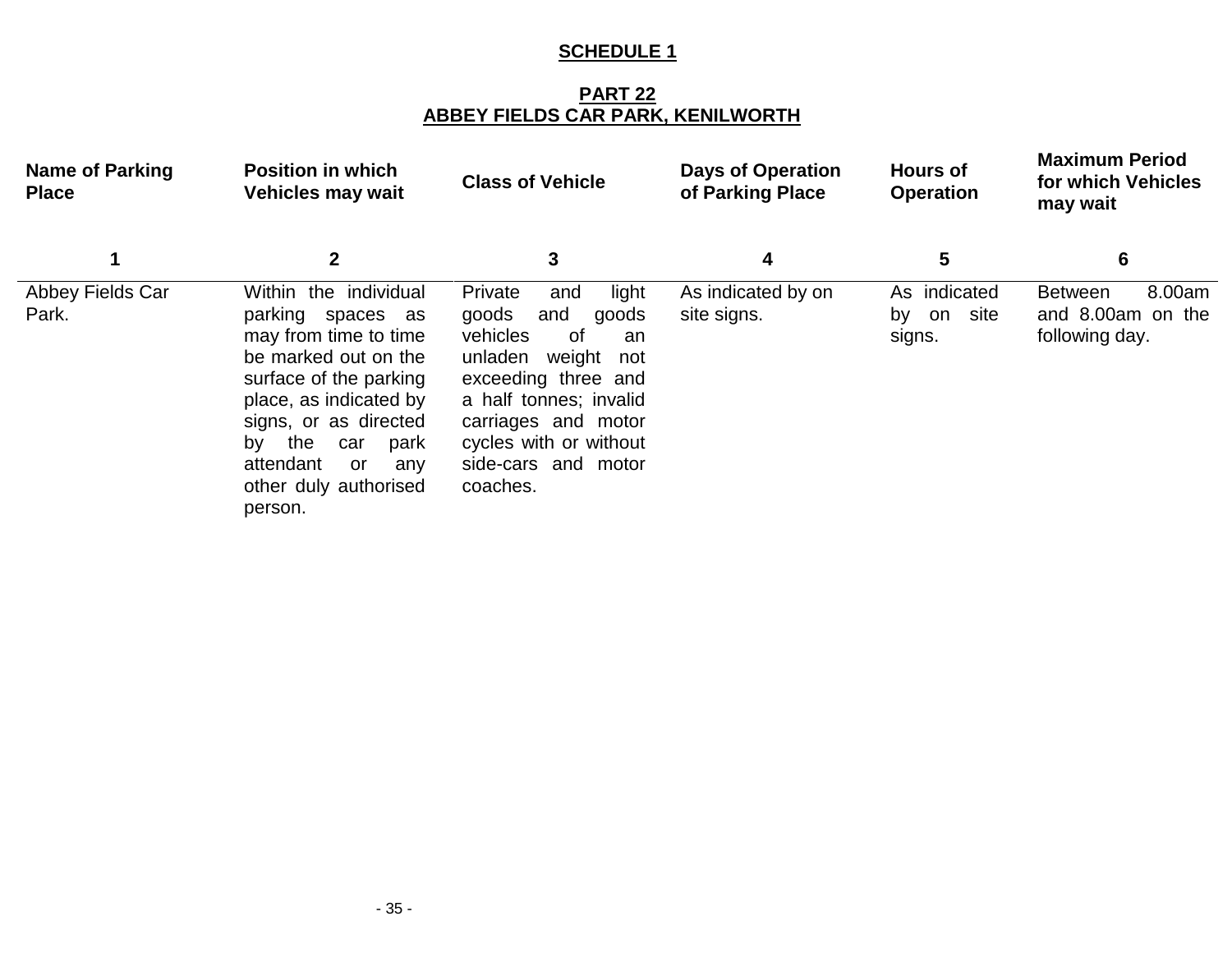#### **PART 1 CHARGES APPLICABLE TO CHANDOS STREET CAR PARK, LEAMINGTON SPA AS LISTED IN SCHEDULE 1 - PART 1**

(a) Charges for motor cars licensed as private, motor cycles with side-cars, goods vehicles of an unladen weight not exceeding three and a half tonnes, and invalid carriages not exempt from the charge. Motorcycles without sidecars if parked outside specifically reserved area.

Between the hours of 8am and 8pm Monday to Sunday inclusive:- 50p for 30 minutes. Thereafter a linear charge of 10p for each additional 6 minutes Up to £4.00 for a maximum duration of 4 hours Special Events Charge £5.00

Between the hours of 8pm and 8am Monday to Sunday inclusive:- 50p overnight charge

- (b) Motor cycles without side-cars, if parked within the area specifically reserved for that purpose.
- (c) Season Tickets/Passes (except Disabled Badge Holders with time clock) are not applicable for use on these car parks.
- (d) Resident Overnight 12 month Permits are applicable for use in these car parks.

NIL

NIL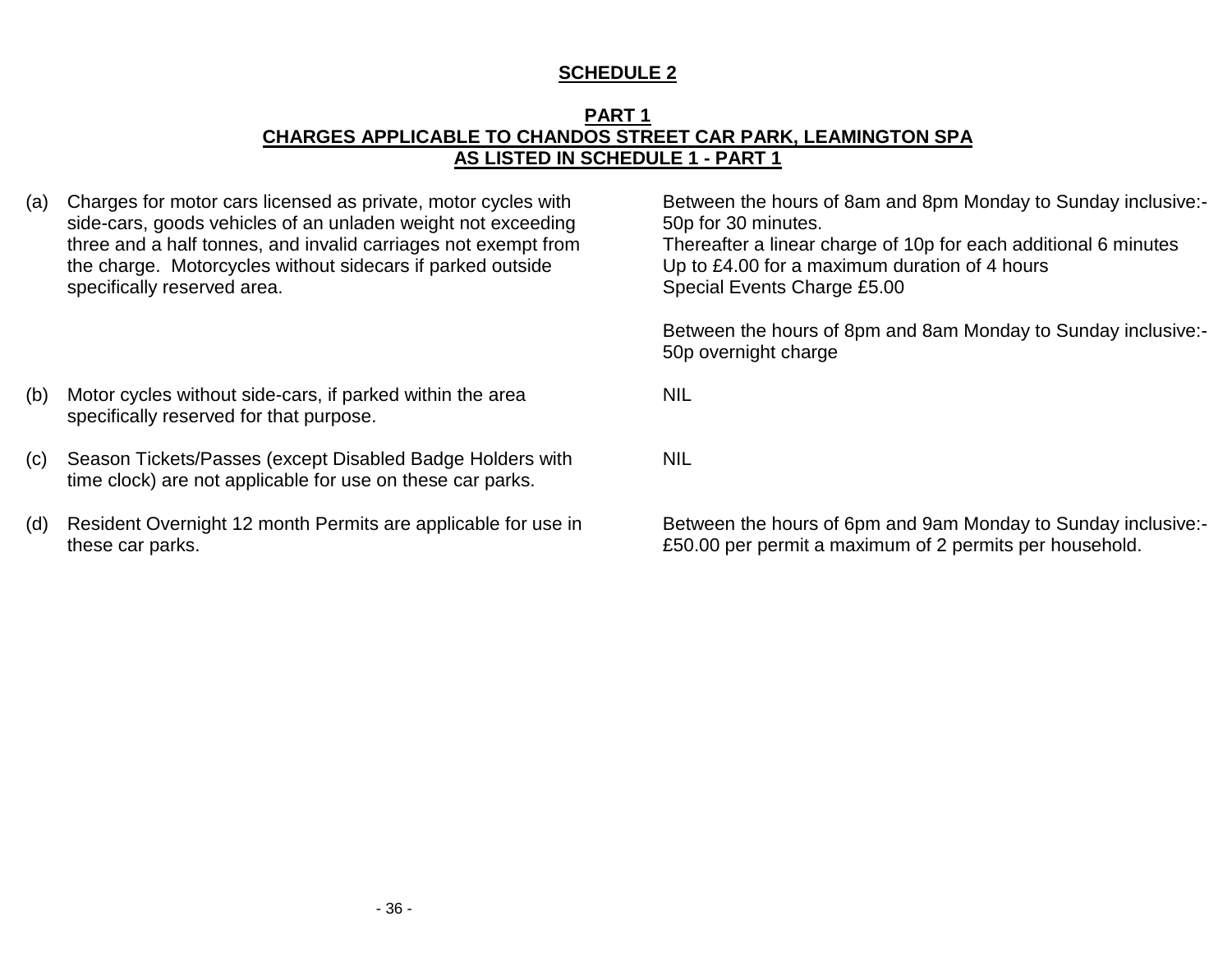#### **PART 2 CHARGES APPLICABLE TO COVENT GARDEN SURFACE CAR PARK, LEAMINGTON SPA AS LISTED IN SCHEDULE 1 - PART 1**

(a) Charges for motor cars licensed as private, motor cycles with side-cars, goods vehicles of an unladen weight not exceeding three and a half tonnes, and invalid carriages not exempt from the charge. Motorcycles without sidecars if parked outside specifically reserved area.

Between the hours of 8am and 8pm Monday to Sunday inclusive:- 50p for 30 minutes. Thereafter a linear charge of 10p for each additional 6 minutes Up to £4.00 for a maximum duration of 4 hours Special Events Charge £5.00

Between the hours of 8pm and 8am Monday to Sunday inclusive:- 50p overnight charge

- (b) Motor cycles without side-cars, if parked within the area specifically reserved for that purpose.
- (c) Season Tickets/Passes (except Disabled Badge Holders with time clock) are not applicable for use on these car parks.
- (d) Resident Overnight 12 month Permits are applicable for use in these car parks.

NIL

NIL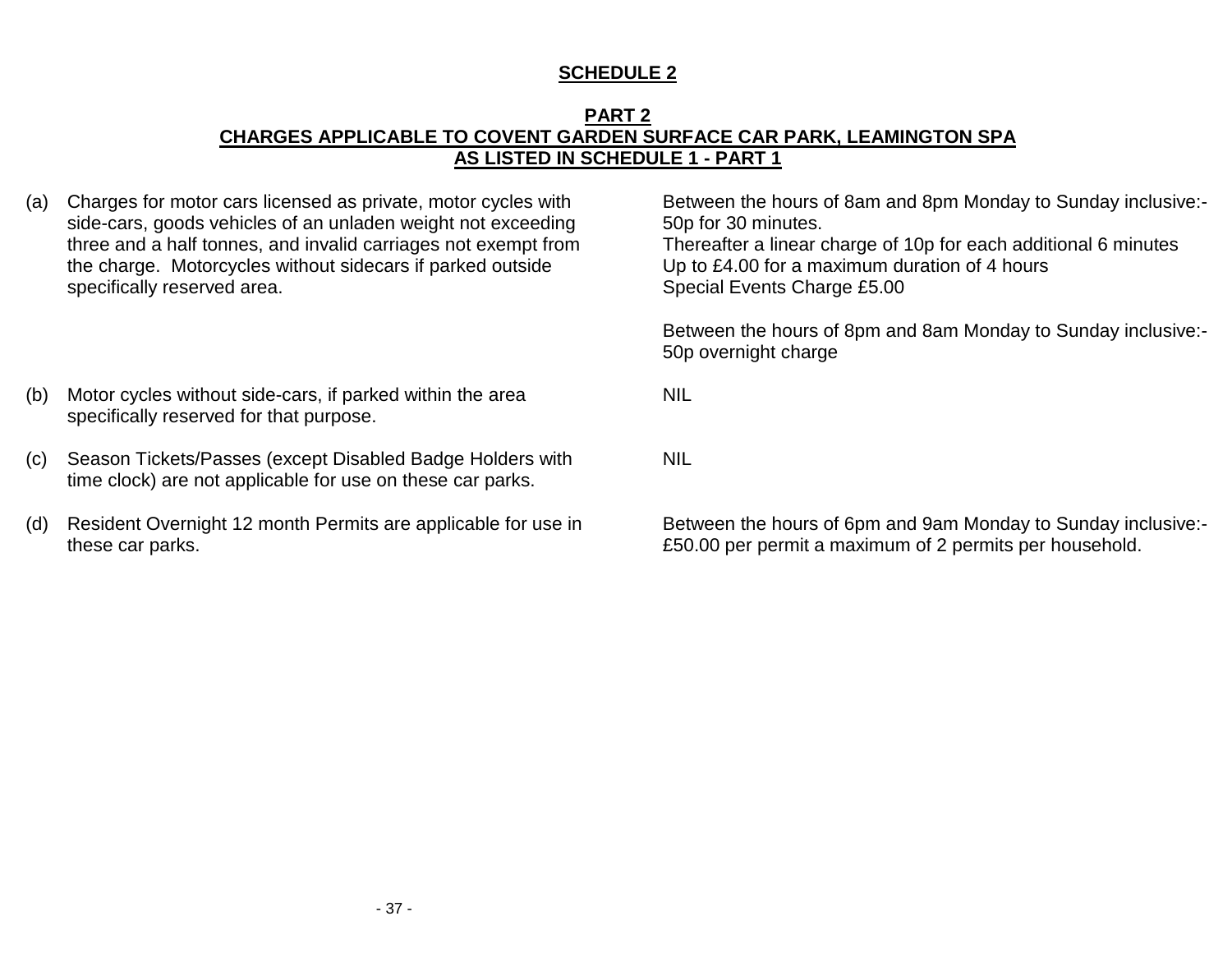#### **PART 3 CHARGES APPLICABLE TO BEDFORD STREET CAR PARK, LEAMINGTON SPA AS LISTED IN SCHEDULE 1 - PART 1**

(a) Charges for motor cars licensed as private, motor cycles with side-cars, goods vehicles of an unladen weight not exceeding three and a half tonnes, and invalid carriages not exempt from the charge. Motorcycles without sidecars if parked outside specifically reserved area.

Between the hours of 8am and 8pm Monday to Sunday inclusive:- 50p for 30 minutes. Thereafter a linear charge of 10p for each additional 6 minutes Up to £4.00 for a maximum duration of 4 hours Special Events Charge £5.00

Between the hours of 8pm and 8am Monday to Sunday inclusive:- 50p overnight charge

NIL

NIL

- (b) Motor cycles without side-cars, if parked within the area specifically reserved for that purpose.
- (c) Season Tickets/Passes (except Disabled Badge Holders with time clock) are not applicable for use on these car parks.
- (d) Resident Overnight 12 month Permits are applicable for use in these car parks.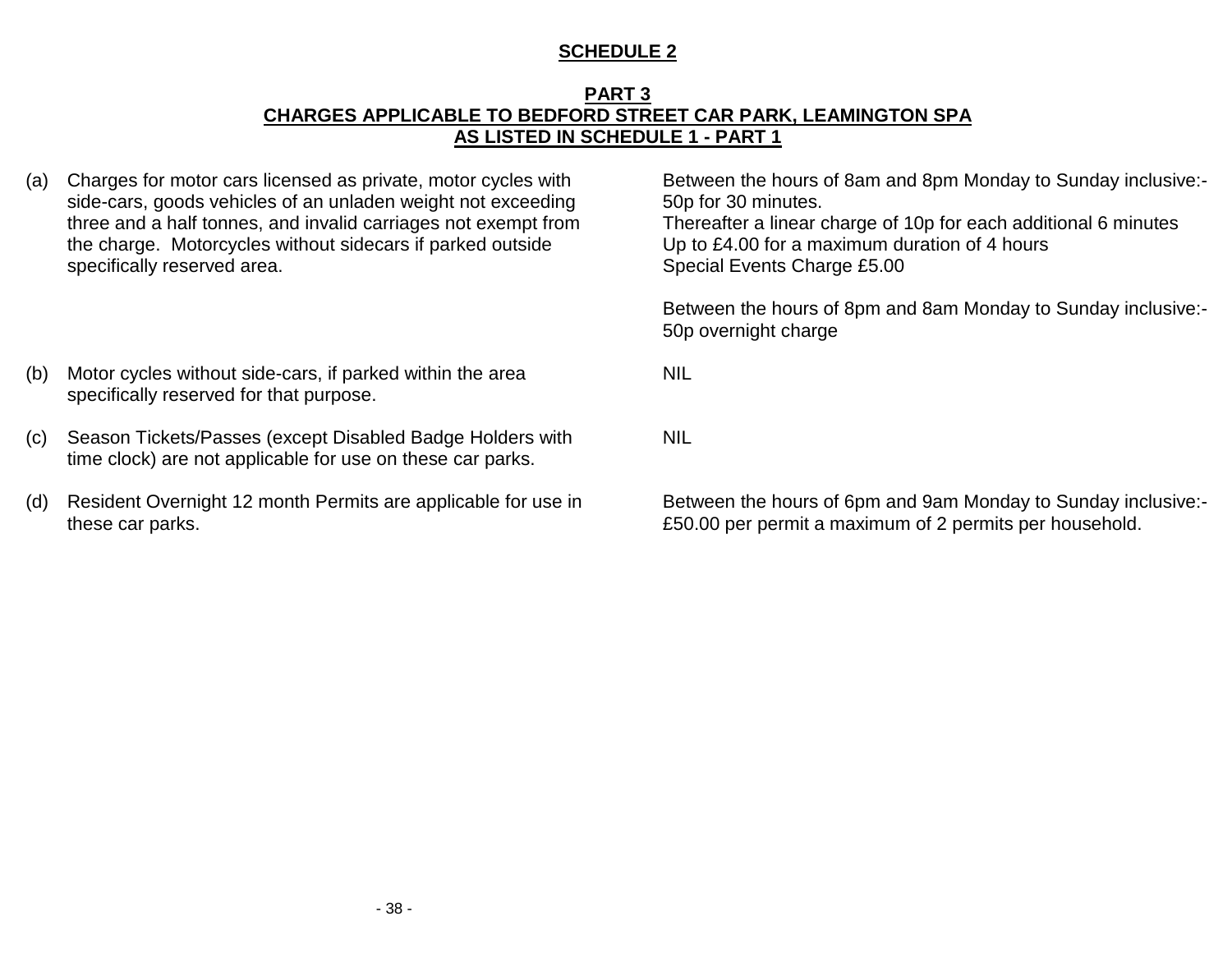#### **PART 4 CHARGES APPLICABLE TO WARWICK LIMITED STAY CAR PARKS AS LISTED IN SCHEDULE 1 - PART 2**

- (a) Charges for motor cars licensed as private, motor cycles with side-cars, goods vehicles of an unladen weight not exceeding three and a half tonnes, and invalid carriages not exempt from the charge. Motorcycles without sidecars if parked outside specifically reserved area.
- (b) Motor cycles without side-cars, if parked within the area specifically reserved for that purpose.
- (c) Season Tickets/Passes (except Disabled Badge Holders with time clock) are not applicable for use on these car parks.
- (d) Resident Overnight 12 month Permits are applicable for use in these car parks.

Between the hours of 8am and 8pm Monday to Sunday inclusive:- 50p for 30 minutes. Thereafter a linear charge of 10p for each additional 6 minutes

Up to £3.00 for a maximum duration of 3 hours Special Events Charge £5.00

Between the hours of 8pm and 8am Monday to Sunday inclusive:- 50p overnight charge NIL

NIL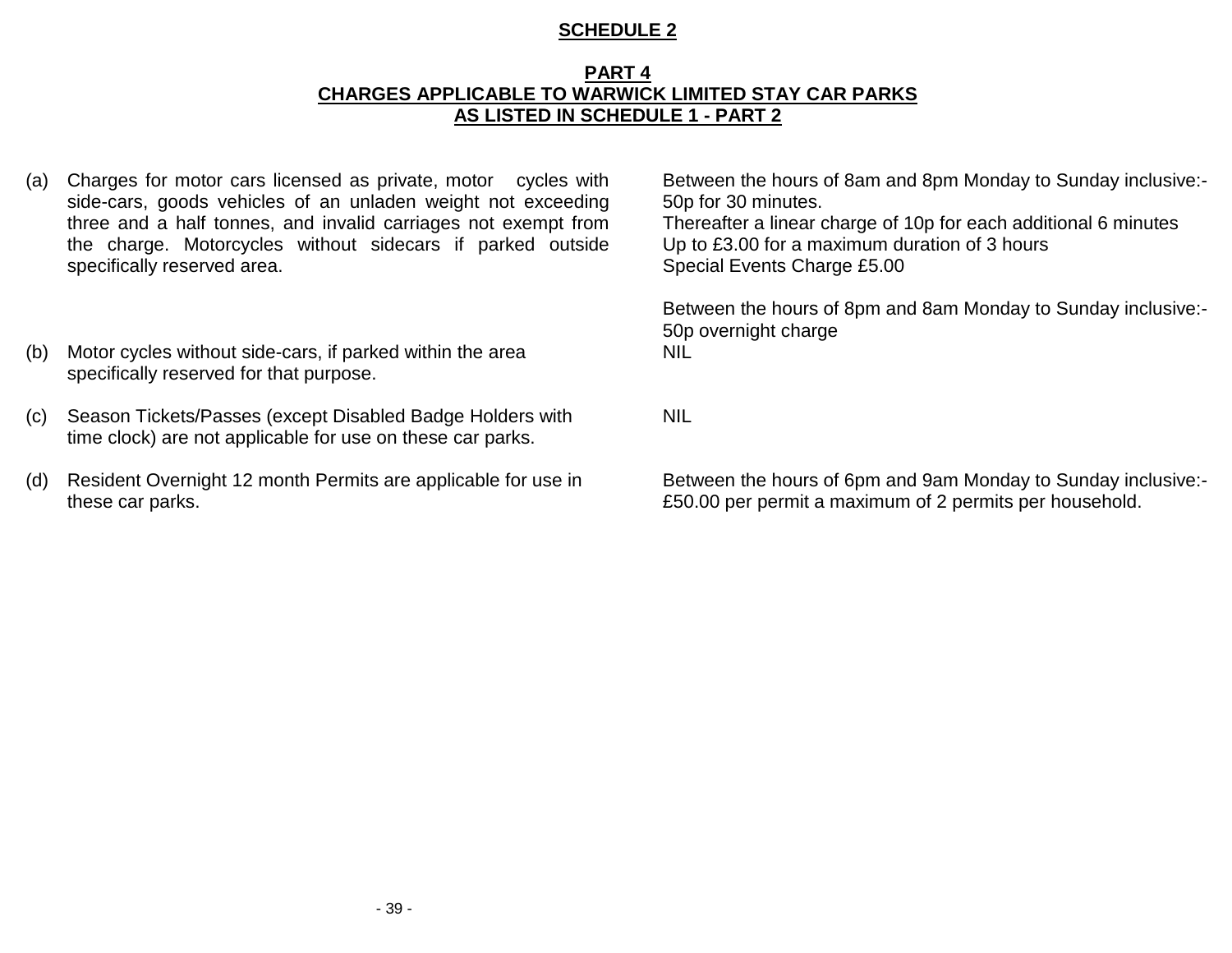#### **PART 5 CHARGES APPLICABLE TO ROYAL PRIORS MULTI STOREY CAR PARK LEAMINGTON SPA AS LISTED IN SCHEDULE 1 - PART 3**

- (a) Charges for motor cars licensed as private, motor cycles with side-cars, goods vehicles of an unladen weight not exceeding three and a half tonnes, and invalid carriages not exempt from the charge. Motorcycles without sidecars if parked outside specifically reserved area.
- (b) Charges for motor cars licensed as private, motor cycles with side-cars, goods vehicles of an unladen weight not exceeding three and a half tonnes, and invalid carriages not exempt from the charge. Motorcycles without sidecars if parked outside specifically reserved area.
- (c) Motor cycles without side-cars, if parked within the area specifically reserved for that purpose.
- (d) Season Tickets for a period of 1 month, for use Only in the Restricted car park location of; Royal Priors multi storey and will NOT be valid in any other car park.

Between the hours of 7am and 7pm Monday to Saturday inclusive:- £2.00 for the first 3 hours £3.50 from 3 hours up to 4 hours. £5.50 from 4 hours up to 5 hours. £8.00 from 5 hours up to 12 hours. Between 6pm and 8am - NIL

Between the hours of 10am and 5pm Sunday inclusive:- £1.20 for any period of stay

NIL

£93.62 excluding VAT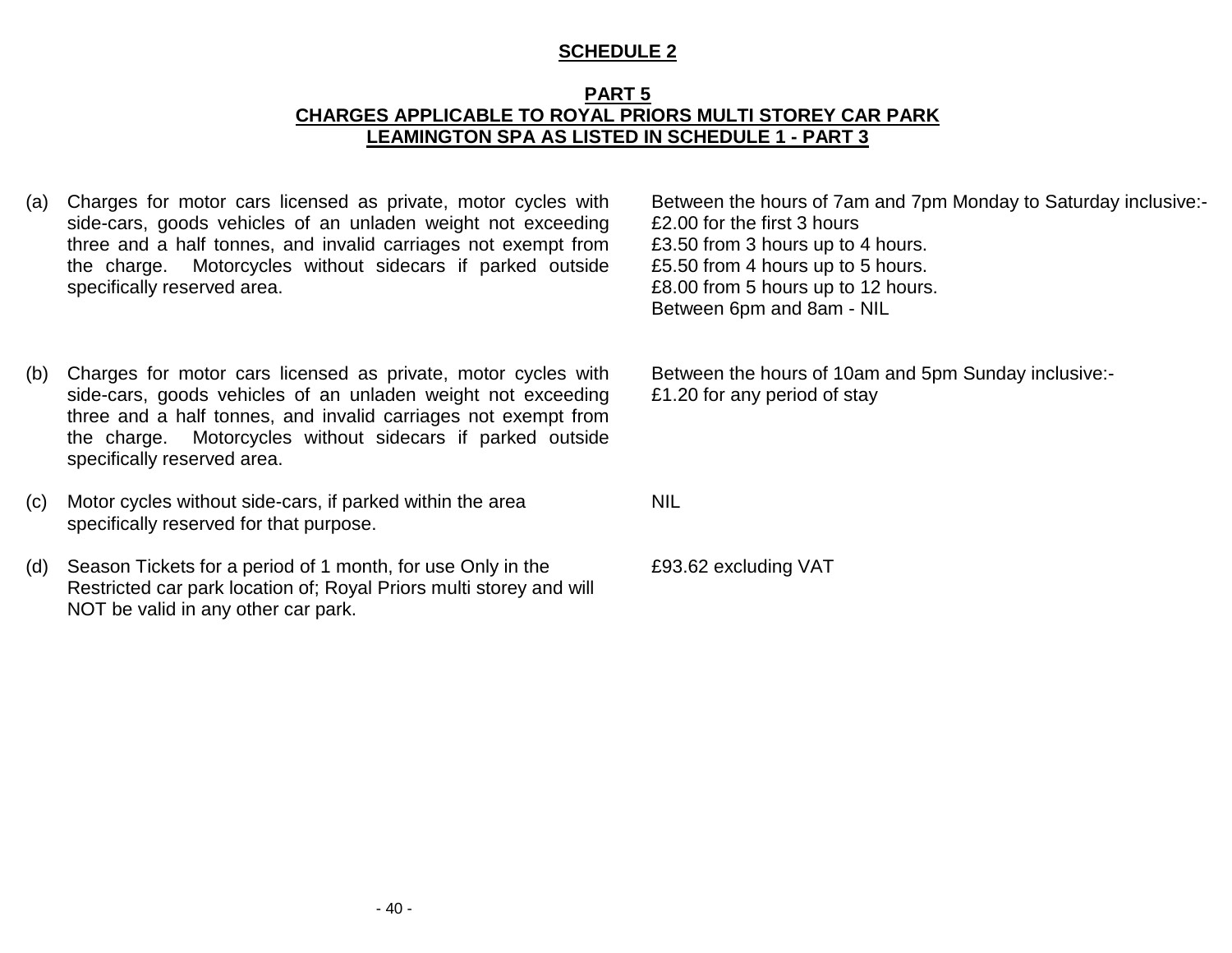#### **PART 6 CHARGES APPLICABLE TO PRIORY ROAD, THE BUTTS & CASTLE LANE SHORT STAY CAR PARKS WARWICK AS LISTED IN SCHEDULE 1 - PART 4**

(a) Charges for motor cars licensed as private, motor cycles with side-cars, goods vehicles of an unladen weight not exceeding three and a half tonnes, and invalid carriages not exempt from the charge. Motorcycles without sidecars if parked outside specifically reserved area.

Between the hours of 8am and 6pm Monday to Sunday inclusive:- 50p for 30 minutes.

Thereafter a linear charge of 10p for each additional 6 minutes Up to £4.50 for 4 hours 30 minutes to 24 hours Special Events Charge £5.00

Between the hours of 8pm and 8am Monday to Sunday inclusive:- 50p overnight charge

NIL

£357.45 excluding VAT for a period of 1 year £38.30 excluding VAT for a period of 1 month

- (b) Motor cycles without side-cars, if parked within the area specifically reserved for that purpose.
- (c) Season Tickets for use on Only in the Restricted car park location of; Priory Road (10 permits only inclusive of monthly) and will NOT be valid in any other car park.
- (d) Resident Overnight 12 month Permits are applicable for use in these car parks.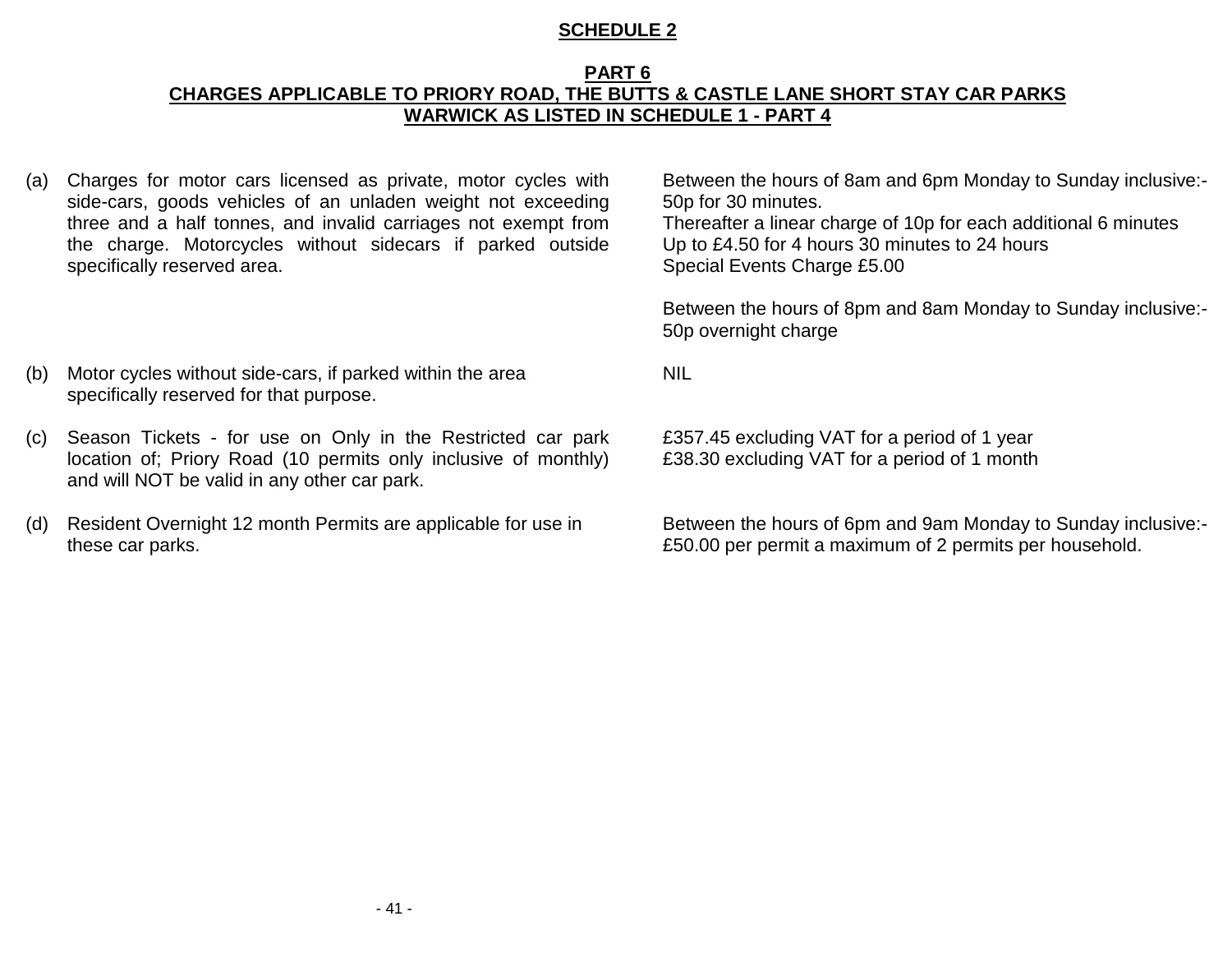#### **PART 7 CHARGES APPLICABLE TO LINEN STREET MULTI-STOREY CAR PARKS AS LISTED IN SCHEDULE 1 - PART 4**

(a) Charges for motor cars licensed as private, motor cycles with side-cars, goods vehicles of an unladen weight not exceeding three and a half tonnes, and invalid carriages not exempt from the charge. Motorcycles without sidecars if parked outside specifically reserved area.

Between the hours of 8am and 8pm Monday to Sunday inclusive:- 50p for 30 minutes. Thereafter a linear charge of 10p for each additional 6 minutes Up to £4.50 for 4 hours 30 minutes to 24 hours Special Events Charge £5.00

Between the hours of 8pm and 8am Monday to Sunday inclusive:- 50p overnight charge

- (b) Motor cycles without side-cars, if parked within the area specifically reserved for that purpose.
- (c) Season Tickets for use on Only in the Restricted car park location of; Linen Street multi storey (100 permits only inclusive of monthly) and will NOT be valid in any other car park.
- (d) Resident Overnight 12 month Permits are applicable for use in these car parks.

NIL

£561.70 excluding VAT for a period of 1 year £68.09 excluding VAT for a period of 1 month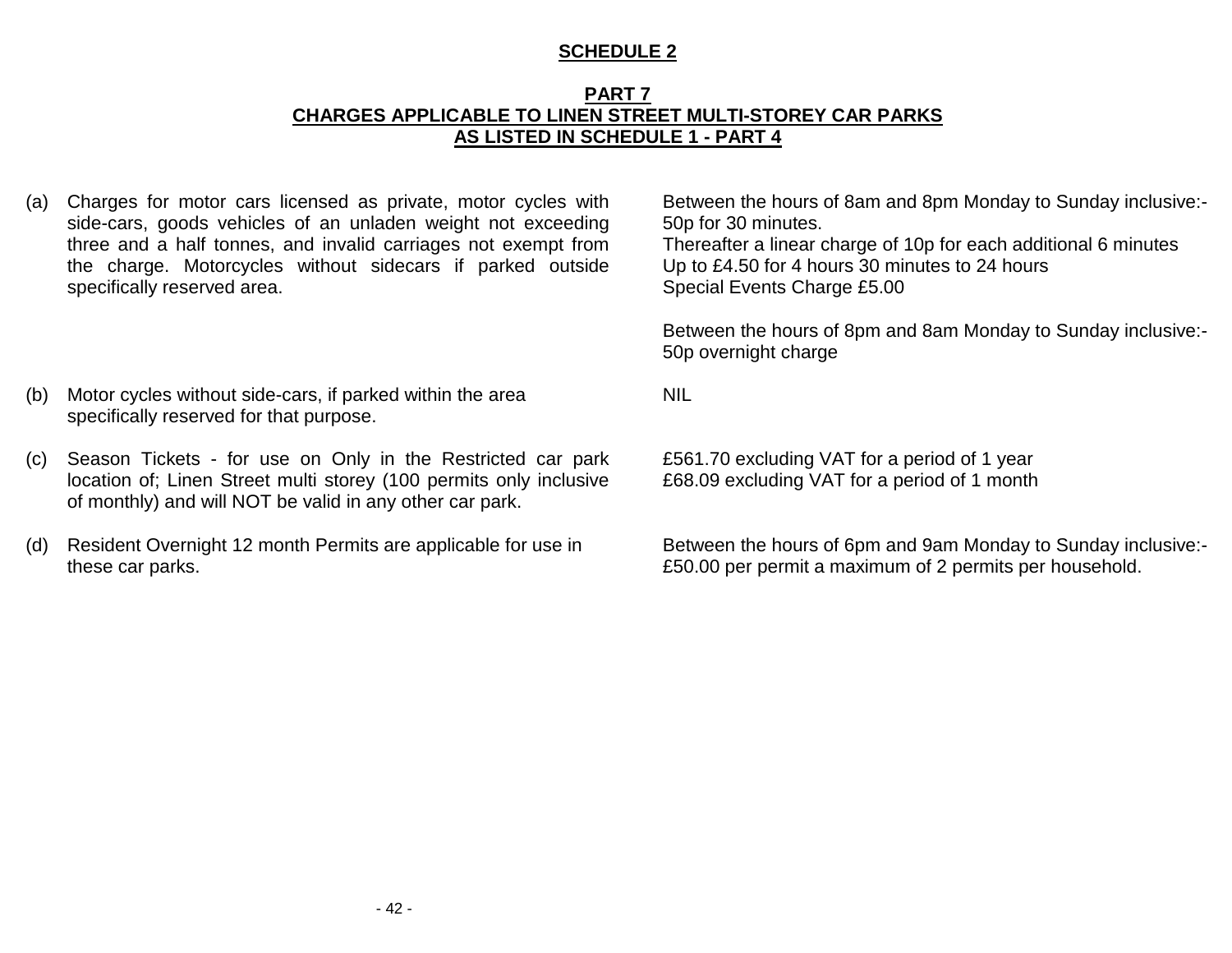#### **PART 8 CHARGES APPLICABLE TO ROSEFIELD STREET LONG STAY CAR PARK AS LISTED IN SCHEDULE 1 - PART 5**

NIL

(a) Charges for motor cars licensed as private, motor cycles with side-cars, goods vehicles of an unladen weight not exceeding three and a half tonnes, and invalid carriages not exempt from the charge. Motorcycles without sidecars if parked outside specifically reserved area.

Between the hours of 8am and 6pm Monday to Saturday inclusive:- 50p for 30 minutes.

Thereafter a linear charge of 10p for each additional 6 minutes Up to £4.50 for 4 hours 30 minutes to 24 hours Special Events Charge £5.00

Between the hours of 6pm and 8am Monday to Saturday inclusive:- 50p overnight charge

- (b) Motor cycles without side-cars, if parked within the area specifically reserved for that purpose.
- (c) Season Tickets for use on all long stay (excluding pay on foot) car parks Only in Leamington Spa, Warwick and Kenilworth.
- (d) Season Tickets for use Only in the Restricted car park location of Rosefield Street. (20 permits only inclusive of monthly) and will NOT be valid in any other car park.
- (e) Resident Overnight 12 month Permits are applicable for use in these car parks.

£612.77 excluding VAT for a period of 1 year £63.83 excluding VAT for a period of 1 month

£402.13 excluding VAT for a period of 1 year £46.81 excluding VAT for a period of 1 month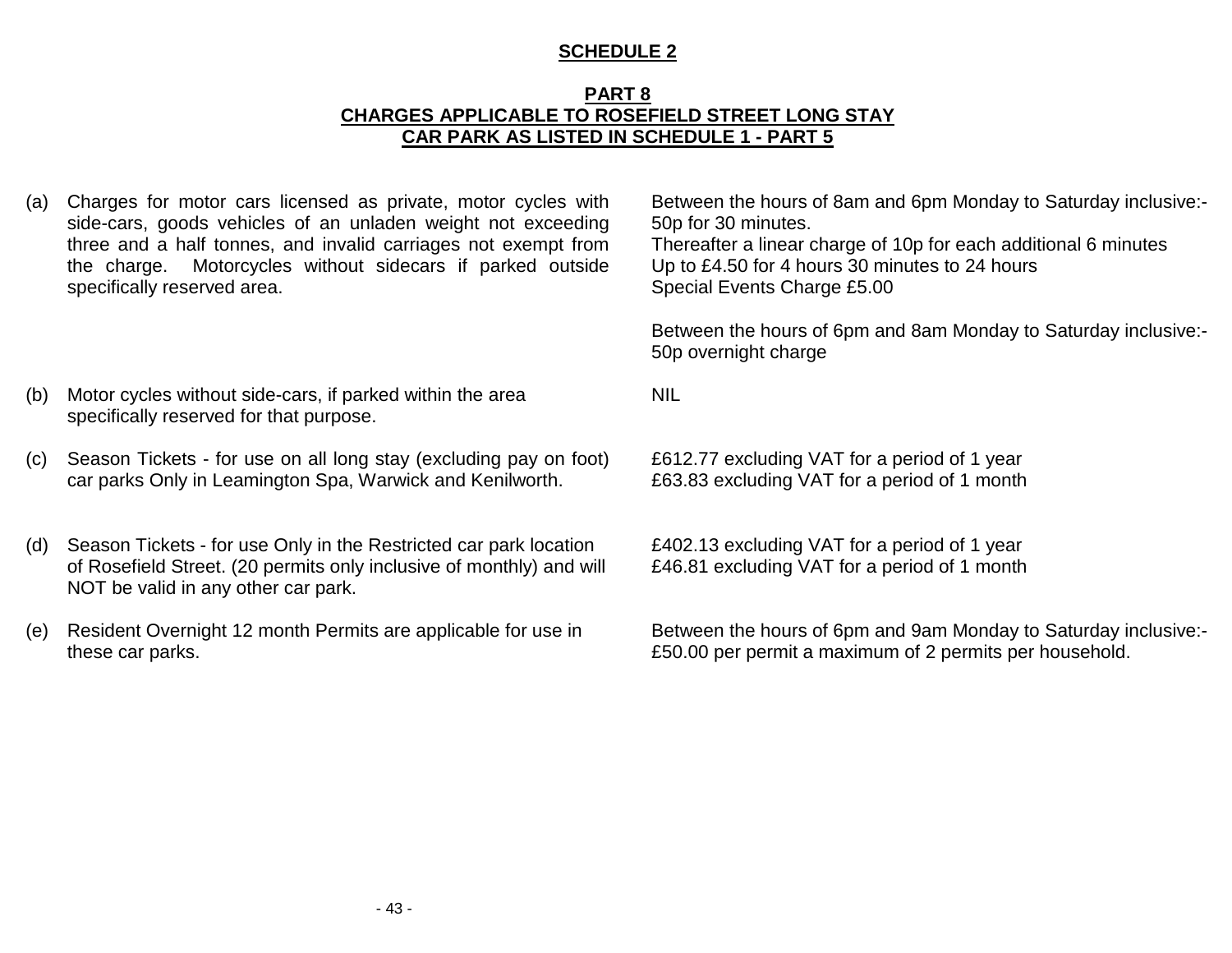#### **PART 9 CHARGES APPLICABLE TO ADELAIDE BRIDGE LONG STAY CAR PARK AS LISTED IN SCHEDULE 1 - PART 5**

(a) Charges for motor cars licensed as private, motor cycles with side-cars, goods vehicles of an unladen weight not exceeding three and a half tonnes, and invalid carriages not exempt from the charge. Motorcycles without sidecars if parked outside specifically reserved area.

Between the hours of 8am and 6pm Monday to Saturday inclusive:- 50p for 30 minutes. Thereafter a linear charge of 10p for each additional 6 minutes Up to £4.50 for 4 hours 30 minutes to 24 hours

Special Events Charge £5.00

Between the hours of 6pm and 8am Monday to Saturday inclusive:- No charge

NIL

- (b) Motor cycles without side-cars, if parked within the area specifically reserved for that purpose.
- (c) Season Tickets for use on all long stay (excluding pay on foot) car parks Only in Leamington Spa, Warwick and Kenilworth.
- (d) Season Tickets for use Only in the Restricted car park location of Adelaide Bridge. (10 permits only inclusive of monthly) and will NOT be valid in any other car park.
- (e) Resident Overnight 12 month Permits are applicable for use in these car parks.

£612.77 excluding VAT for a period of 1 year £63.83 excluding VAT for a period of 1 month

£402.13 excluding VAT for a period of 1 year £46.81 excluding VAT for a period of 1 month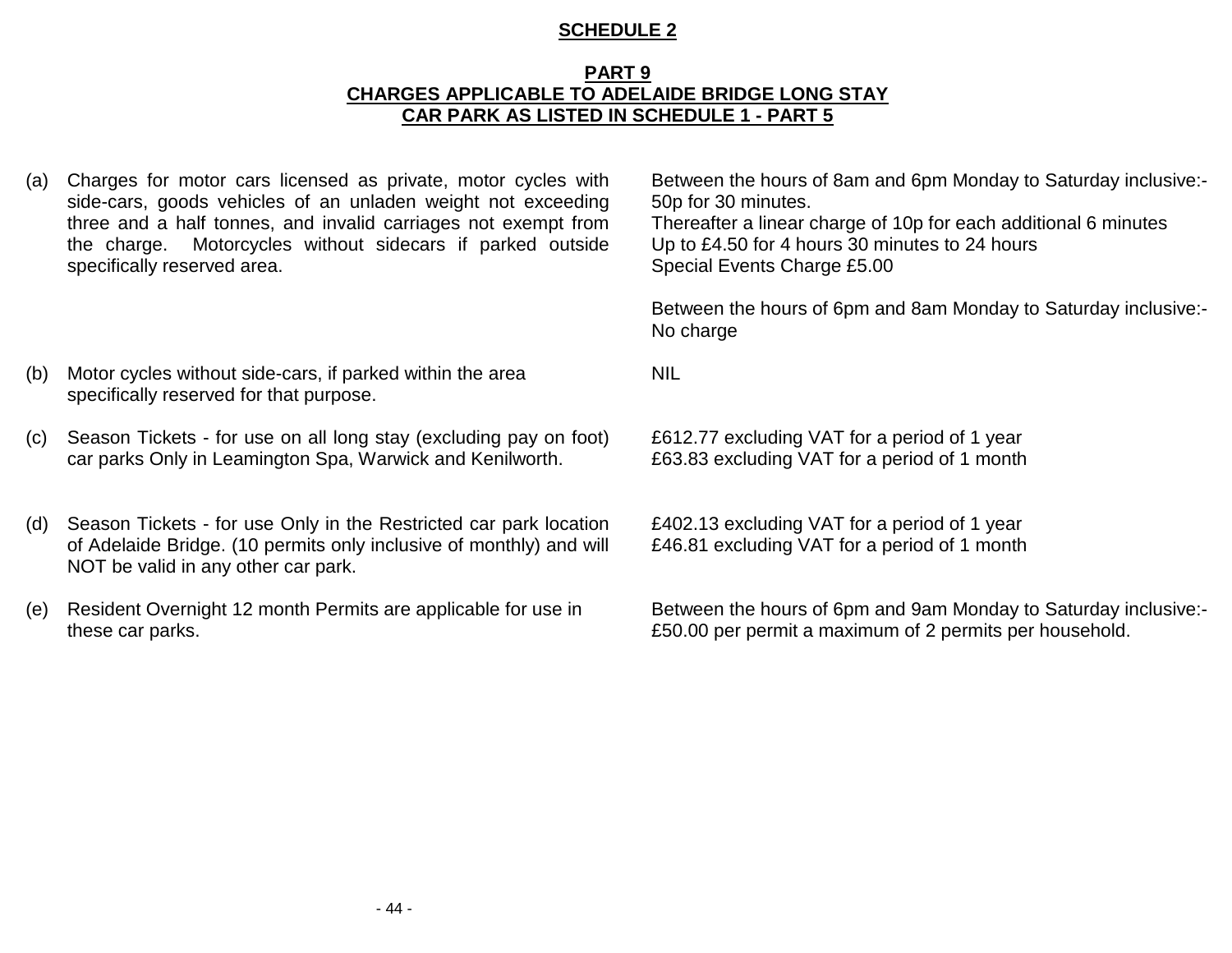#### **PART 10 CHARGES APPLICABLE TO LEAMINGTON SPA OLD TOWN LONG STAY CAR PARKS - PACKINGTON PLACE, BATH PLACE & COURT STREET AS LISTED IN SCHEDULE 1 - PART 6**

NIL

(a) Charges for motor cars licensed as private, motor cycles with side-cars, goods vehicles of an unladen weight not exceeding three and a half tonnes, and invalid carriages not exempt from the charge. Motorcycles without sidecars if parked outside specifically reserved area.

Between the hours of 8am and 6pm Monday to Saturday inclusive:- 50p for 1 hour. Thereafter a linear charge of 10p for each additional 12 minutes Up to £3.50 for 7 to 24 hours Special Events Charge £5.00

Between the hours of 6pm and 8am Monday to Saturday inclusive:- 50p overnight charge

- (b) Motor cycles without side-cars, if parked within the area specifically reserved for that purpose.
- (c) Season Tickets for use on all long stay (excluding pay on foot) car parks Only in Leamington Spa, Warwick and Kenilworth.
- (d) Season Tickets for use in the Restricted locations of: Leamington Old Town Car Parks (60 Passes only) and will NOT be valid in any other car parks.
- (e) Resident Overnight 12 month Permits are applicable for use in these car parks.

£612.77 excluding VAT for a period of 1 year £63.83 excluding VAT for a period of 1 month

£313.19 excluding VAT for a period of 1 year £34.04 excluding VAT for a period of 1 month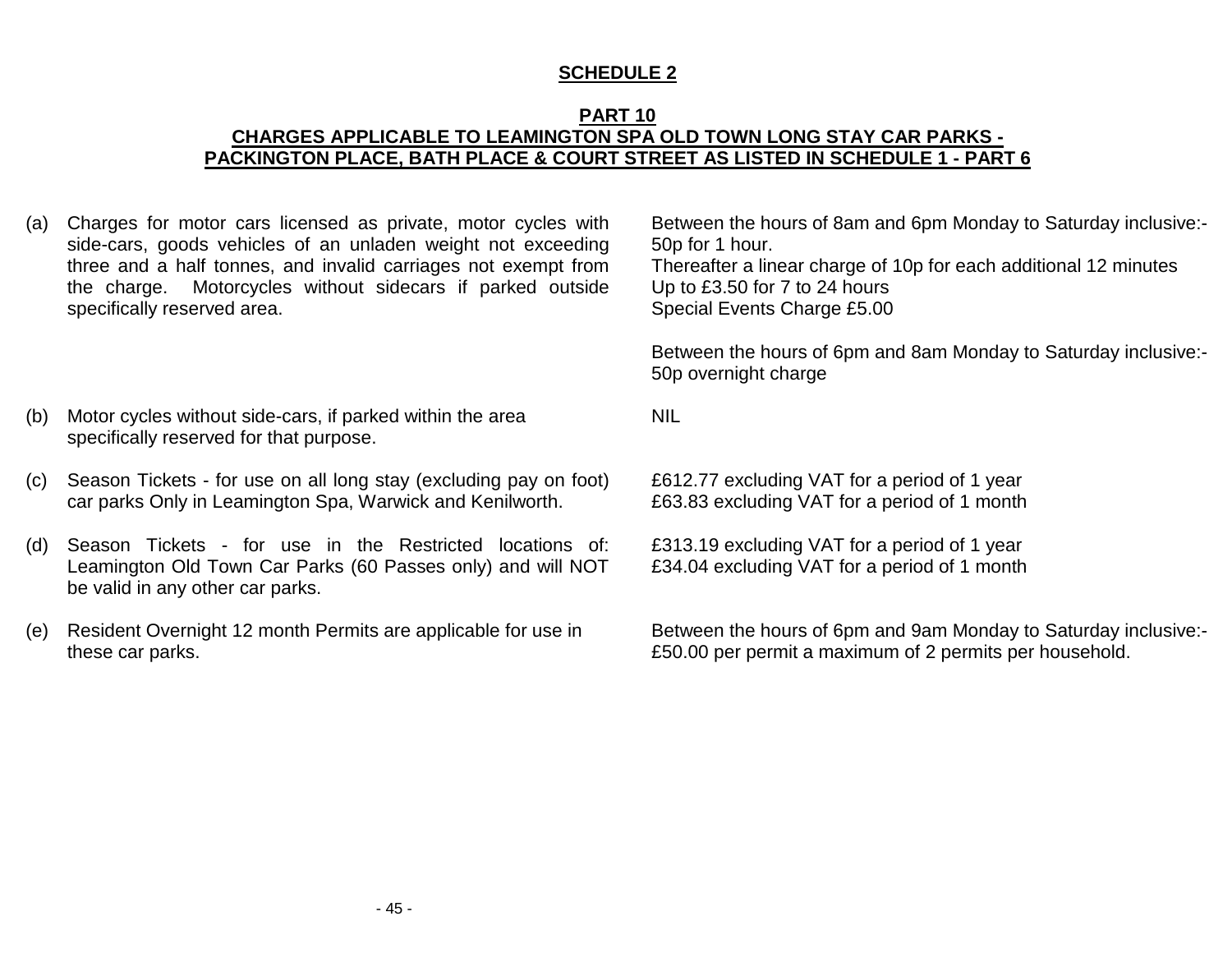#### **PART 11 CHARGES APPLICABLE TO LEAMINGTON SPA OLD TOWN LONG STAY CAR PARK STATION APPROACH SURFACE & ROADWAY AS LISTED IN SCHEDULE 1 - PART 6**

(a) Charges for motor cars licensed as private, motor cycles with side-cars, goods vehicles of an unladen weight not exceeding three and a half tonnes, and invalid carriages not exempt from the charge. Motorcycles without sidecars if parked outside specifically reserved area.

Between any 24 hour period Monday to Sunday inclusive:- £1.50 for 6 hours. An additional £1.50 for the remainder of the 24 hour period Special Events Charge £5.00

Between the hours of 6pm and 8am Monday to Saturday inclusive:- 50p overnight charge

- (b) Motor cycles without side-cars, if parked within the area specifically reserved for that purpose.
- (c) Season Tickets/Passes (except Disabled Badge Holders with time clock) are not applicable for use on these car parks.
- (d) Resident Overnight 12 month Permits are not applicable for use in these car parks. NIL

- 46 -

NIL

NIL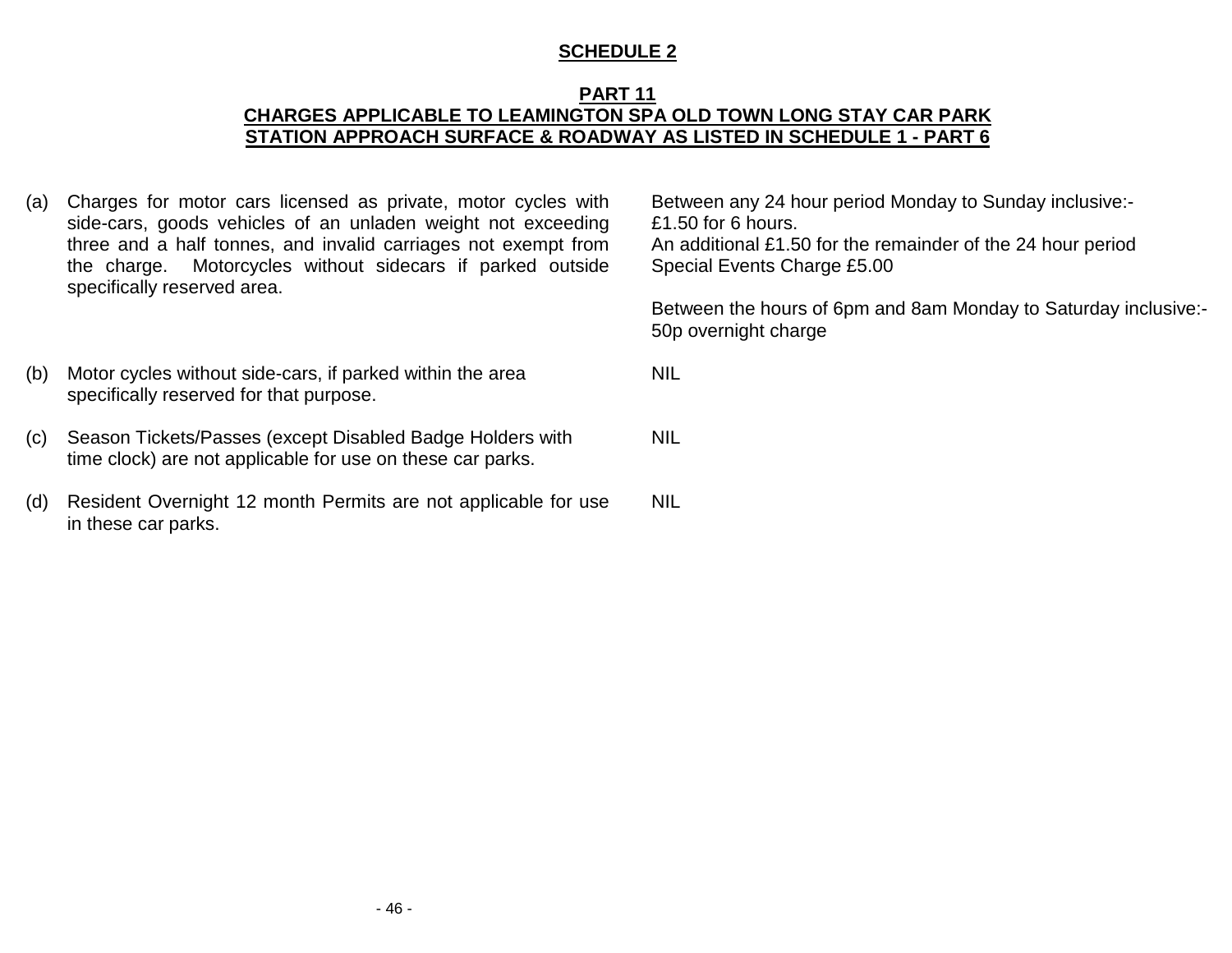#### **PART 12 CHARGES APPLICABLE TO WEST ROCK LONG STAY CAR PARKS AS LISTED IN SCHEDULE 1 - PART 7**

(a) Charges for motor cars licensed as private, motor cycles with side-cars, goods vehicles of an unladen weight not exceeding three and a half tonnes, and invalid carriages not exempt from the charge. Motorcycles without sidecars if parked outside specifically reserved area.

Between the hours of 8am and 8pm Monday to Sunday inclusive:- 50p for 30 minutes.

Thereafter a linear charge of 10p for each additional 6 minutes Up to £4.50 for 4 hours 30 minutes to 24 hours Special Events Charge £5.00

Between the hours of 8pm and 8am Monday to Sunday inclusive:- 50p overnight charge

NIL

- (b) Motor cycles without side-cars, if parked within the area specifically reserved for that purpose.
- (c) Season Tickets for use on all long stay (excluding pay on foot) car parks Only in Leamington Spa, Warwick and Kenilworth.
- (d) Season Tickets for a period of twelve months for use in the Restricted location of: West Rock (40 Permits only inclusive on monthly) and will NOT be valid in any other car parks.
- (e) Resident Overnight 12 month Permits are applicable for use in these car parks.

£612.77 excluding VAT for a period of 1 year £63.83 excluding VAT for a period of 1 month

£357.45 excluding VAT for a period of 1 year £38.30 excluding VAT for a period of 1 month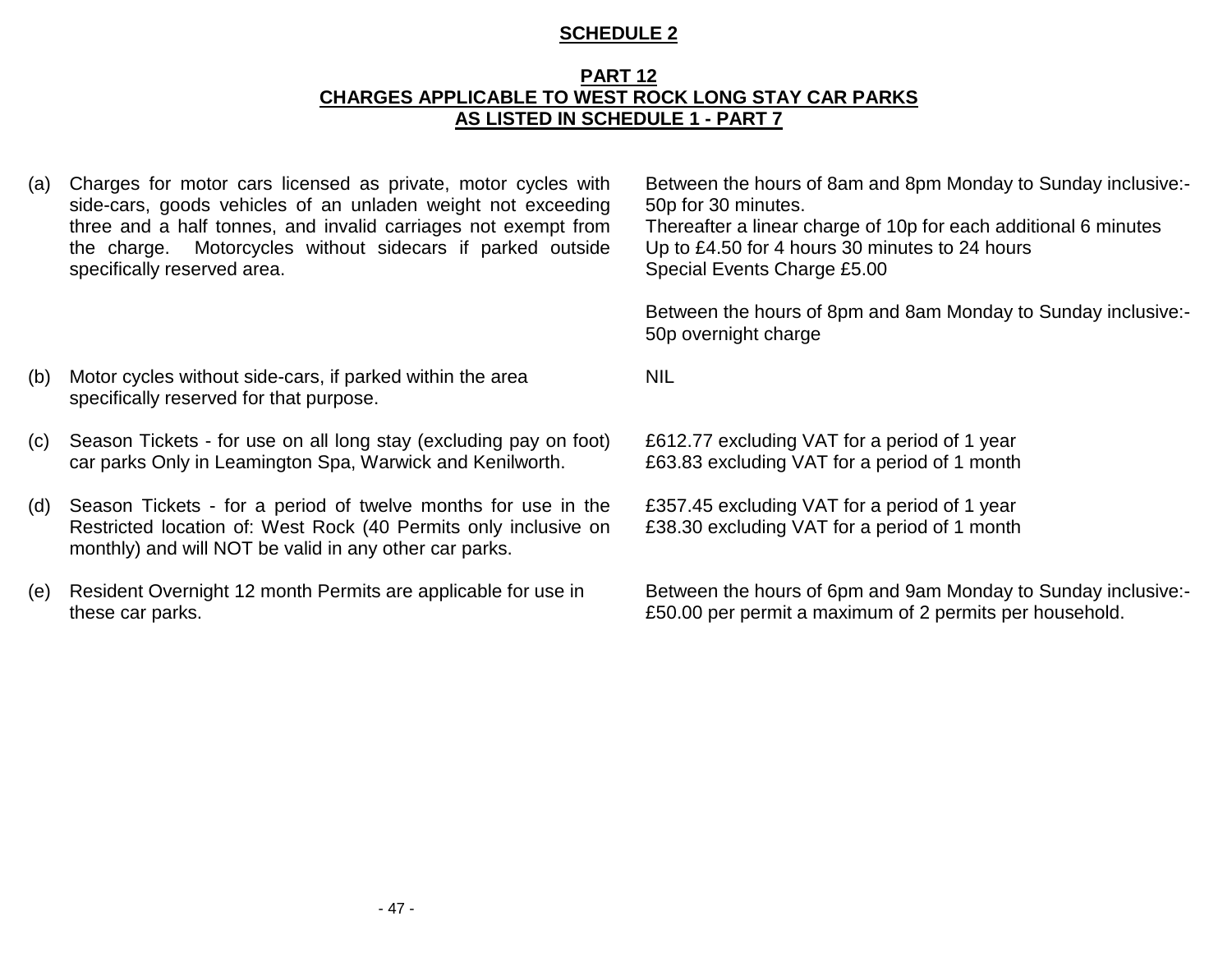#### **PART 13 CHARGES APPLICABLE TO BARRACK STREET LONG STAY CAR PARKS AS LISTED IN SCHEDULE 1 - PART 7**

(a) Charges for motor cars licensed as private, motor cycles with side-cars, goods vehicles of an unladen weight not exceeding three and a half tonnes, and invalid carriages not exempt from the charge. Motorcycles without sidecars if parked outside specifically reserved area. Between the hours of 8am and 6pm Saturday, Sunday & Bank Holidays inclusive:- 10p for 15 minutes. An additional 60p for the next 45 minutes. An additional 50p for the second hour An additional 80p for the third hour An additional 80p for the fourth hour An additional 60p for the fifth and sixth hours An additional 60p for the period over six hours Between the hours of 6pm and 8am - NIL (Except on Special Events ) Special Events Charge £6.00 (b) Motor cycles without side-cars, if parked within the area specifically reserved for that purpose. NIL (c) Season Tickets – not applicable for use in this car park N/A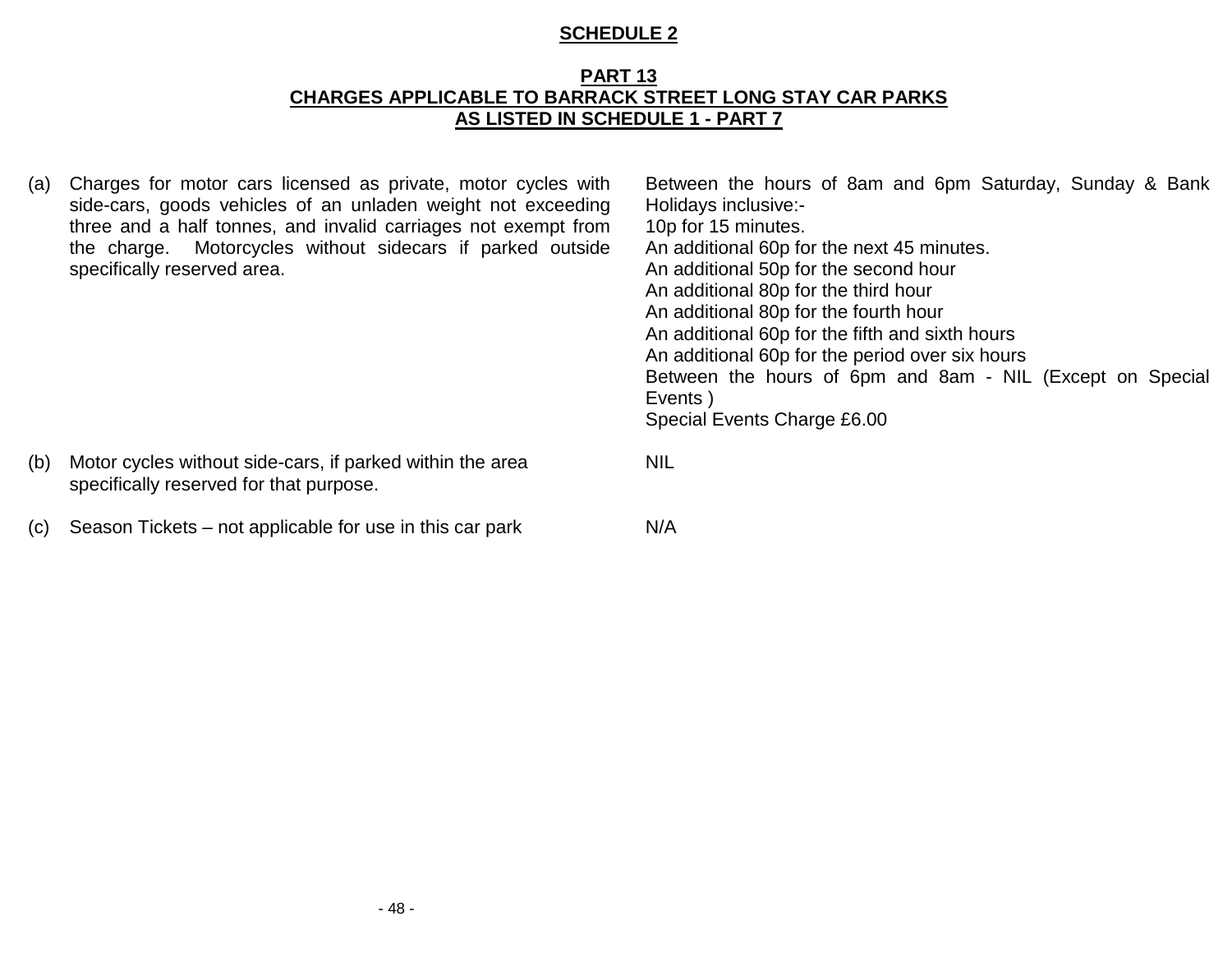#### **PART 14 CHARGES APPLICABLE TO KENILWORTH LONG STAY CAR PARKS AS LISTED IN SCHEDULE 1 - PART 8**

NIL

(a) Charges for motor cars licensed as private, motor cycles with side-cars, goods vehicles of an unladen weight not exceeding three and a half tonnes, and invalid carriages not exempt from the charge. Motorcycles without sidecars if parked outside specifically reserved area.

Between the hours of 8am and 6pm Monday to Saturday inclusive:- 30p for 36 minutes. Thereafter a linear charge of 10p for each additional 12 minutes Up to £4.00 for 8 to 24 hours Special Events Charge £5.00

Between the hours of 6pm and 8am Monday to Saturday inclusive:- 50p overnight charge

- (b) Motor cycles without side-cars, if parked within the area
- (c) Season Tickets for use on all long stay (excluding pay on foot) car parks Only in Leamington Spa, Warwick and Kenilworth.

specifically reserved for that purpose.

- (d) Season Tickets for use in the Restricted location of: Square West (50 Permits only inclusive of monthly) and will NOT be valid in any other car parks.
- (e) Season Tickets for use in the Restricted location of: Abbey End (50 Permits only inclusive of monthly) and will NOT be valid in any other car parks.
- (f) Motor coaches where there are designated coach spaces. £5.00 per day or part thereof.
- (g) Resident Overnight 12 month Permits are applicable for use in these car parks.

£612.77 excluding VAT for a period of 1 year £63.83 excluding VAT for a period of 1 month

£312.77 exclusive of VAT for a period of 1 year £34.04 exclusive of VAT for a period of 1 month

£312.77 exclusive of VAT for a period of 1 year £34.04 exclusive of VAT for a period of 1 month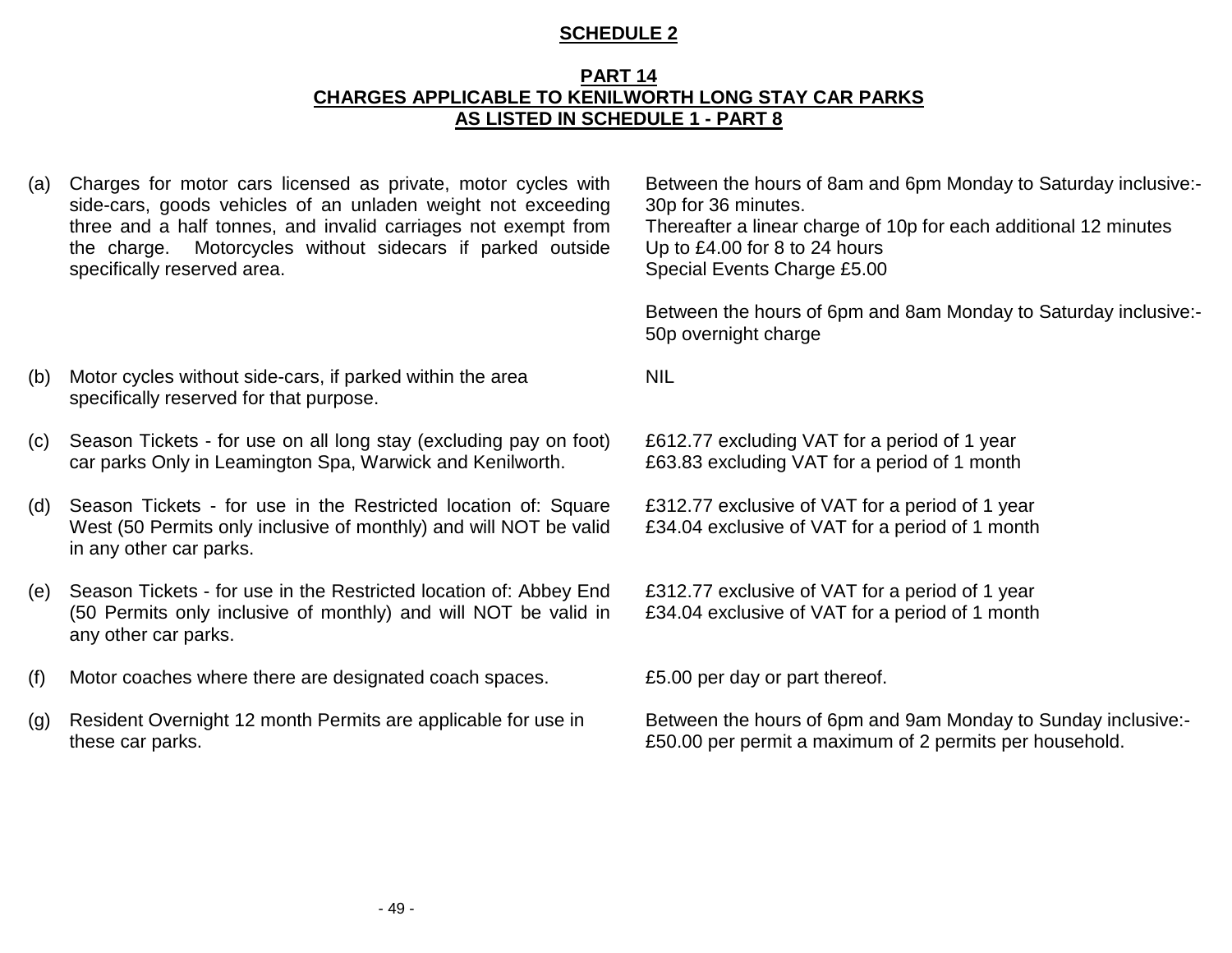#### **PART 15 CHARGES APPLICABLE TO ST PETERS PAY ON FOOT CAR PARK AS LISTED IN SCHEDULE 1 - PART 9**

(a) Charges for motor cars licensed as private, motor cycles with side-cars, goods vehicles of an unladen weight not exceeding three and a half tonnes, and invalid carriages not exempt from the charge. Motorcycles without sidecars if parked outside specifically reserved area.

Between any 24 hour period Monday to Sunday inclusive:- 50p for 30 minutes. £1.00 from 30 minutes up to 1 hour. £1.50 from 1 hour up to 1 hour 30 minutes. £2.00 from 1 hour 30 minutes up to 2 hours. £2.50 from 2 hours up to 2 hours 30 minutes. £3.00 from 2 hour 30 minutes up to 3 hours. £3.50 from 3 hours up to 3 hours 30 minutes. £4.00 from 3 hour 30 minutes up to 4 hours. £4.50 from 4 hours up to 24 hours.

Special Events Charge £5.00 All night charge from 6 pm through to 8 am - £1.00 Charge for release of a vehicle with a lost ticket £4.50 (the 24 hour Charge)

NIL

£493.62 excluding VAT for a period of 1 year £55.32 excluding VAT for a period of 1 month

£41.67 excluding VAT

- (b) Motor cycles without side-cars, if parked within the area specifically reserved for that purpose.
- (c) Season Tickets for use in the Restricted location of; St Peters (180 Permit only inclusive of monthly), and will NOT be valid in any other car parks.
- (d) Overnight Parking Permits for parking overnight between the hours of 6 pm and 9 am in the Restricted Location only and will NOT be valid on any other car park.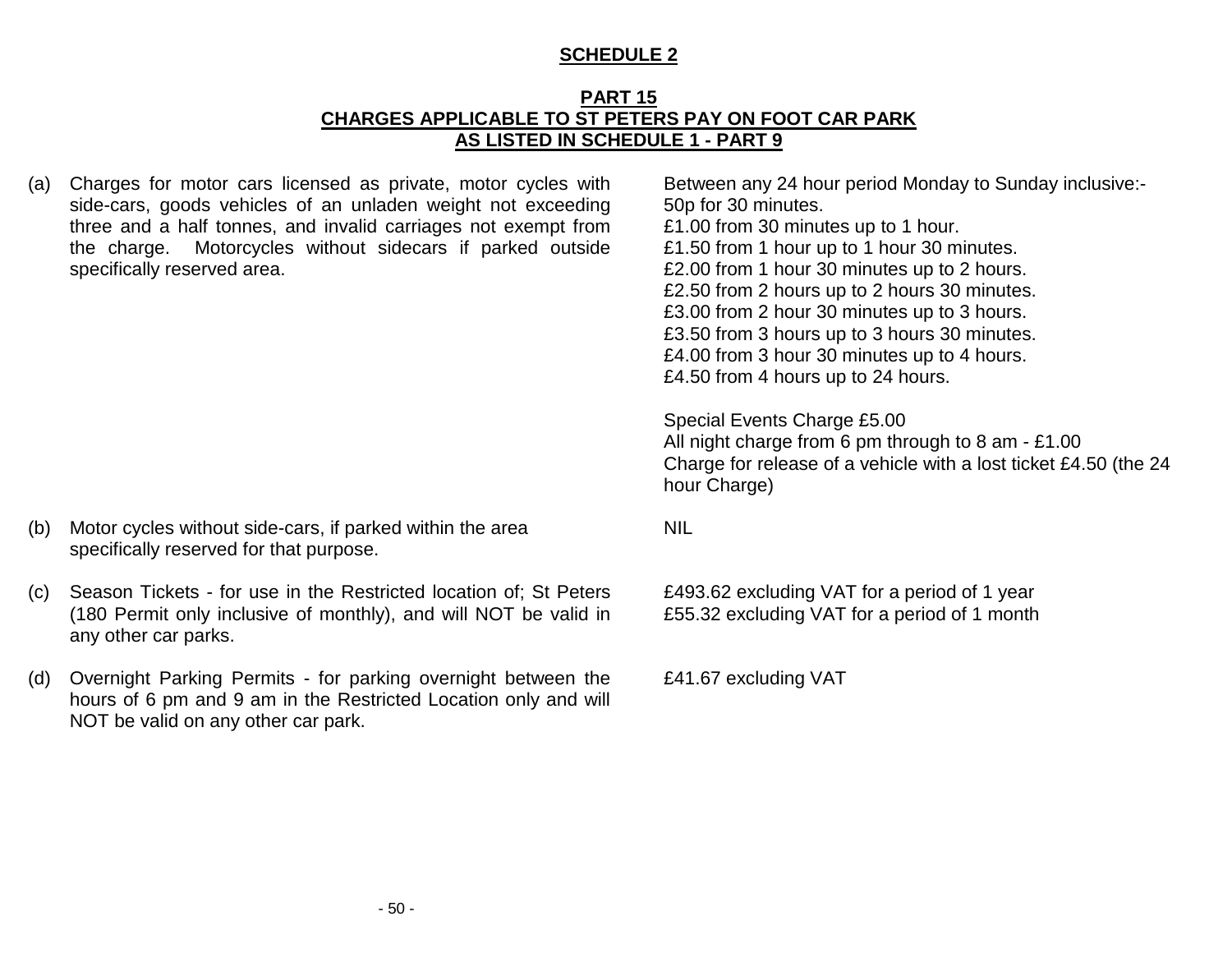#### **PART 16 CHARGES APPLICABLE TO COVENT GARDEN PAY ON FOOT CAR PARK AS LISTED IN SCHEDULE 1 - PART 9**

(a) Charges for motor cars licensed as private, motor cycles with side-cars, goods vehicles of an unladen weight not exceeding three and a half tonnes, and invalid carriages not exempt from the charge. Motorcycles without sidecars if parked outside specifically reserved area. Charges for Blue Badge Holders.

Between any 24 hour period Monday to Sunday inclusive:- 50p for 30 minutes. £1.00 from 30 minutes up to 1 hour. £1.50 from 1 hour up to 1 hour 30 minutes. £2.00 from 1 hour 30 minutes up to 2 hours. £2.50 from 2 hours up to 2 hours 30 minutes. £3.00 from 2 hours 30 minutes up to 24 hours. Special Events Charge £5.00 Charge for release of a vehicle with a lost ticket £3.00 (the 24 hour Charge)

- (b) Motor cycles without side-cars, if parked within the area specifically reserved for that purpose.
- (c) Season Tickets for use in the Restricted location of; Covent Garden (200 permits only inclusive of monthly) and will NOT be valid in any other car parks.
- (d) Overnight Parking Permits for parking overnight between the hours of 6 pm and 9 am in the Restricted Location only and will NOT be valid on any other car park.

NIL

£297.87 excluding VAT for a period of 1 year £40.85 excluding VAT for a period of 1 month

£41.67 excluding VAT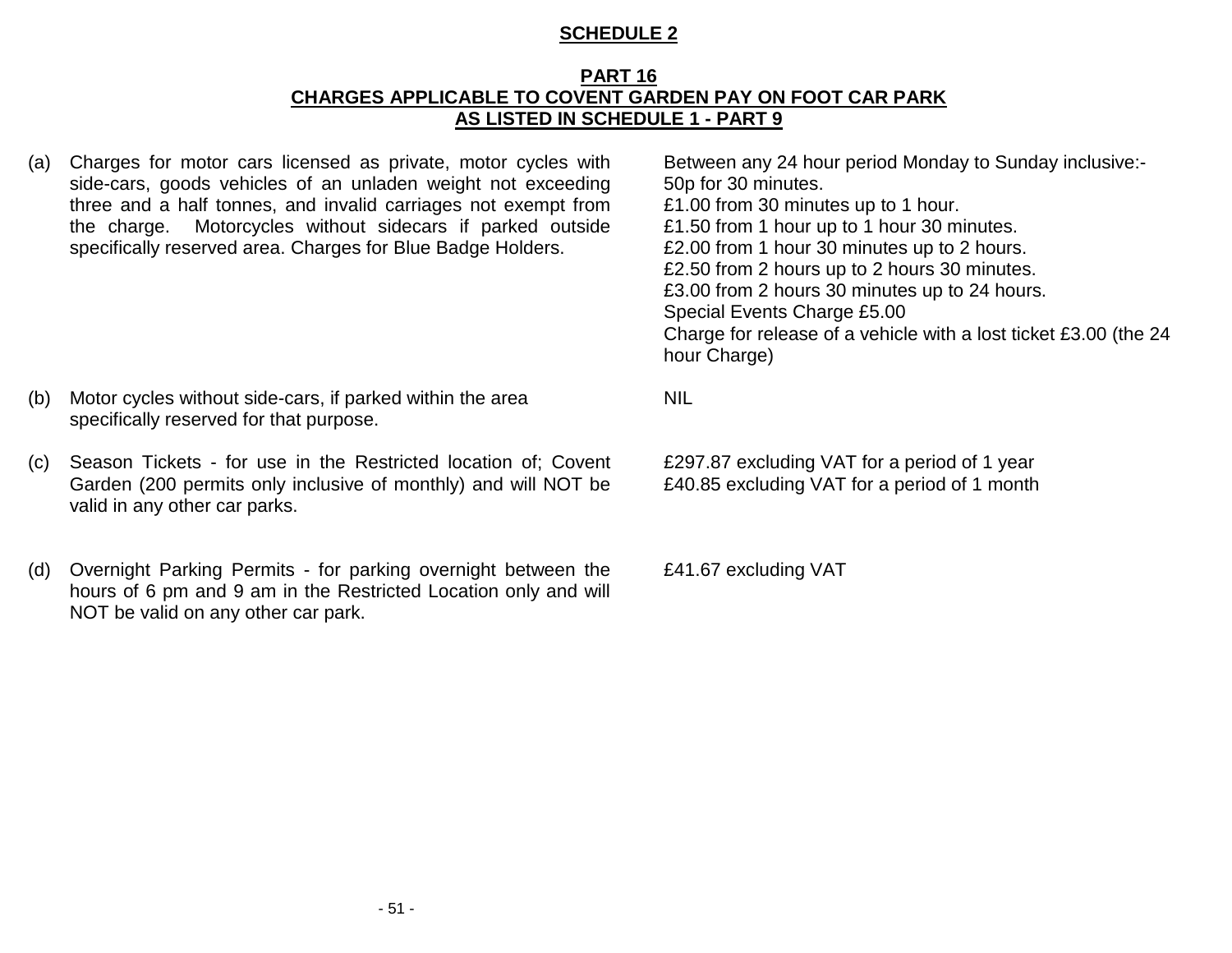#### **PART 17 CHARGES APPLICABLE TO ST MARY'S LANDS PARKING AREAs 1 & 2, WARWICK AS LISTED IN SCHEDULE 1 - PART 10**

(a) Charges for motor cars licensed as private, motor cycles with side-cars, goods vehicles of an unladen weight not exceeding three and a half tonnes, and invalid carriages not exempt from the charge. Motorcycles without sidecars if parked outside specifically reserved area.

Between the hours of 8am and 6pm Monday to Sunday inclusive:- 50p for 30 minutes. 50p for the next 23 hours and 30 minutes Special Events Charge £5.00

Between the hours of 6pm and 8am Monday to Sunday inclusive:- 50p overnight charge

NIL

£612.77 excluding VAT for a period of 1 year £63.83 excluding VAT for a period of 1 month

£165.96 excluding VAT for a period of 1 year £17.02 excluding VAT for a period of 1 month

Between the hours of 6 pm and 9 am Monday to Sunday inclusive:-

£50.00 per permit a maximum of 2 permits per household.

- (b) Motor cycles without side-cars, if parked within the area specifically reserved for that purpose.
- (c) Season Tickets for use on all long stay (excluding pay on foot) car parks Only in Leamington Spa, Warwick and Kenilworth.
- (d) Season Tickets for use in the Restricted location of: SML Parking Area 2 (150 permits only inclusive of monthly) and will NOT be valid in any other car parks.
- (e) Motor coaches where there are designated coach spaces. £5.00 per day or part thereof.
- (f) Resident Overnight 12 month Permits are applicable for use in these car parks.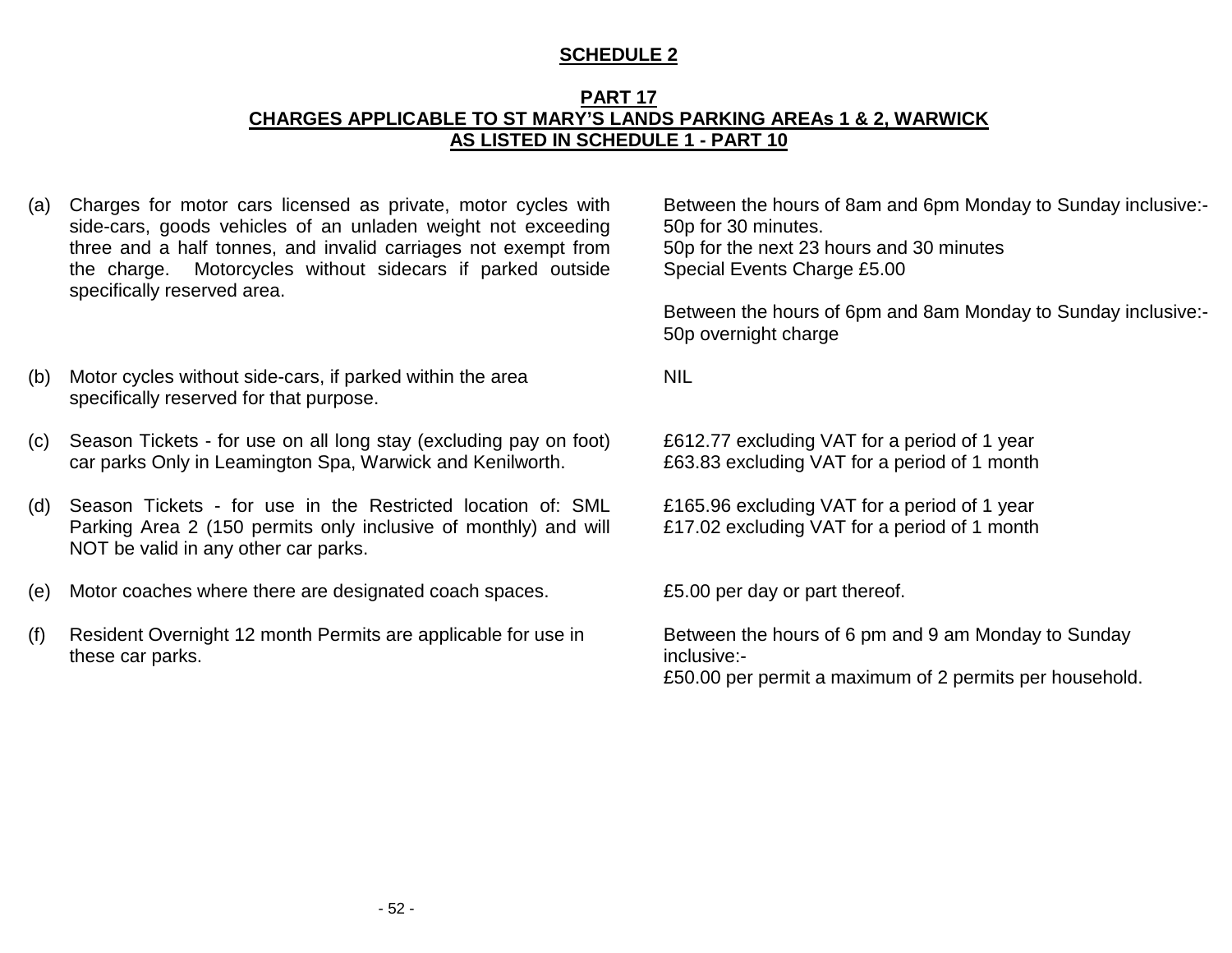#### **PART 18 CHARGES APPLICABLE TO ST MARY'S LANDS PARKING AREA 3, WARWICK AS LISTED IN SCHEDULE 1 - PART 10**

(a) Charges for motor cars licensed as private, motor cycles with side-cars, goods vehicles of an unladen weight not exceeding three and a half tonnes, and invalid carriages not exempt from the charge. Motorcycles without sidecars if parked outside specifically reserved area.

Between the hours of 8am and 6pm Monday to Sunday inclusive:- Free of charge, a period of 2 hours maximum duration. £2.00 for the first three hours. An additional £1.00 for 4 hours maximum duration. Between the hours of 6pm and 8am - NIL (Except on Special Events) Special Events Charge £5.00

- (b) Motor cycles without side-cars, if parked within the area specifically reserved for that purpose.
- (c) Motor coaches where there are designated coach spaces. £5.00 per day or part thereof
- (d) Resident Overnight 12 month Permits are applicable for use in these car parks.
- (e) Only specified Season Tickets/Passes (except Disabled Badge Holders with time clock) are applicable for use on these car parks.

NIL

Between the hours of 6pm and 9am Monday to Sunday inclusive:- £50.00 per permit a maximum of 2 permits per household.

NIL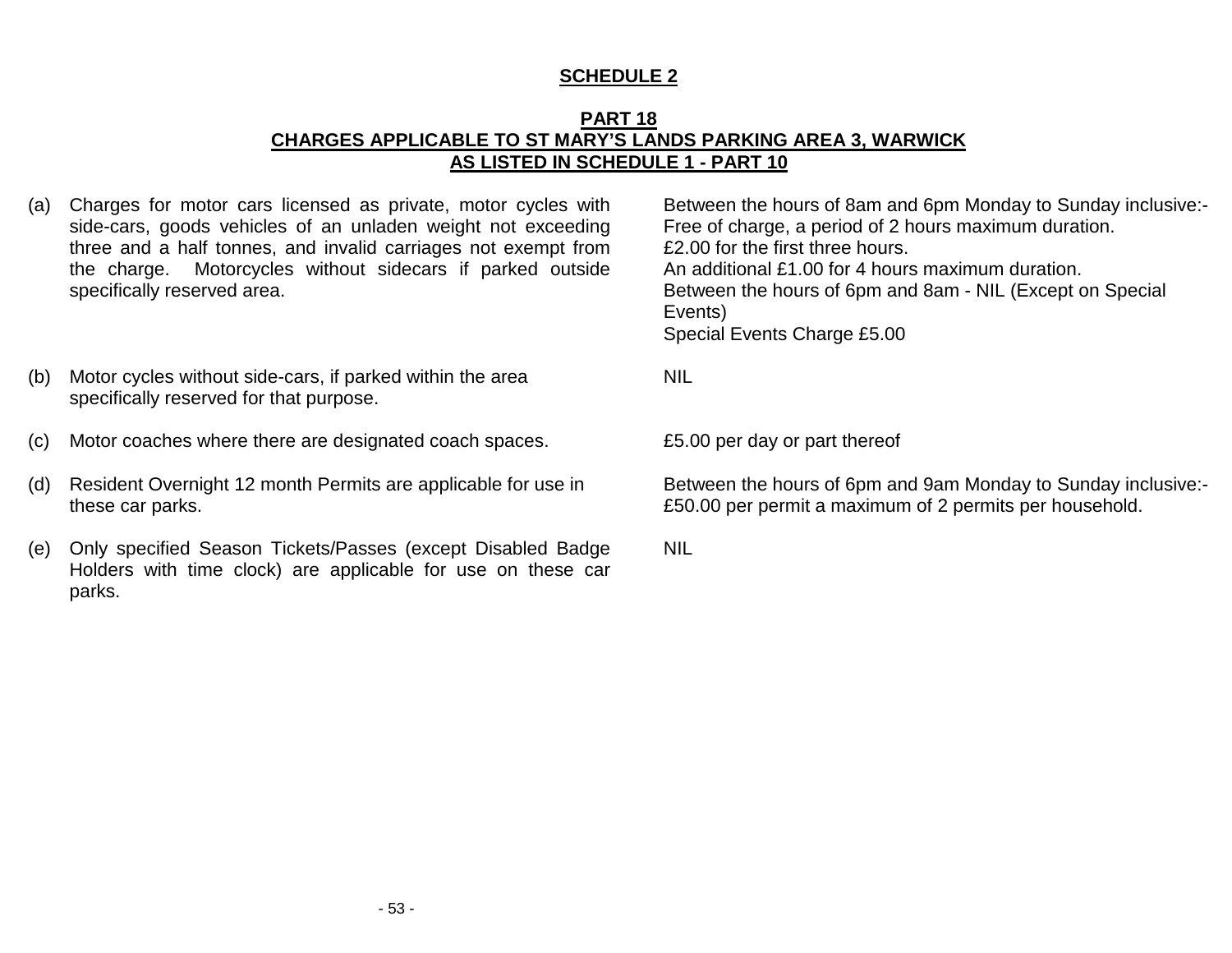#### **PART 19 CHARGES APPLICABLE TO ST MARY'S LANDS PARKING AREA 4, WARWICK AS LISTED IN SCHEDULE 1 - PART 10**

(a) Charges for motor cars licensed as private, motor cycles with side-cars, goods vehicles of an unladen weight not exceeding three and a half tonnes, and invalid carriages not exempt from the charge. Motorcycles without sidecars if parked outside specifically reserved area.

Between the hours of 8am and 6pm Monday to Saturday inclusive:- 50p for 30 minutes.

Thereafter a linear charge of 10p for each additional 6 minutes Up to £4.50 for 4 hours 30 minutes to 24 hours Special Events Charge £5.00

Between the hours of 6pm and 8am Monday to Saturday inclusive:- 50p overnight charge

NIL

- (b) Motor cycles without side-cars, if parked within the area specifically reserved for that purpose.
- (c) Season Tickets for use on all long stay (excluding pay on foot) car parks Only in Leamington Spa, Warwick and Kenilworth.
- (d) Season Tickets for use in the Restricted location of: SML Parking Area 4 (50 permits only inclusive of monthly) and will NOT be valid in any other car parks.
- (e) Motor coaches where there are designated coach spaces. £5.00 per day or part thereof.
- (f) Resident Overnight 12 month Permits are applicable for use in these car parks.

£612.77 excluding VAT for a period of 1 year £63.83 excluding VAT for a period of 1 month

£357.45 excluding VAT for a period of 1 year £38.30 excluding VAT for a period of 1 month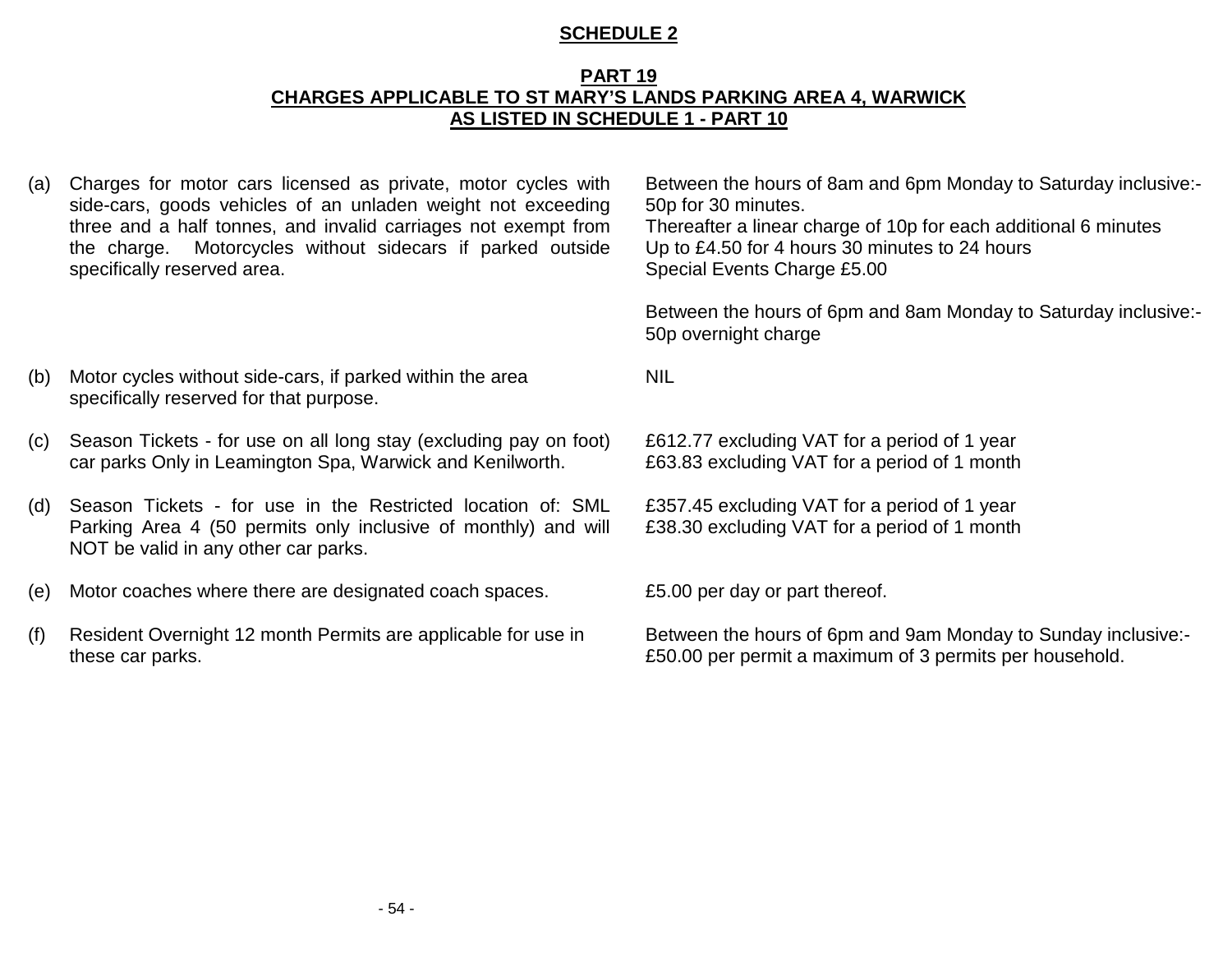#### **PART 20 CHARGES APPLICABLE TO ST NICHOLAS PARK LONG STAY CAR PARKS AS LISTED IN SCHEDULE 1 - PART 11**

Charges for motor cars licensed as private, motor cycles with

(a) side-cars, goods vehicles of an unladen weight not exceeding three and a half tonnes, and invalid carriages not exempt from the charge. Motorcycles without sidecars if parked outside specifically reserved area.

Between the hours of 8am and 6pm Monday to Sunday inclusive:- 50p for 30 minutes.

Thereafter a linear charge of 10p for each additional 6 minutes Up to £4.50 for 4 hours 30 minutes to 24 hours Special Events Charge £5.00

Between the hours of 6pm and 8am Monday to Sunday inclusive:- NIL

- (b) Motor cycles without side-cars, if parked within the area specifically reserved for that purpose.
- (c) Season Tickets for use on all long stay (excluding pay on foot) car parks Only in Leamington Spa, Warwick and Kenilworth.
- (d) Season Tickets for use in the Restricted location of: St Nicholas Park (100 permits only inclusive of monthly) and will NOT be valid in any other car parks.
- (e) Motor coaches where there are designated coach spaces. St Nicholas Park Dropping Off only.
- (f) Resident Overnight 12 month Permits are applicable for use in these car parks.

NIL

£612.77 excluding VAT for a period of 1 year £63.83 excluding VAT for a period of 1 month

£357.45 excluding VAT for a period of 1 year £38.30 excluding VAT for a period of 1 month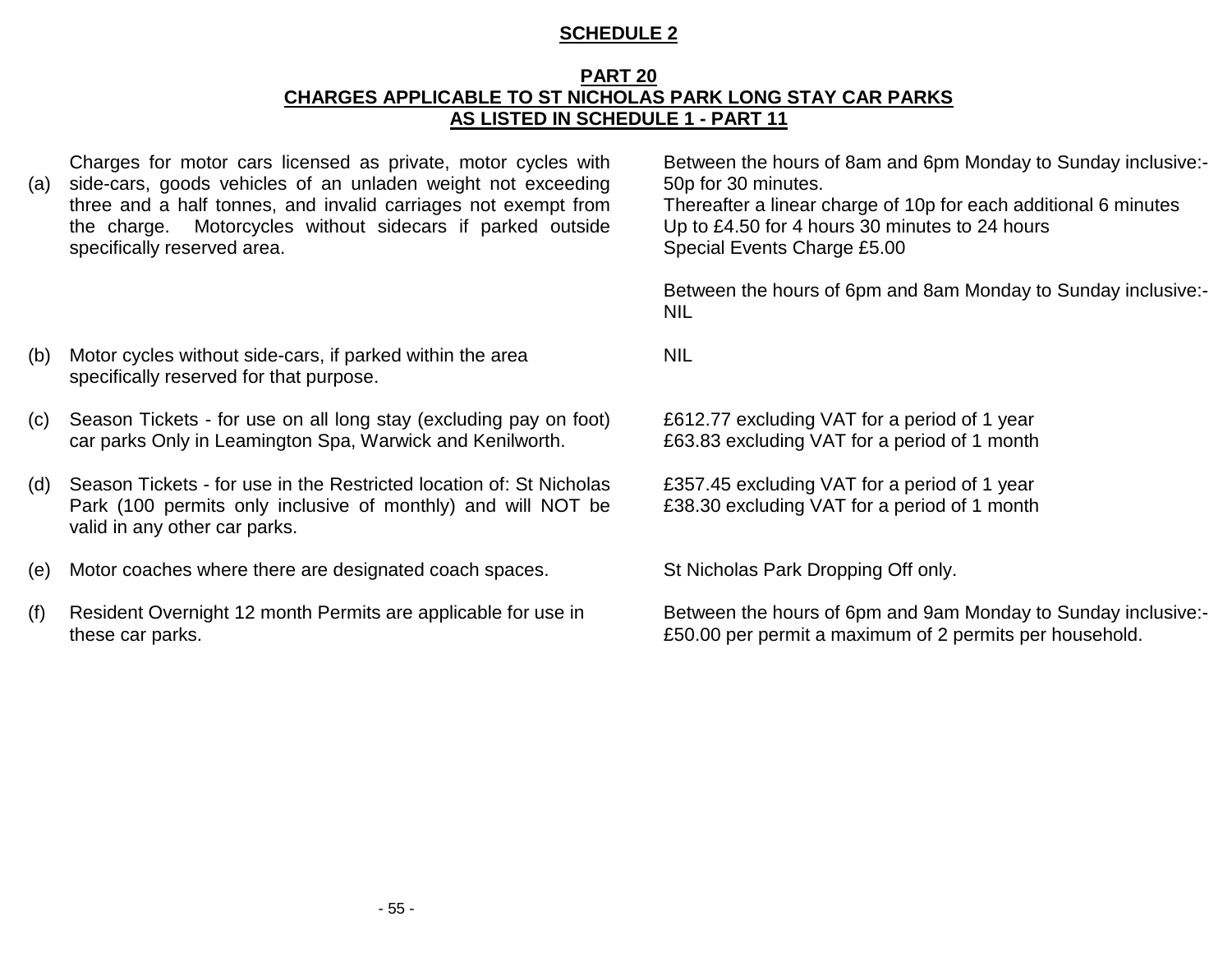#### **PART 21 CHARGES APPLICABLE TO MYTON FIELDS PICNIC AREA AS LISTED IN SCHEDULE 1 - PART 12**

#### **ALL YEAR (WEATHER & GROUND CONDITIONS PERMITTING)**

- (a) Charges for motor cars licensed as private, motor cycles with side-cars, goods vehicles of an unladen weight not exceeding two tonnes, and invalid carriages not exempt from the charge. Motorcycles without sidecars if parked outside specifically reserved area.
- (b) Motor cycles without side-cars, if parked within the area specifically reserved for that purpose.
- (c) Only specified Season Tickets/Passes are applicable for use on this car park.
- 

Between any 24 hour period Monday to Sunday inclusive:- 10p for 15 minutes. £3.00 from 15 minutes up to four hours £4.50 from 4 hours for the remainder of the day or part thereof

Special Events Charge £5.00

NIL

NIL

(d) Motor coaches. £5.00 per day or part thereof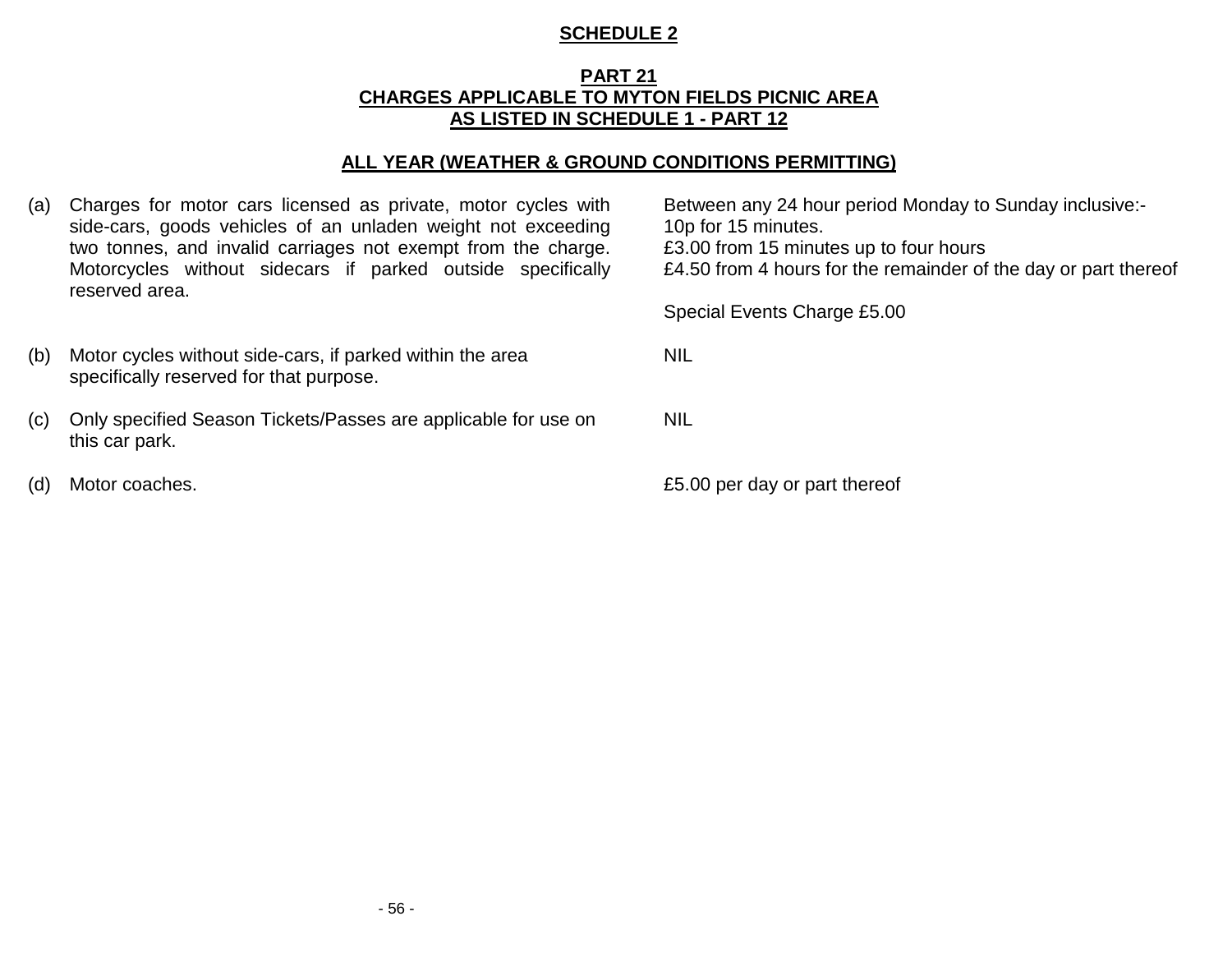#### **PART 22 CHARGES APPLICABLE TO VICTORIA PARK CAR PARKING AREA AS LISTED IN SCHEDULE 1 - PART 13**

- (a) Charges for motor cars licensed as private, motor cycles with side-cars, goods vehicles of an unladen weight not exceeding two tonnes, and invalid carriages not exempt from the charge. Motorcycles without sidecars if parked outside specifically reserved area.
- (b) Motor cycles without side-cars, if parked within the area specifically reserved for that purpose.
- (c) Season Tickets/Passes for a period of 2 weeks are for use on this car park. Disabled badge holder's free parking concession not applicable.
- (d) Motor coaches. NIL

Monday to Sunday inclusive :- £4.00 per day or part thereof

Special Events Charge £5.00

NIL

£20.00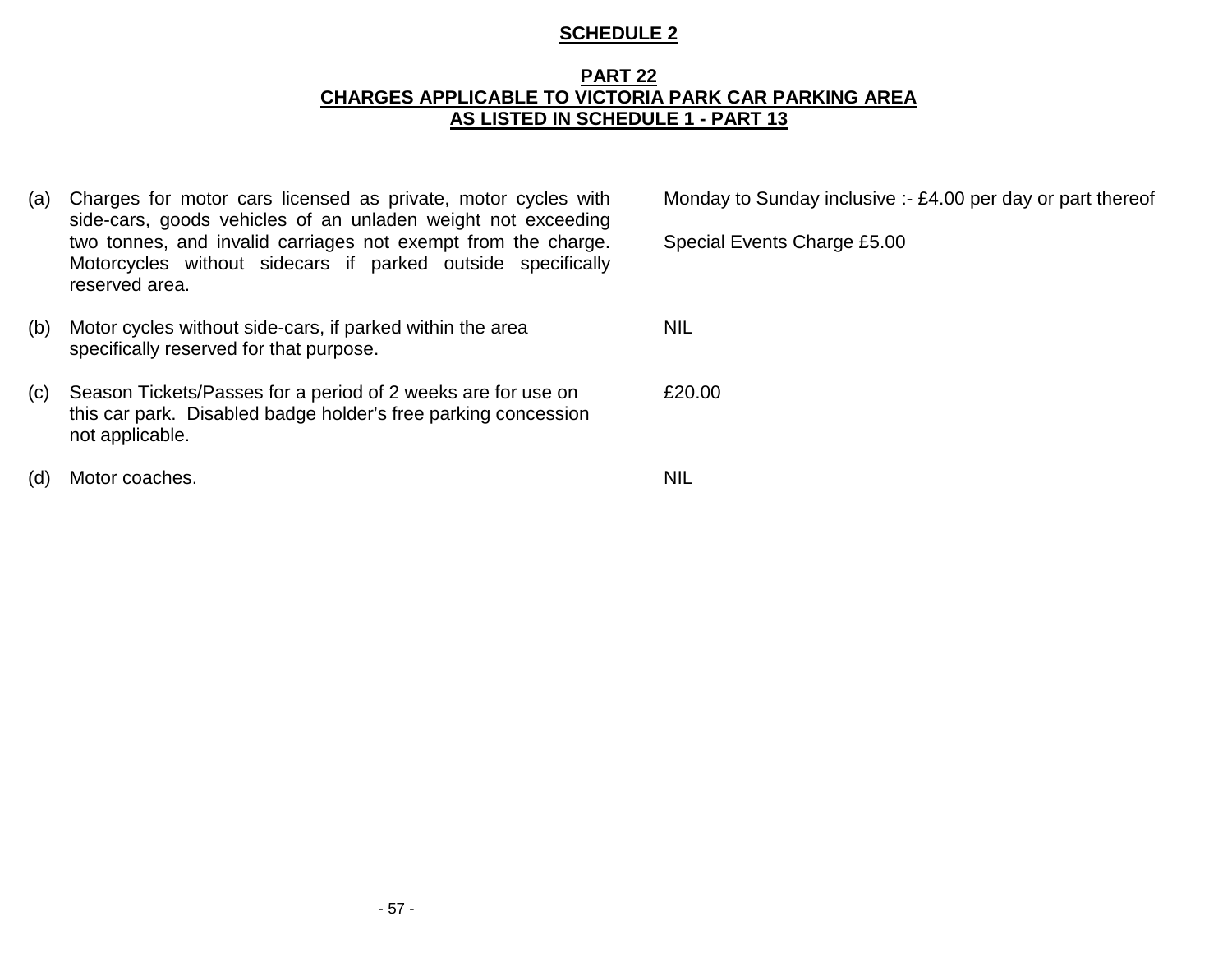#### **PART 23 CHARGES APPLICABLE TO RIVERSIDE HOUSE AS LISTED IN SCHEDULE 1 - PART 14**

| (a) | Charges for motor cars licensed as private, motor cycles with<br>side-cars, goods vehicles of an unladen weight not exceeding<br>three and a half tonnes, and invalid carriages not exempt from | Between the<br>Free of char |
|-----|-------------------------------------------------------------------------------------------------------------------------------------------------------------------------------------------------|-----------------------------|
|     | Motorcycles without sidecars if parked outside<br>the charge.<br>specifically reserved area.                                                                                                    | <b>Special Eve</b>          |
| (b) | Motor cycles without side-cars, if parked within the area<br>specifically reserved for that purpose.                                                                                            | <b>NIL</b>                  |
| (c) | Season Tickets/Passes are not applicable for use on this car<br>park. Disabled badge holder's free parking concession is<br>applicable.                                                         | <b>NIL</b>                  |
| (d) | Motor coaches.                                                                                                                                                                                  | <b>NIL</b>                  |
| (e) | Staff Passes are valid for use only in designated areas within this<br>car park.                                                                                                                | <b>NIL</b>                  |

e hours of 8am and 8pm Monday to Sunday inclusive:rge

| Special Events Charge £5.00 |  |  |
|-----------------------------|--|--|
|-----------------------------|--|--|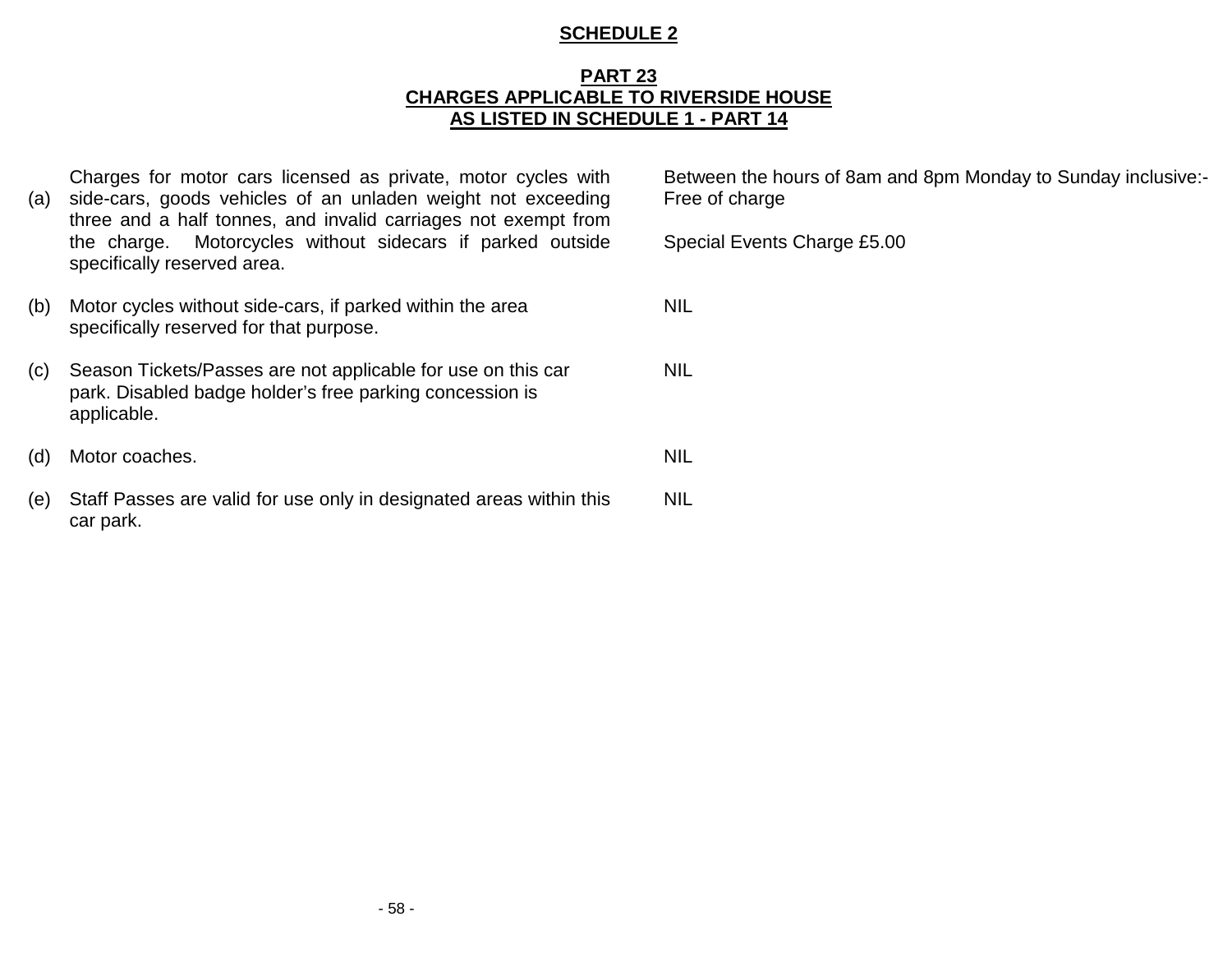#### **PART 24 CHARGES APPLICABLE TO THE ROYAL SPA CENTRE AS LISTED IN SCHEDULE 1 - PART 15**

- (a) Charges for motor cars licensed as private, motor cycles with side-cars, goods vehicles of an unladen weight not exceeding three and a half tonnes, and invalid carriages not exempt from the charge. Motorcycles without sidecars if parked outside specifically reserved area.
- (b) Motor cycles without side-cars, if parked within the area specifically reserved for that purpose.
- (c) Season Tickets/Passes are not applicable for use on this car park. Only specified permits are able to have use of this car park. Parking permits are for use in this car park location only and will NOT be valid in any other car park. Disabled badge holder's free parking concession not applicable.
- (d) Motor coaches. NIL/Drop Off Only
- (e) Visitor parking only in designated signed areas within this car park.

Between the hours of 8am and 8pm Monday to Sunday inclusive:- Free of charge (permit only)

NIL

Free of charge (permit only)

NIL/as directed by on site signage.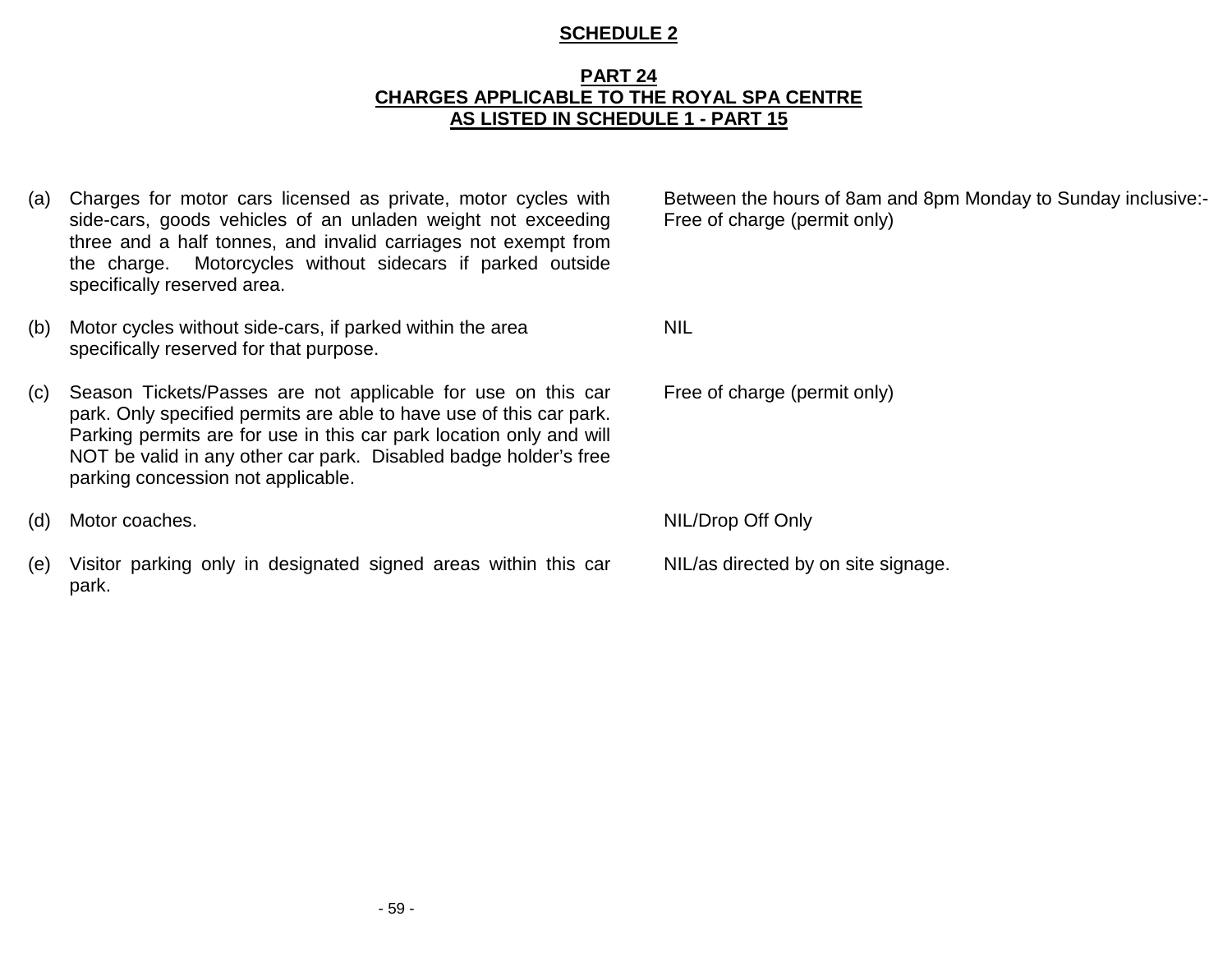#### **PART 25 CHARGES APPLICABLE TO NEWBOLD COMMON PARKING AREAS AS LISTED IN SCHEDULE 1 - PART 16**

| (a) | Charges for motor cars licensed as private, motor cycles with<br>side-cars, goods vehicles of an unladen weight not exceeding<br>three and a half tonnes, and invalid carriages not exempt from | Between the hours of 8am and 8pm Monday to Sunday inclusive:-<br>Free of charge |
|-----|-------------------------------------------------------------------------------------------------------------------------------------------------------------------------------------------------|---------------------------------------------------------------------------------|
|     | the charge. Motorcycles without sidecars if parked outside<br>specifically reserved area.                                                                                                       | Special Events Charge £5.00                                                     |
| (b) | Motor cycles without side-cars, if parked within the area<br>specifically reserved for that purpose.                                                                                            | <b>NIL</b>                                                                      |
| (c) | Season Tickets/Passes are not applicable for use on this car<br>park. Disabled badge holder's free parking concession not<br>applicable.                                                        | <b>NIL</b>                                                                      |
| (d) | Motor coaches.                                                                                                                                                                                  | <b>NIL</b>                                                                      |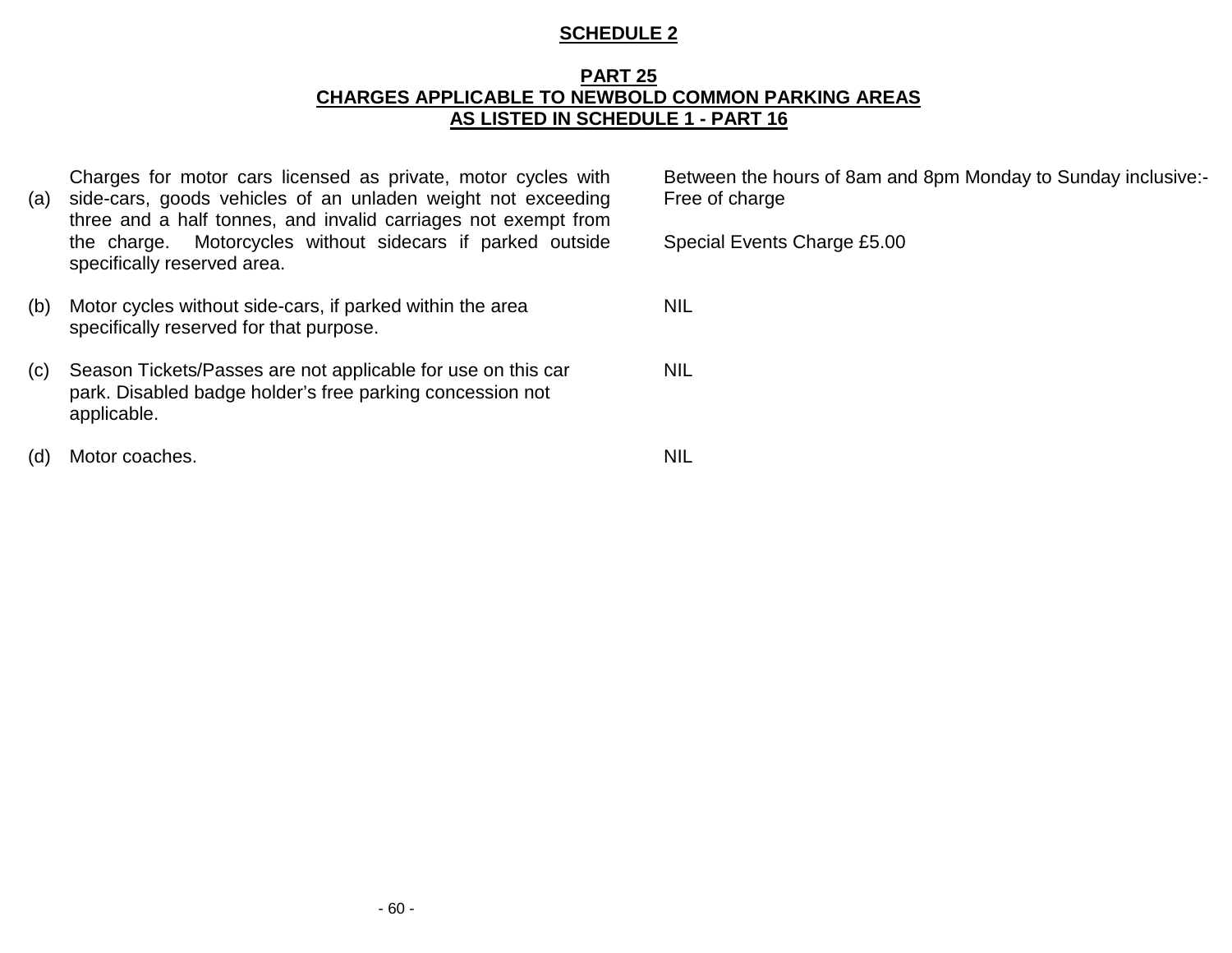#### **PART 26 CHARGES APPLICABLE TO THE BRAYS PARKING AREA, KENILWORTH CASTLE AS LISTED IN SCHEDULE 1 - PART 17**

Charges for motor cars licensed as private, motor cycles with

(a) side-cars, goods vehicles of an unladen weight not exceeding three and a half tonnes, and invalid carriages not exempt from the charge. Motorcycles without sidecars if parked outside specifically reserved area.

| (b) | Motor cycles without side-cars, if parked within the area |  |
|-----|-----------------------------------------------------------|--|
|     | specifically reserved for that purpose.                   |  |

(c) Season Tickets/Passes are not applicable for use on this car park. Disabled badge holder's free parking concession not applicable.

(d) Motor coaches. NIL

Between the hours of 8am and 8pm Monday to Sunday inclusive:- £1.00 for the first hour. £1.50 from 1 hour up to 2 hours. £2.00 for the period over two hours.

NIL

NIL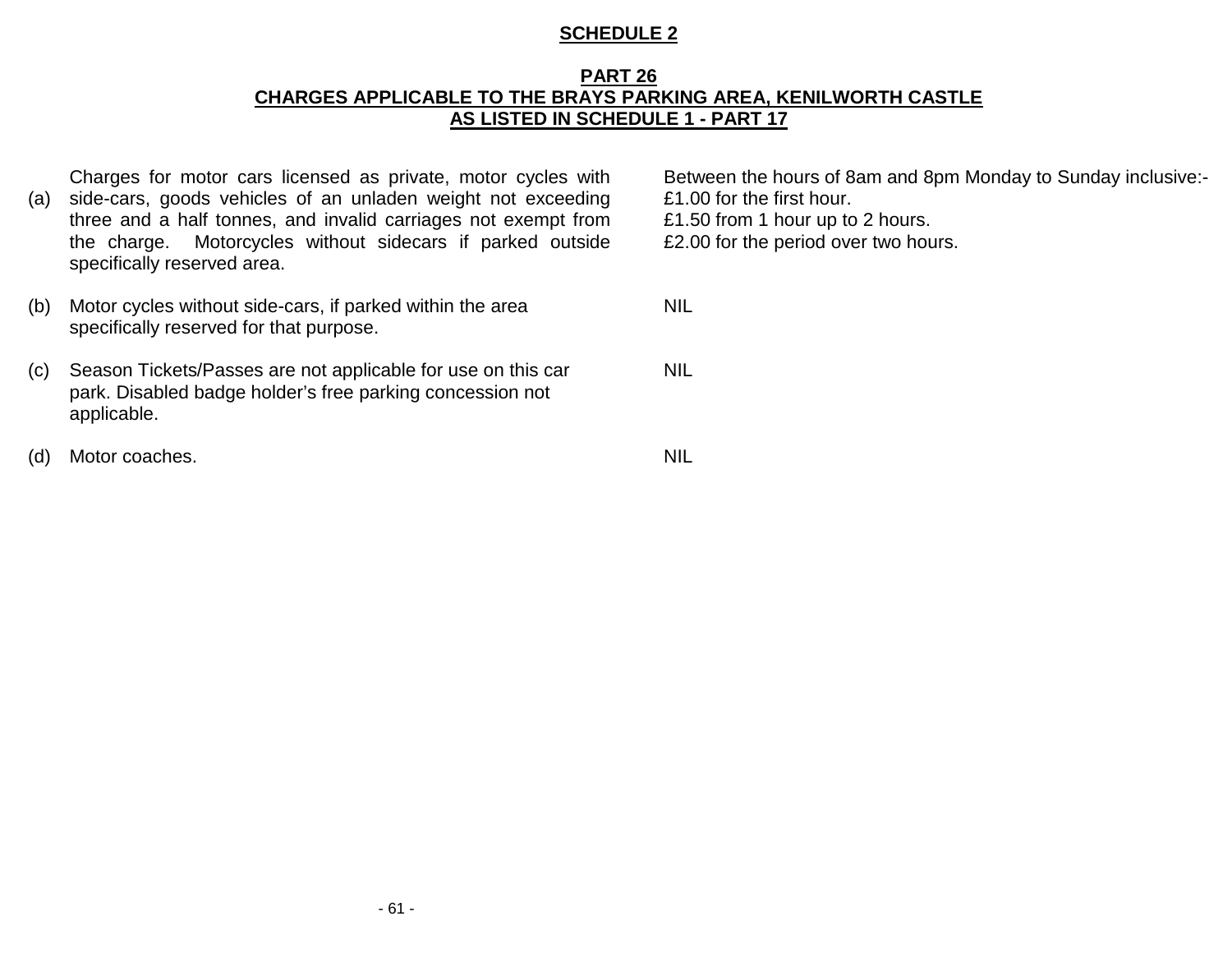#### **PART 27 CHARGES APPLICABLE TO THE HOUSING CAR PARKS, LEAMINGTON SPA AS LISTED IN SCHEDULE 1 - PART 18**

(a) Charges for motor cars licensed as private, motor cycles with side-cars, goods vehicles of an unladen weight not exceeding three and a half tonnes, and invalid carriages not exempt from the charge. Motorcycles without sidecars if parked outside specifically reserved area.

(b) Motor cycles without side-cars, if parked within the area specifically reserved for that purpose.

(c) Season Tickets/Passes are applicable for use on this car park. Disabled badge holder's free parking concession not applicable.

(d) Motor coaches. NIL

Between the hours of 8am and 8pm Monday to Sunday inclusive:- Free of Charge

NIL

Free of Charge to residents only.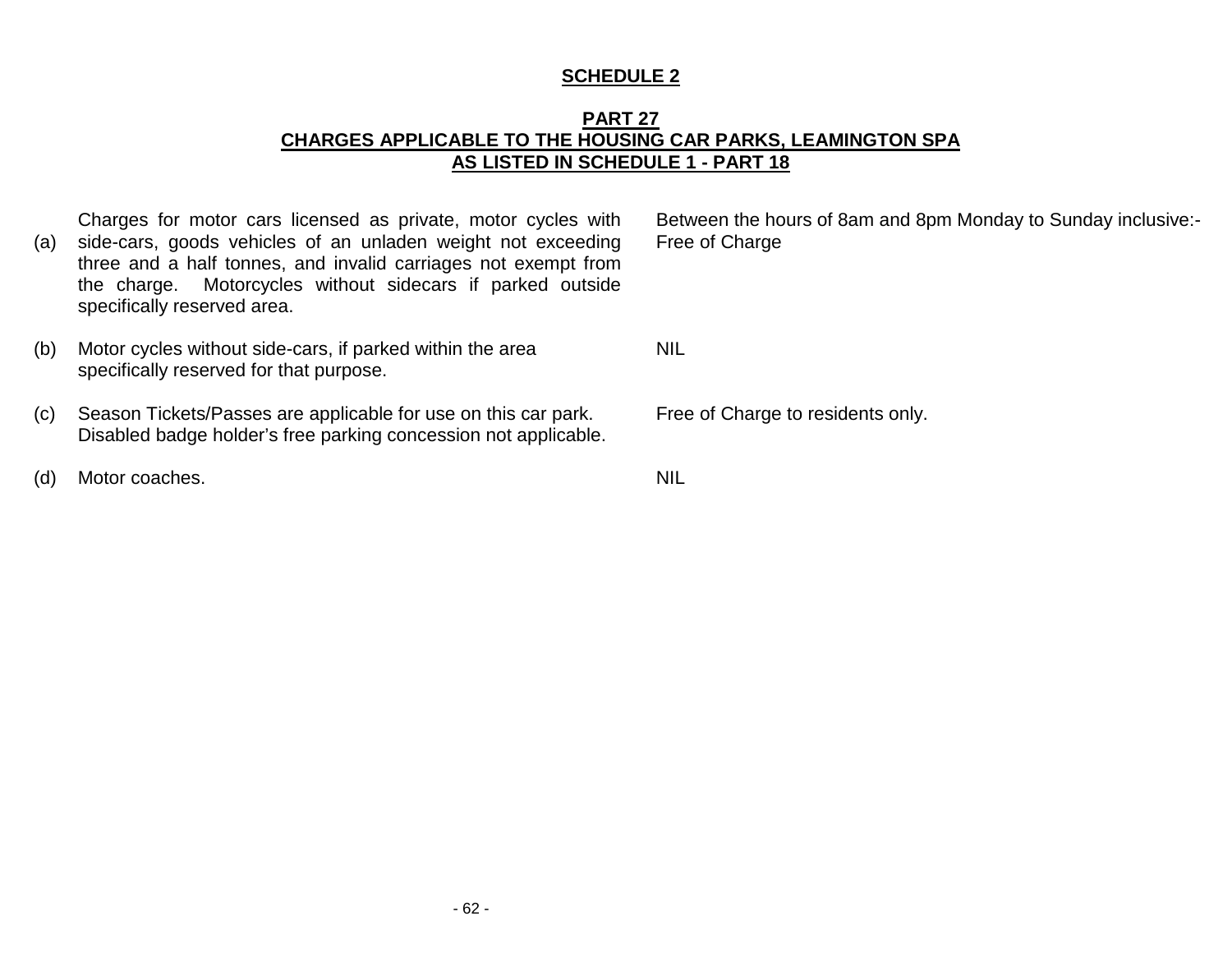### **PART 28 CHARGES APPLICABLE TO THE HOUSING CAR PARKS, WARWICK AS LISTED IN SCHEDULE 1 - PART 19**

(a) Charges for motor cars licensed as private, motor cycles with side-cars, goods vehicles of an unladen weight not exceeding three and a half tonnes, and invalid carriages not exempt from the charge. Motorcycles without sidecars if parked outside specifically reserved area.

- (b) Motor cycles without side-cars, if parked within the area specifically reserved for that purpose.
- (c) Season Tickets/Passes are applicable for use on this car park. Disabled badge holder's free parking concession not applicable.
- (d) Motor coaches. NIL

Between the hours of 8am and 8pm Monday to Sunday inclusive:- Free of Charge

NIL

Free of Charge to residents only.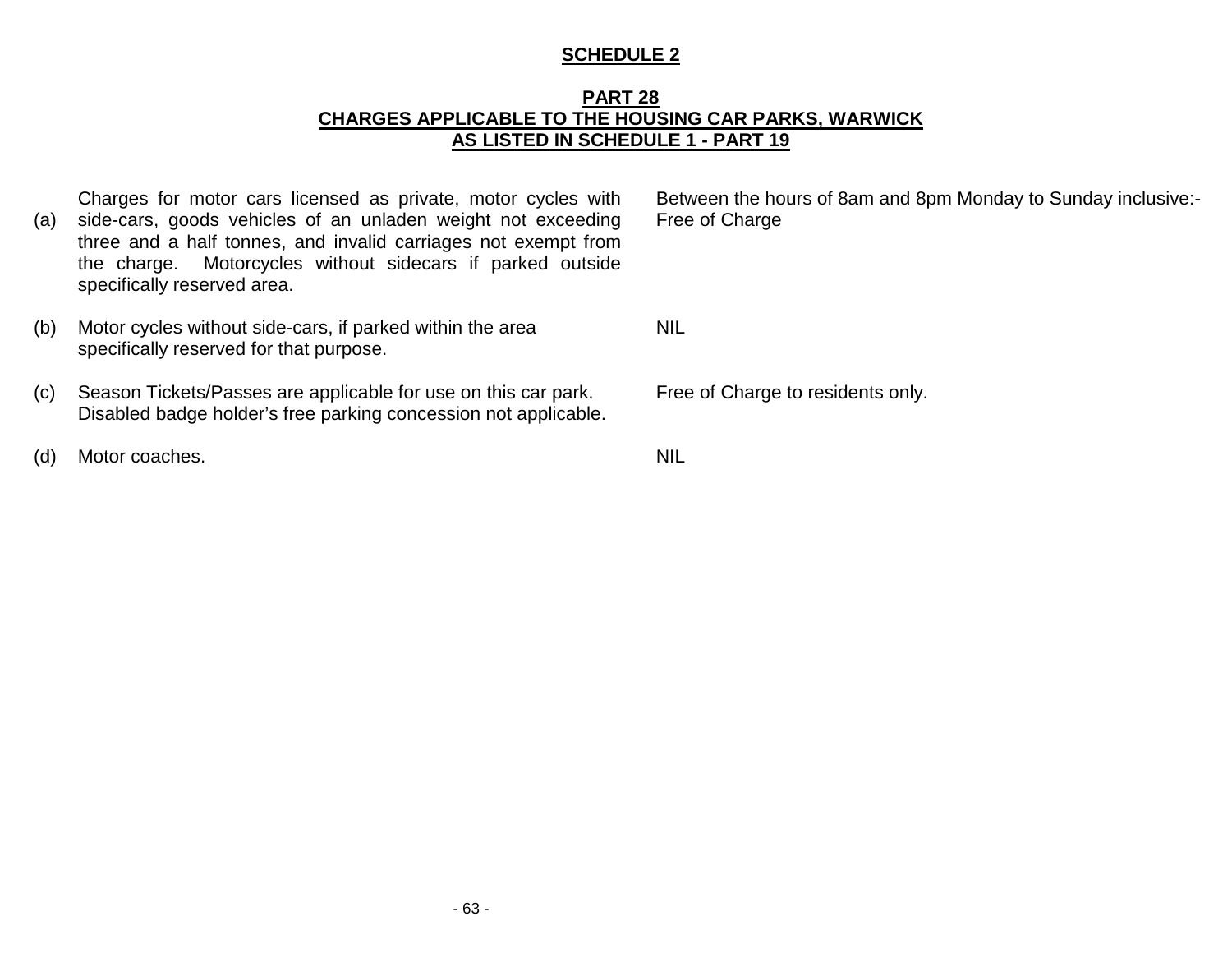### **PART 29 CHARGES APPLICABLE TO THE SPENCER YARD PARKING AREA, LEAMINGTON SPA AS LISTED IN SCHEDULE 1 - PART 20**

- (a) Charges for motor cars licensed as private, motor cycles with side-cars, goods vehicles of an unladen weight not exceeding three and a half tonnes, and invalid carriages not exempt from the charge. Motorcycles without sidecars if parked outside specifically reserved area.
- (b) Motor cycles without side-cars, if parked within the area specifically reserved for that purpose.
- (c) Season Tickets/Passes are not applicable for use on this car park. Only specified permits are able to have use of this car park. Parking permits are for use in this car park location only and will NOT be valid in any other car park. Disabled badge holder's free parking concession not applicable.
- (d) Motor coaches. Not applicable the contract of the contract of the contract of the contract of the contract of the contract of the contract of the contract of the contract of the contract of the contract of the contract

Between any 24 hour period Monday to Sunday inclusive:- Free of charge for authorised permits only

NIL

Free of charge (permit only)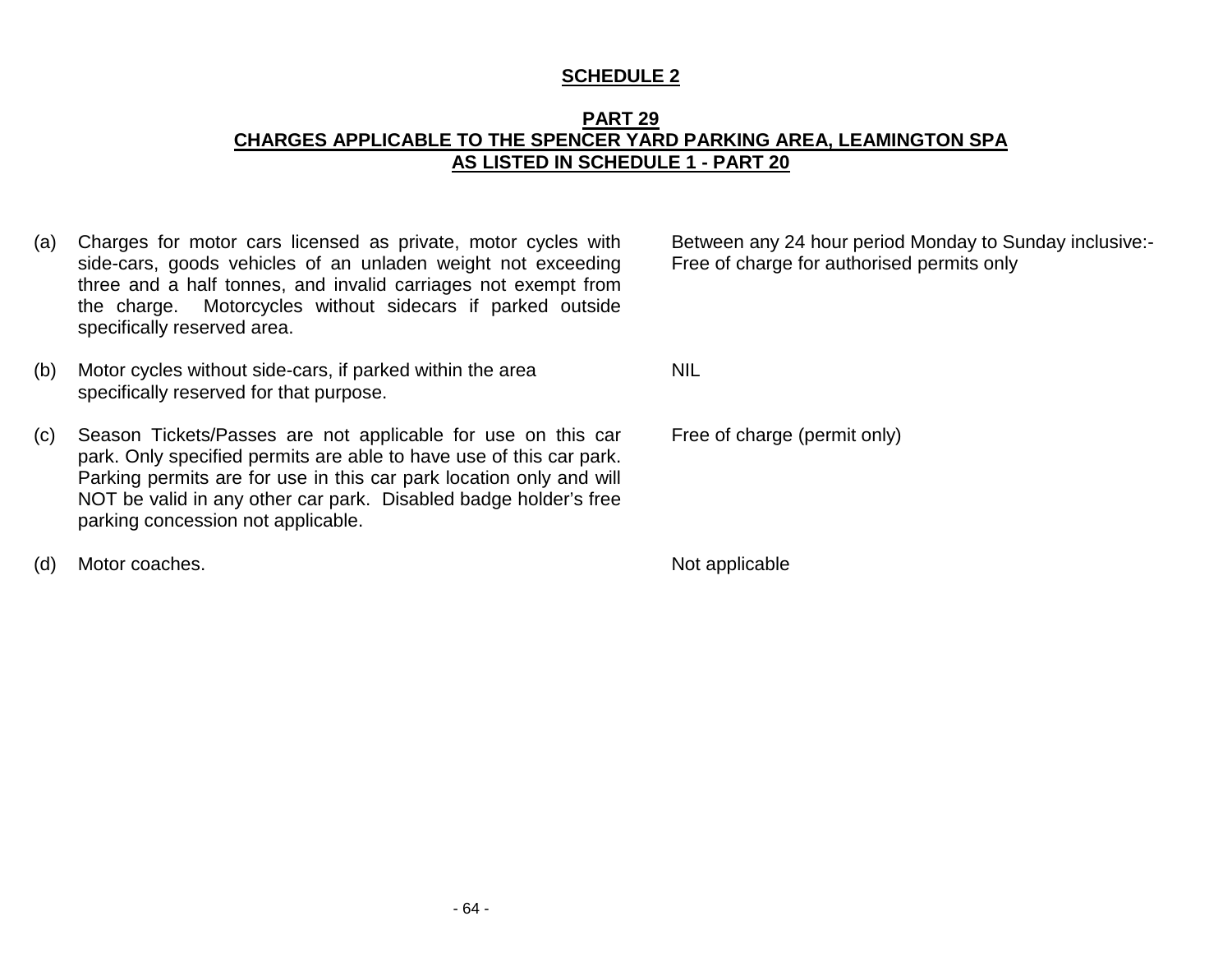### **PART 30 CHARGES APPLICABLE TO ABBEY FIELDS CAR PARK KENILWORTH AS LISTED IN SCHEDULE 1 - PART 22**

NIL

(a) Charges for motor cars licensed as private, motor cycles with side-cars, goods vehicles of an unladen weight not exceeding three and a half tonnes, and invalid carriages not exempt from the charge. Motorcycles without sidecars if parked outside specifically reserved area.

Between the hours of 8am and 6pm Monday to Saturday inclusive:- Free of charge, a period of 2 hours maximum duration. Thereafter a linear charge of 10p for each additional 12 minutes Up to £4.00 for 8 to 24 hours Special Events Charge £5.00

Between the hours of 6pm and 8am Monday to Saturday inclusive:- 50p overnight charge

- (b) Motor cycles without side-cars, if parked within the area specifically reserved for that purpose.
- (c) Season Tickets for use in the Restricted location of: Abbey Fields (50 Permits only inclusive of monthly) and will NOT be valid in any other car parks.
- (d) Resident Overnight 12 month Permits are applicable for use in these car parks.
- (e) Resident 12 month Permits are applicable for use in this car park only. Available to selected properties only as determined by Contract Services.

£312.77 exclusive of VAT for a period of 1 year

£34.04 exclusive of VAT for a period of 1 month

Between the hours of 6pm and 9am Monday to Saturday inclusive:- £50.00 per permit a maximum of 2 permits per household.

£25.00 per permit a maximum of 2 permits per household.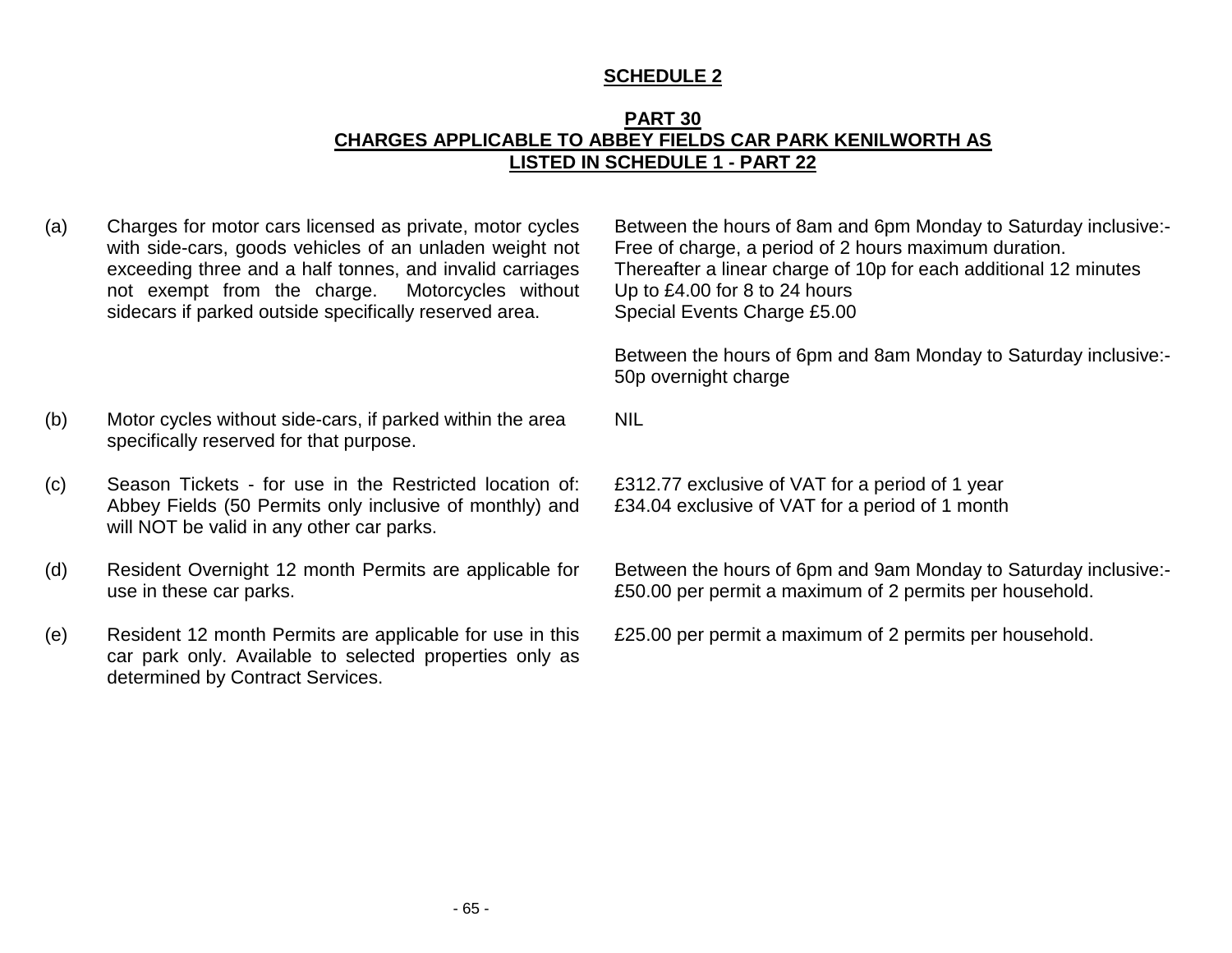#### **PART 31 CHARGES APPLICABLE TO THE OLD CHURCH PARKING AREA, SPENCER STREET,LEAMINGTON SPA LISTED IN SCHEDULE 1 - PART 21**

- (a) Charges for motor cars licensed as private, motor cycles with side-cars, goods vehicles of an unladen weight not exceeding three and a half tonnes, and invalid carriages not exempt from the charge. Motorcycles without sidecars if parked outside specifically reserved area.
- (b) Motor cycles without side-cars, if parked within the area specifically reserved for that purpose.
- (c) Season Tickets/Passes are not applicable for use on this car park. Only specified permits are able to have use of this car park. Parking permits are for use in this car park location only and will NOT be valid in any other car park. Disabled badge holder's free parking concession not applicable.
- (d) Motor coaches. Not applicable

Between any 24 hour period Monday to Sunday inclusive:- Free of charge for authorised permits only

NIL

Free of charge (permit only)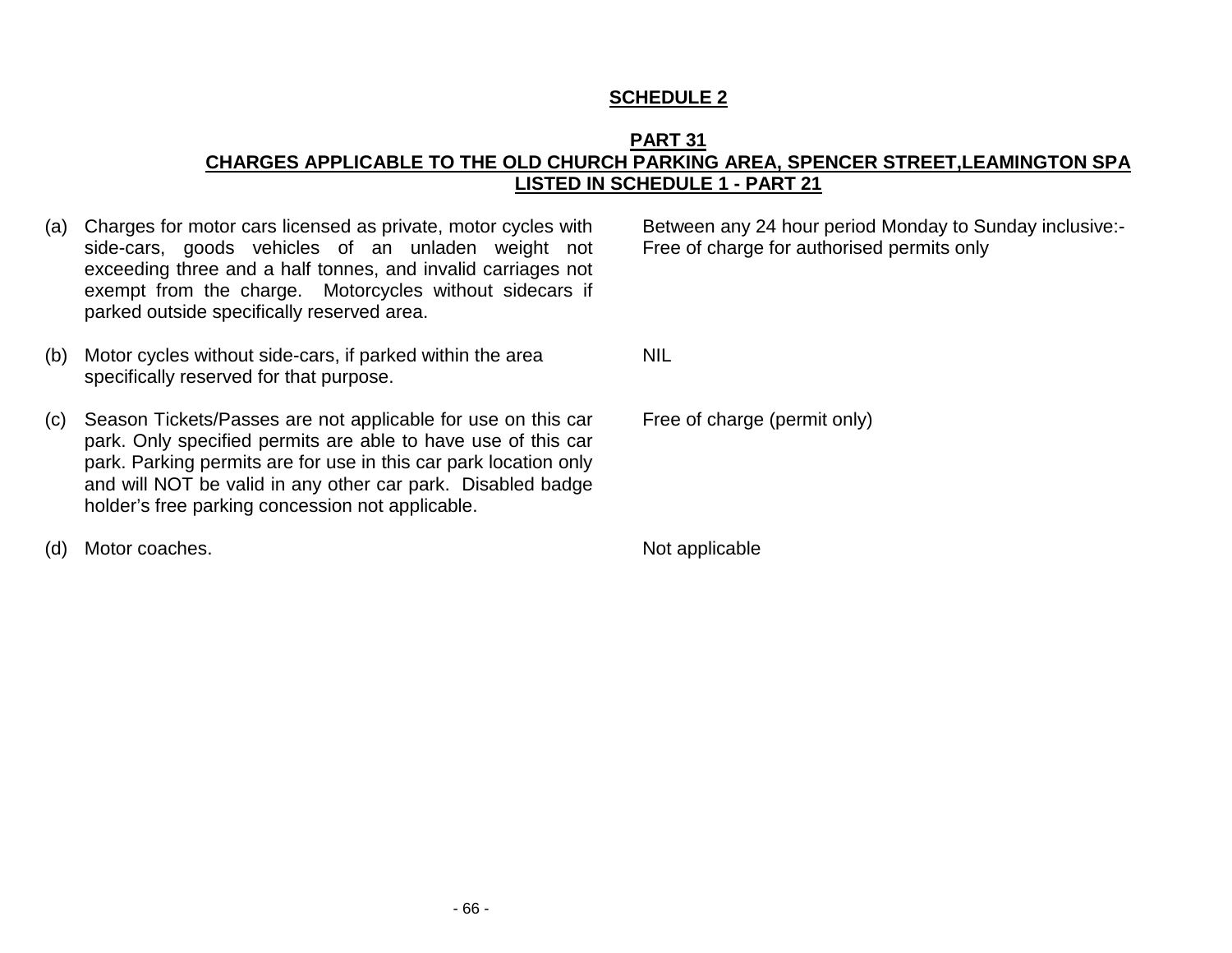# **PENALTY CHARGE NOTICES**

If a vehicle is left in a parking place in contravention of or non-compliance with this order a penalty charge shall be payable by the owner (subject to the provisions of Part 6 of The Traffic Management Act 2004) for each day of the said contravention.

The penalty charge, reduced penalty charge, or Charge Certificate shall be in the sum as indicated in Band 2 of Table 1, of the Civil Enforcement of Parking Contraventions (Guidelines on Levels of charges) (England) Order 2007.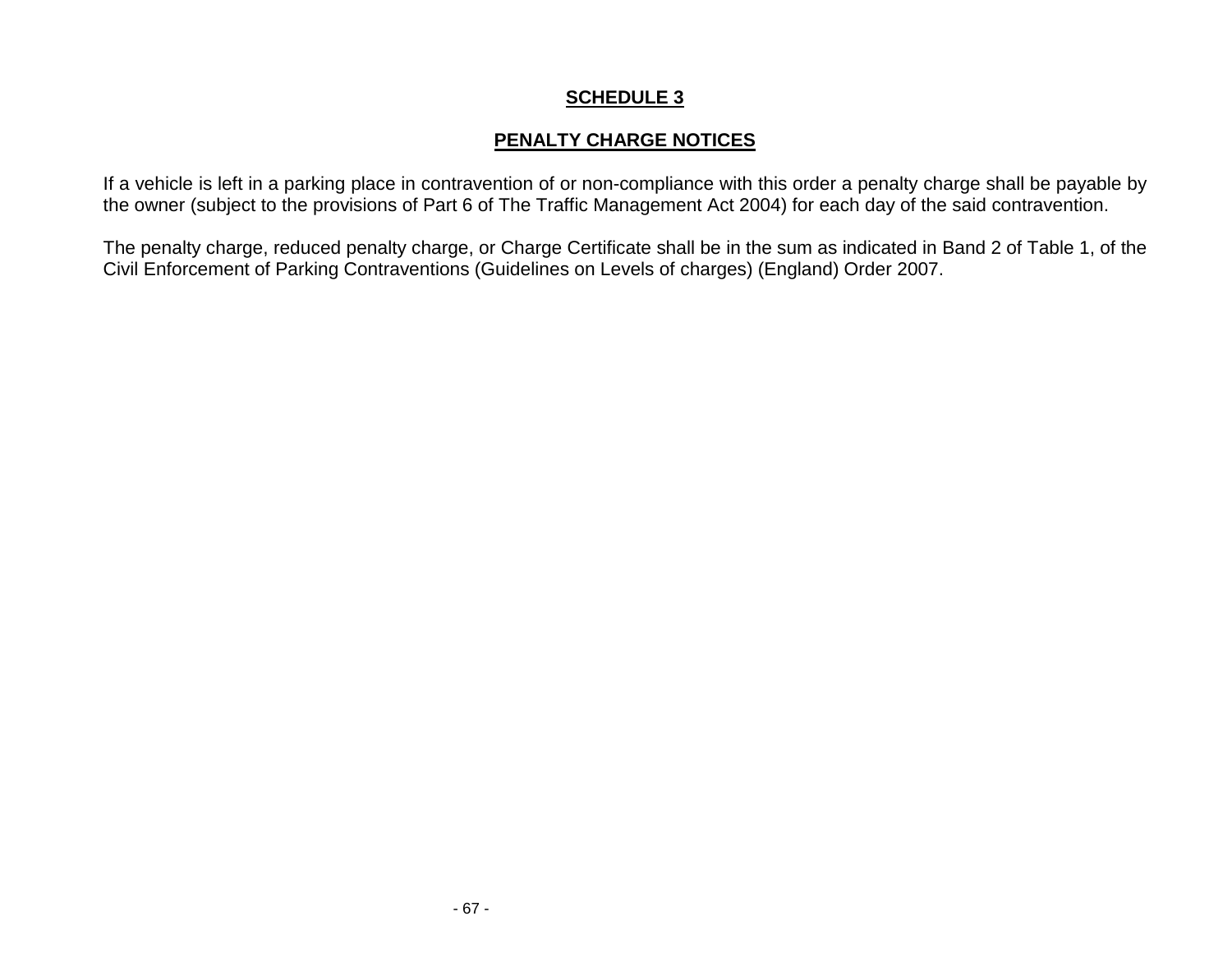### **RELEASE CHARGE FROM MULTI-STOREY CAR PARKS**

If a vehicle is left in the Multi-Storey Car Parks (Covent Garden, Leamington Spa and Linen Street, Warwick) or Surface Car Parks (St Mary's Lands Parking Areas 2 and 4) parking place in a manner described in Section 19 (1) (f) of this Order a charge of £50.00 inc of VAT shall be payable for the release of said vehicle.

# **SKIPS ON CAR PARKS**

If an authorised skip is placed on any car park a charge of £50.00 per day inc of VAT or £200.00 per week inc of VAT will be made.

# **ADMINISTRATION CHARGE - SEASON TICKETS**

An Administration charge of £6.00 inc of VAT is to be made for any Season Ticket or Resident Overnight Permit Amendments / Refunds.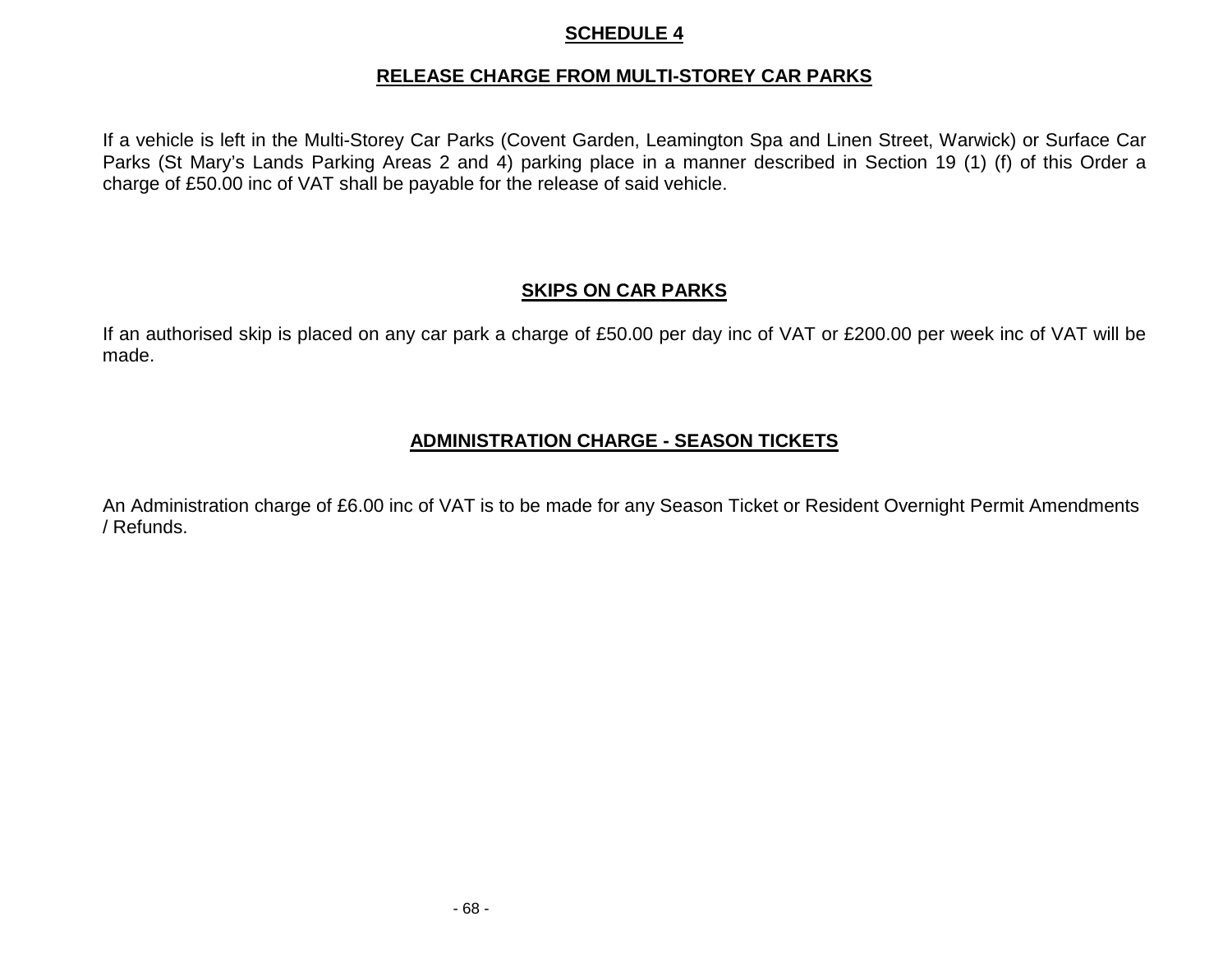The Common Seal of

The Council was hereunto:

affixed in the presence of:-

Authorised Officer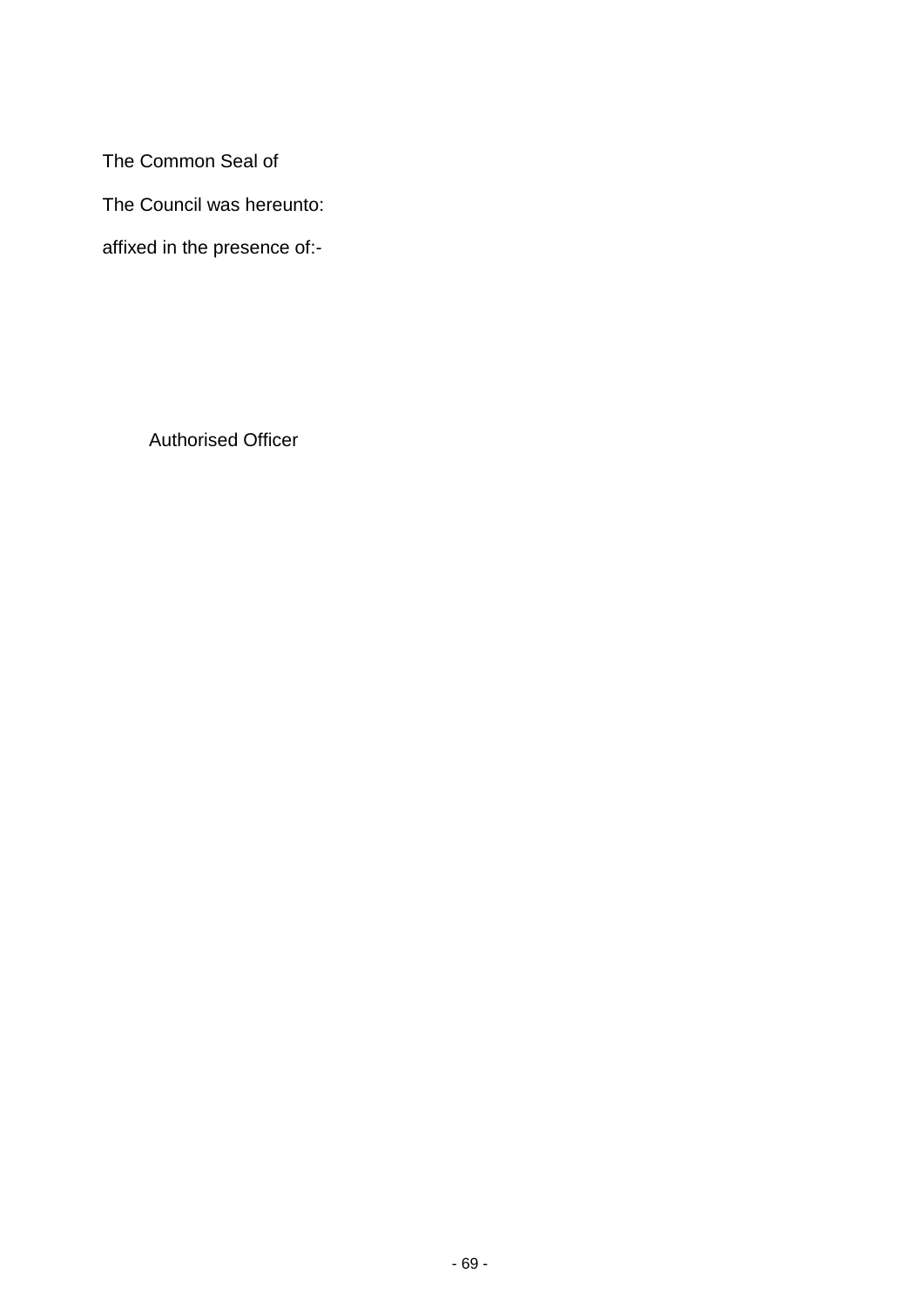# **Appendix D.**

# **2014-2015 Tariff Tables**

|                                               | <b>Tariff Structure for Leamington Car Parks</b>                             |            |                |                |                                  |                         |                         |                          |  |  |
|-----------------------------------------------|------------------------------------------------------------------------------|------------|----------------|----------------|----------------------------------|-------------------------|-------------------------|--------------------------|--|--|
|                                               | Linear charge of £0.10 for 6 minutes still active from minimum               |            |                |                |                                  |                         |                         |                          |  |  |
| <b>CAR PARK</b>                               | vend<br>$\overline{2}$<br>$\overline{3}$<br>30<br>12<br>24<br>$\overline{4}$ |            |                |                |                                  |                         |                         | <b>All</b>               |  |  |
|                                               | mins                                                                         | mins       | mins           | 1 hour         | hours                            | hours                   | hours                   | <b>Day</b>               |  |  |
| <b>ROSEFIELD STREET</b>                       | £0.20                                                                        | £0.40      | £0.50          | £1.00          | £2.00                            | £3.00                   | £4.00                   | £4.00                    |  |  |
| <b>ADELAIDE BRIDGE</b>                        | £0.20                                                                        | £0.40      | £0.50          | £1.00          | £2.00                            | £3.00                   | £4.00                   | £4.00                    |  |  |
| <b>ST PETERS (MSCP)</b>                       | £0.20                                                                        | £0.40      | £0.50          | £1.00          | £2.00                            | £3.00                   | £4.00                   | £4.00                    |  |  |
| <b>COVENT GARDEN (MSCP)</b>                   | £0.20                                                                        | £0.40      | £0.50          | £1.00          | £2.00                            | £3.00                   | N/A                     | £3.00                    |  |  |
| <b>COVENT GARDEN</b><br>(SURFACE)             | £0.20                                                                        | £0.40      | £0.50          | £1.00          | £2.00                            | £3.00                   | £4.00                   | N/A                      |  |  |
| <b>CHANDOS STREET</b>                         | £0.20                                                                        | £0.40      | £0.50          | £1.00          | £2.00                            | £3.00                   | £4.00                   | N/A                      |  |  |
| <b>BEDFORD STREET</b>                         | £0.20                                                                        | £0.40      | £0.50          | £1.00          | £2.00                            | £3.00                   | £4.00                   | N/A                      |  |  |
| <b>BATH PLACE</b>                             | n/a                                                                          | £0.20      | n/a            | £0.50          | £1.00                            | £1.50                   | £2.00                   | £3.00                    |  |  |
| <b>PACKINGTON PLACE</b>                       | n/a                                                                          | £0.20      | n/a            | £0.50          | £1.00                            | £1.50                   | £2.00                   | £3.00                    |  |  |
| <b>COURT STREET</b>                           | n/a                                                                          | £0.20      | n/a            | £0.50          | £1.00                            | £1.50                   | £2.00                   | £3.00                    |  |  |
|                                               |                                                                              |            |                |                |                                  |                         |                         |                          |  |  |
| <b>Tariff Structure for Warwick Car Parks</b> |                                                                              |            |                |                |                                  |                         |                         |                          |  |  |
| <b>CAR PARK</b>                               | Linear charge of £0.10 for 6 minutes still active from minimum               |            |                |                |                                  |                         |                         |                          |  |  |
|                                               | vend                                                                         |            |                |                |                                  |                         |                         |                          |  |  |
|                                               | 12<br>mins                                                                   | 24<br>mins | 30<br>mins     | 1 hour         | $\overline{2}$<br>hours          | $\overline{3}$<br>hours | $\overline{4}$<br>hours | <b>All</b><br><b>Day</b> |  |  |
| <b>LINEN STREET</b>                           | £0.20                                                                        | £0.40      | £0.50          | £1.00          | £2.00                            | £3.00                   | £4.00                   | £6.00                    |  |  |
| <b>CASTLE LANE</b>                            | £0.20                                                                        | £0.40      | £0.50          | £1.00          | £2.00                            | £3.00                   | £4.00                   | £4.00                    |  |  |
| <b>THE BUTTS</b>                              | £0.20                                                                        | £0.40      | £0.50          | £1.00          | £2.00                            | £3.00                   | £4.00                   | £4.00                    |  |  |
| <b>PRIORY ROAD</b>                            | £0.20                                                                        | £0.40      | £0.50          | £1.00          | £2.00                            | £3.00                   | £4.00                   | £4.00                    |  |  |
| <b>WEST ROCK</b>                              | £0.20                                                                        | £0.40      | £0.50          | £1.00          | £2.00                            | £3.00                   | £4.00                   | £4.00                    |  |  |
| <b>ST NICHOLAS PARK</b>                       | £0.20                                                                        | £0.40      | £0.50          | £1.00          | £2.00                            | £3.00                   | £4.00                   | £4.00                    |  |  |
| <b>WESTGATE</b>                               | £0.20                                                                        | £0.40      | £0.50          | £1.00          | £2.00                            | £3.00                   | £4.00                   | n/a                      |  |  |
| <b>NEW STREET</b>                             | £0.20                                                                        | £0.40      | £0.50          | £1.00          | £2.00                            | £3.00                   | £4.00                   | n/a                      |  |  |
| <b>MYTON FIELDS</b>                           | n/a                                                                          | n/a        | n/a            | n/a            | n/a                              | n/a                     | £3.00                   | £4.50                    |  |  |
| <b>ST MARYS LANDS AREA 2</b>                  | £0.20                                                                        | n/a        | n/a            | n/a            | n/a                              | n/a                     | n/a                     | £1.00                    |  |  |
| <b>ST MARYS LANDS AREA 3</b>                  | n/a                                                                          | n/a        | n/a            | n/a            | Free                             | £2.00                   | £3.00                   | n/a                      |  |  |
| <b>ST MARYS LANDS AREA 4</b>                  | n/a                                                                          | n/a        | n/a            | n/a            | £2.00                            | £3.00                   | £4.00                   | £4.00                    |  |  |
|                                               |                                                                              |            |                |                |                                  |                         |                         |                          |  |  |
|                                               |                                                                              |            |                |                |                                  |                         |                         |                          |  |  |
|                                               |                                                                              |            |                |                |                                  |                         |                         |                          |  |  |
| <b>CAR PARK</b>                               | <b>Tariff Structure for Kenilworth Car Parks</b>                             |            |                |                |                                  |                         |                         |                          |  |  |
|                                               |                                                                              |            | 2 <sup>1</sup> | $\overline{3}$ |                                  |                         |                         |                          |  |  |
|                                               | 30<br>mins                                                                   | 1 hour     | hours          | hours          | $\overline{\mathbf{A}}$<br>hours | <b>All</b><br>Day       |                         |                          |  |  |
| <b>ABBEY END</b>                              | £0.20                                                                        | £0.60      | £1.00          | £1.50          | £2.00                            | £3.50                   |                         |                          |  |  |

**SQUARE WEST** £0.20 £0.60 £1.00 £1.50 £2.00 £3.50 **ABBEY FIELDS** | | n/a | n/a | Free | £1.50 | £2.00 | £3.50